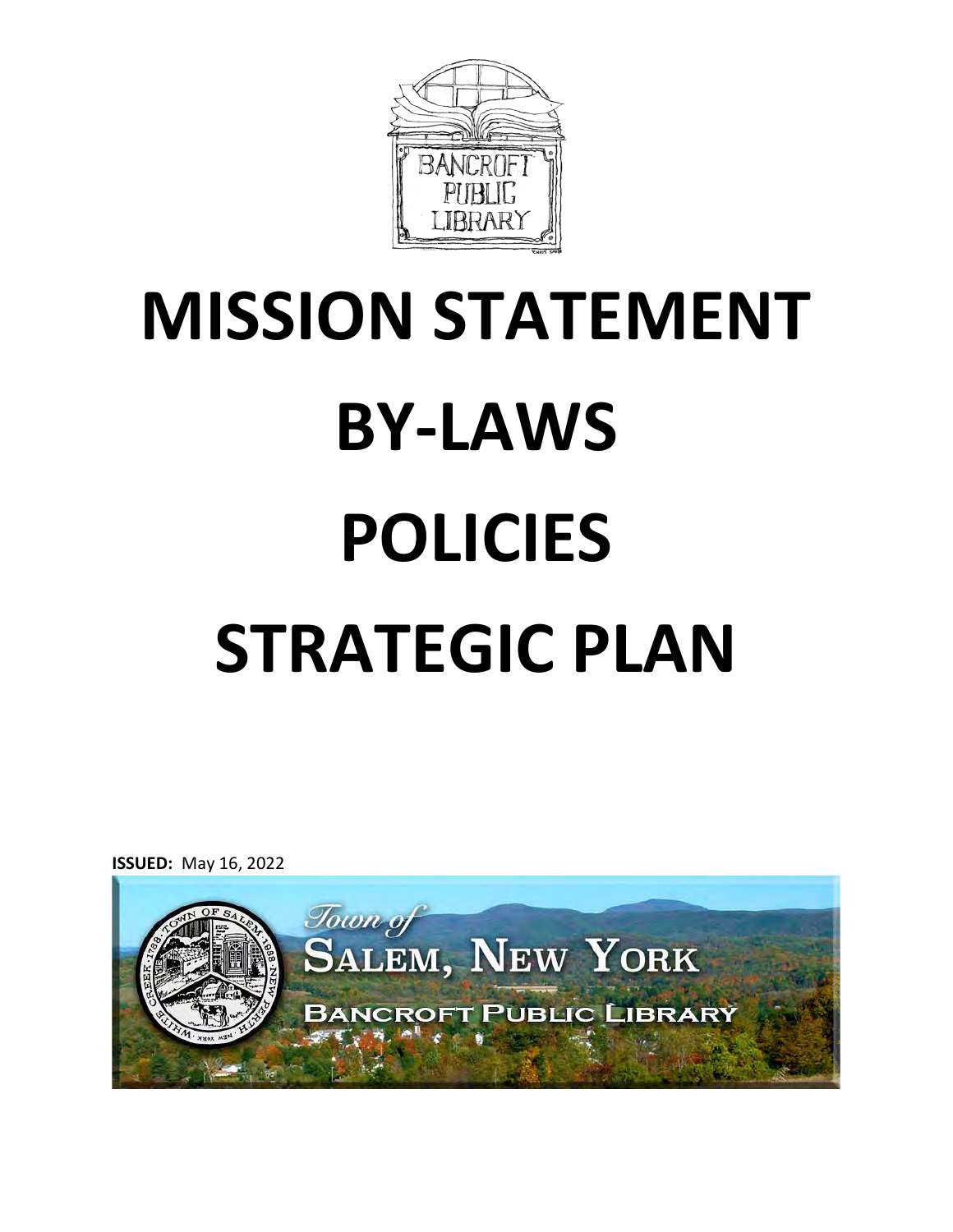# **TABLE OF CONTENTS**

|                                                                         | <b>APPROVED</b> | <b>PAGE</b>    |
|-------------------------------------------------------------------------|-----------------|----------------|
| <b>Table of Contents</b>                                                |                 | $\mathbf{1}$   |
| <b>Bancroft Library Mission Statement</b>                               | May 10, 2022    | $\overline{2}$ |
| <b>Bancroft Library By-Laws</b>                                         | May 10, 2022    | 3              |
| <b>Anti-Harassment Policy</b>                                           | May 10, 2022    | $\overline{7}$ |
| <b>Anti-Harassment Complaint Form</b>                                   | May 10, 2022    | 12             |
| <b>Behavior and Environment Policy</b>                                  | May 10, 2022    | 14             |
| <b>Child Behavior and Supervision Policy</b>                            | May 10, 2022    | 16             |
| <b>Code of Ethics</b>                                                   | May 10, 2022    | 17             |
| <b>Confidentiality of Library Records</b>                               | May 10, 2022    | 19             |
| <b>Conflicts of Interest and Disclosure of Certain Interests Policy</b> | May 10, 2022    | 20             |
| <b>Courtyard Usage Policy</b>                                           | May 10, 2022    | 22             |
| <b>Credit Card Policy and Guidelines</b>                                | May 10, 2022    | 23             |
| <b>Disability Accommodations Policy</b>                                 | May 10, 2022    | 26             |
| <b>Emergency Procedures Policy</b>                                      | May 10, 2022    | 27             |
| <b>Evaluation Procedures Policy</b>                                     | May 10, 2022    | 29             |
| <b>Fund Balance Policy</b>                                              | May 10, 2022    | 30             |
| <b>Gift-Donation Policy</b>                                             | May 10, 2022    | 31             |
| <b>Internet and Electronic Resources Policy</b>                         | May 10, 2022    | 32             |
| <b>Library Operations Policy</b>                                        | May 10, 2022    | 34             |
| <b>Materials Reconsideration Policy</b>                                 | May 10, 2022    | 36             |
| <b>Materials Reconsideration Request Form</b>                           | May 10, 2022    | 37             |
| <b>Materials Selection Policy</b>                                       | May 10, 2022    | 38             |
| <b>Pandemic Operations Policy</b>                                       | May 10, 2022    | 40             |
| <b>Programing Policy</b>                                                | May 10, 2022    | 43             |
| <b>Proudfit Hall Rental - Usage Policy</b>                              | May 10, 2022    | 44             |
| <b>Proudfit Hall Rental - Usage Agreement</b>                           | May 10, 2022    | 46             |
| <b>Public Relations Policy</b>                                          | May 10, 2022    | 48             |
| <b>Purchasing Policy</b>                                                | May 10, 2022    | 49             |
| <b>Records Retention Policy</b>                                         | Dec 1, 2020     | 51             |
| Responsibilities of the Board of Trustees and Code of Ethics            | Jul 7, 2020     | 53             |
| <b>Responsibilities of the Director</b>                                 | Jul 11, 2017    | 55             |
| <b>Social Media Policy</b>                                              | Jul 7, 2020     | 56             |
| <b>Tobacco-Free Grounds Policy</b>                                      | May 8, 2019     | 57             |
| <b>Volunteer Policy</b>                                                 | Jul 7, 2020     | 58             |
| <b>Community Based Strategic Plan For 2022 - 2027</b>                   | Nov 2, 2021     | 59             |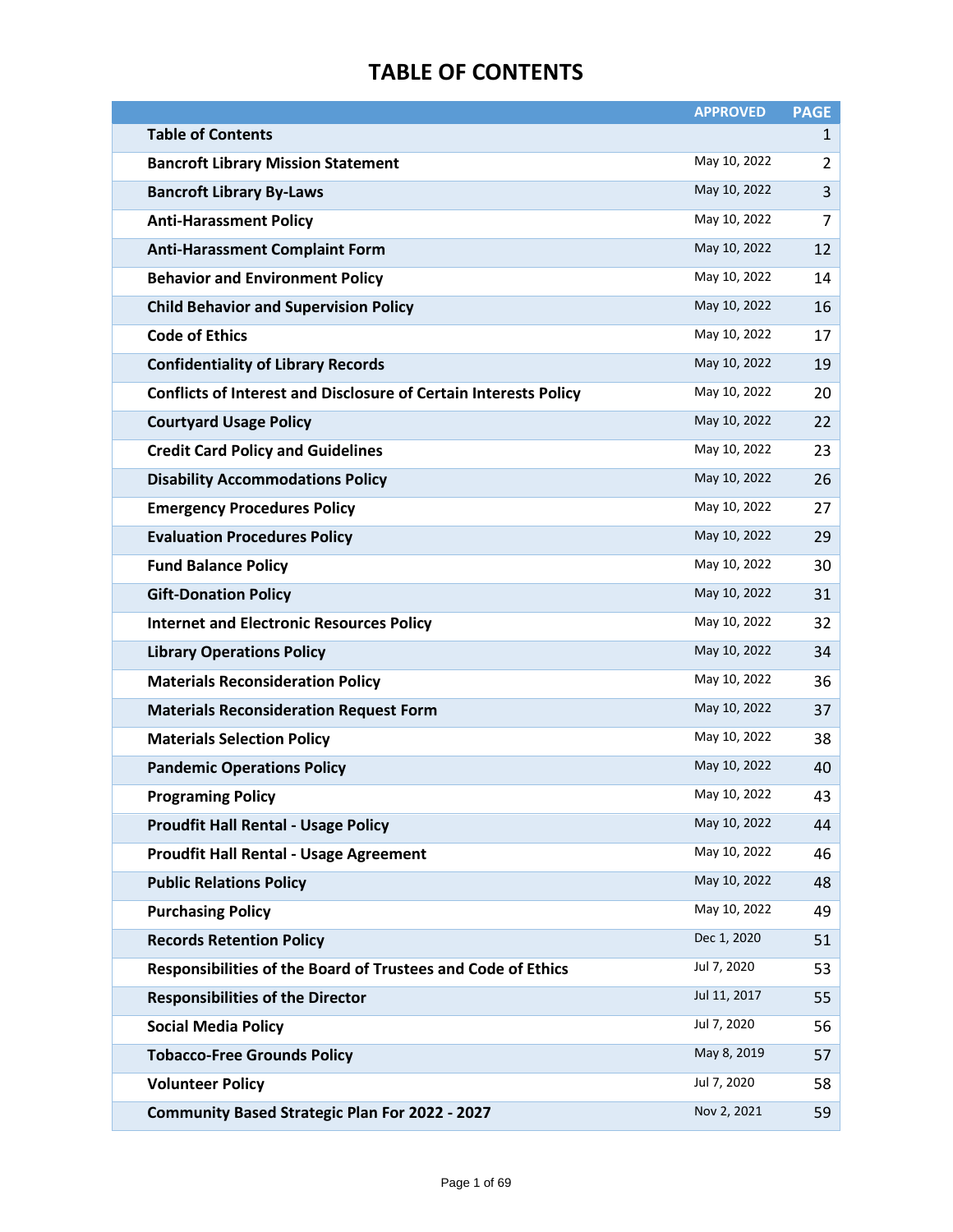# **MISSION STATEMENT**

<span id="page-2-0"></span>The Bancroft Public Library exists to assemble, preserve, and provide free access to printed, electronic and other materials that will meet the day-to-day educational, informational, cultural, and recreational interests and needs of the community, in compliance with local, State, and Federal laws. Its mission is to uphold the principals of intellectual freedom and the public's right to know by providing access to information reflecting all points of view for people of all ages. In addition to books and other materials of contemporary interest and permanent value, Bancroft Public Library provides and encourages the use of its facility, collection, and services to meet a wide variety of community needs.

**Approved:** July 10, 2018 **Reaffirmed:** May 10, 2022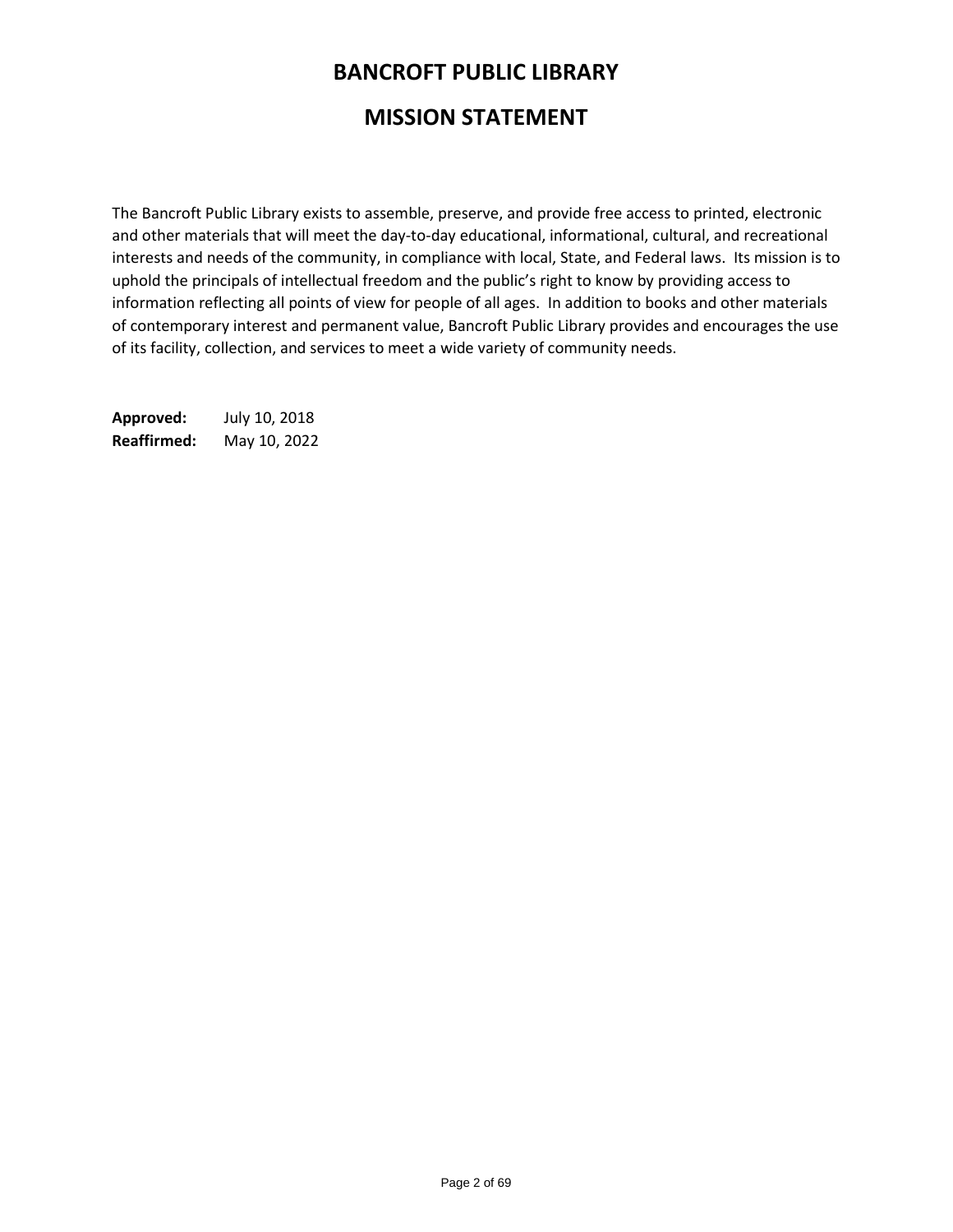# **BY-LAWS**

<span id="page-3-0"></span>The name of the organization shall be Bancroft Public Library. The fiscal year of the Library shall be January 1 to December 31.

**Preamble:** The Bancroft Public Library, an education corporation created under a provisional charter granted under Section 253 of the New York State Education Law by the Board of Regents of the State of New York and dated October 27, 2015, shall be governed by the laws of New York State, the regulations of the Commissioner of Education and by the following By-Laws:

**Purpose:** The purpose of the Bancroft Public Library is to assemble, preserve, and provide printed, electronic and other materials that will meet the day-to-day educational, informational, cultural, and recreational interests and needs of the community, in compliance with local, State, and Federal laws.

#### **Article I – Board of Trustees**

The Board of Trustees of Bancroft Public Library (hereinafter designated as the "Board") shall consist of five to nine voting members with the current number being five, appointed for staggered terms of five years, each term beginning immediately upon adjournment of the annual meeting in January. Newly elected members must take the oath of office before the first meeting following the annual meeting, when they shall take office. Vacancies on the Board shall be filled with an appointment by the Town Board upon a recommendation of the Library Board, and the newly-appointed member shall serve for the remainder of that vacant term. There shall be no limit to the number of terms a member can serve. Eligibility for office shall be limited to adults residing or owning property within the Town of Salem.

The Board may remove a trustee for misconduct, incapacity or neglect of duty. If a trustee shall fail to attend three consecutive meetings without an excuse accepted as satisfactory by the Board, the trustee shall be deemed to have resigned and the vacancy shall be filled with an appointment by the Town Board upon a recommendation of the Library Board. The President shall inform the absent board member that he/she is no longer on the Board. If dismissal is deferred by Board action, the President shall inform the Board member in writing of the conditions for reappointment to the Board.

Newly appointed trustees shall be provided with appropriate orientation by the Board President and the Library Director and shall be given a copy of these By-Laws, Employee Handbook along with a copy of the *Handbook for Library Trustees in New York State,* which outlines the basic information about trustee responsibilities.

The Board shall appoint an independent Treasurer who is not a member of the Board. The Treasurer is the accounting, banking, payroll, and disbursing officer for the Bancroft Public Library, under the direction of the Board, and is authorized to maintain all Library fund books and records and to access and perform all banking transactions on the Library's behalf, including the management of investments.

The Treasurer shall work closely with the Library Director while performing day-to-day functions for the Library, and with the Finance Officer while performing monthly and yearly functions. The Treasurer shall provide monthly financial statements, bank statements, an abstract of unaudited vouchers, and the vouchers with back up documentation to the Board for review and signature at each regular meeting.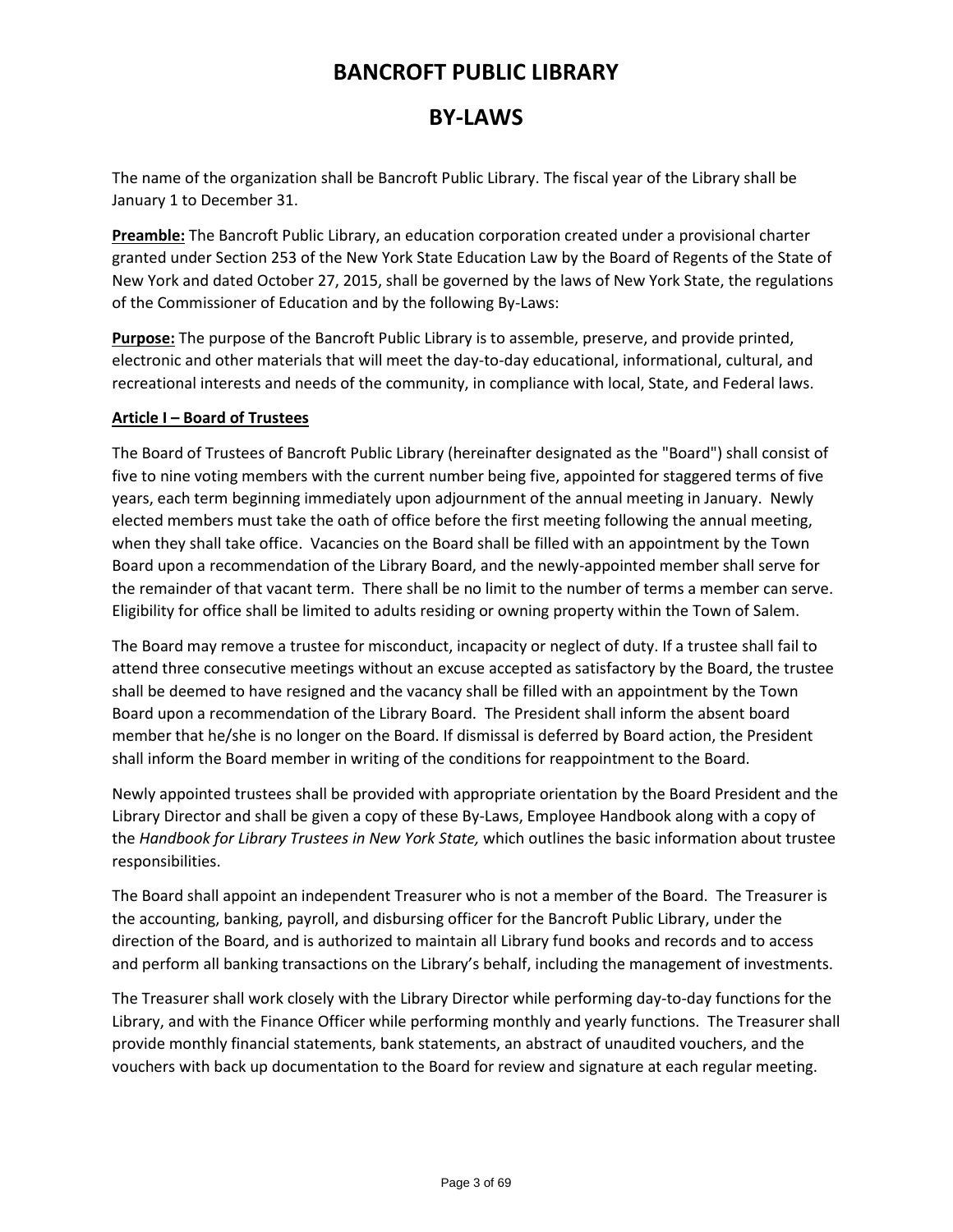#### **Article II - Officers**

The officers of the Board shall be the President, Vice-President, Secretary, Treasurer and Finance Officer, elected at the annual meeting in January by a majority vote of the Board and serving for one year or until their successors have been duly elected. Each trustee shall have one vote. A trustee must be present at the meeting to have his/her vote counted. A majority of the whole Board, including vacancies, is required for a motion to pass. If a quorum is not present, the attending members may set another date for action on the motion. All actions shall be of the Board as a unit. No Board member shall act on behalf of the Board on any matter without prior authorization of the entire Board. No Board member, by virtue of their office may exercise any administrative responsibility with respect to the Library. The duties of each position are as follows:

- President: The President shall preside at meetings of the Board, authorize calls for special meetings, appoint committees, execute all documents authorized by the Board, serve as an ex-officio member of all committees, and generally perform the duties of a presiding officer.
- Vice-President: The Vice-President shall perform the duties of the President if the President is absent or disabled and shall succeed to the office of President upon the resignation or death of the President. If both the President and Vice-President are absent from a meeting, any trustee may call the meeting to order, and the trustees present (if a quorum) shall elect a chair pro tem.
- Secretary: The Secretary shall keep a true and accurate record of all meetings of the Board, and shall perform such other duties as are generally associated with that office. The Secretary shall insure online and physical posting of notice of meetings within seven days of meeting date. The Secretary shall insure online and physical posting of meeting minutes within fourteen days of meeting. A hard copy of the minutes shall be kept in the Library and on the website, available for public study. All other records of Board business shall be under the control of the Secretary. The Secretary shall be the respondent for any FOIL request, which request shall be addressed in accordance with the New York State Freedom of Information Law. Public access to Board records shall be by appointment and supervised by the Secretary.
- Finance Officer: The Finance Officer shall attend to the fiscal affairs of the Library by acting as a liaison between the Board and the Treasurer. The Finance Officer will see to it that accurate records of all money received and disbursed are kept and will assist the Treasurer in providing a financial report to the Board monthly and at such other times as the Board shall require. The Finance Officer shall also see to it that the finance section of the Annual Report to the New York State Education Department is provided in a timely manner.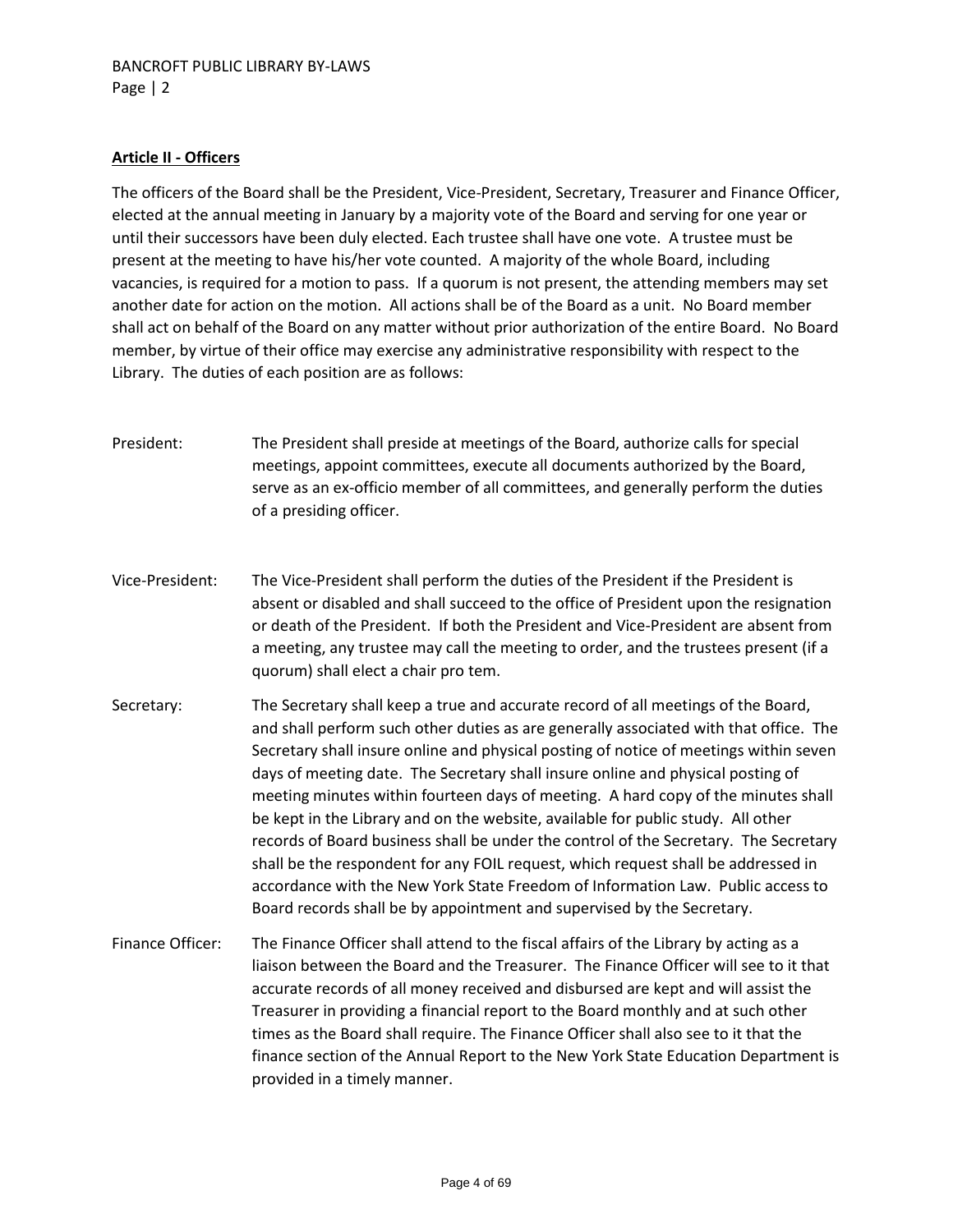#### BANCROFT PUBLIC LIBRARY BY-LAWS Page | 3

#### **Article III - Committees**

The Board may consider and act on any matter before it with or without recommendations from a committee. The President may appoint committees as needed of one or more trustees, to serve oneyear terms. The President may appoint one or more public members when approved by the trustees. Each committee chairperson shall be responsible for periodic meetings of the committee and shall have an opportunity to report at each regular meeting of the Board. Notice of Committee meetings shall be posted both online and at the Library at least seven (7) days prior to the meeting. Committee meetings shall be open to the public, in accordance with the Open Meetings (or Sunshine) Law of New York State. The President shall be a member, ex-officio, of all committees. All committee actions are subject to approval by a majority of the Board.

#### **Article IV - Meetings**

Meetings shall be held on a monthly basis, at dates and times to be established by the Board at the beginning of the Library fiscal year (January 1 through December 31) and shall be open to the public, in accordance with the Open Meetings (or Sunshine) Law of New York State. During meetings, the Board may enter into Executive Session in accordance with Public Officers Law Section 105. Notice of such meetings shall be posted both online and at the Library at least seven (7) days prior to the meeting. Special meetings shall be held at the call of the President or any three trustees. Notice of special meetings shall be posted both online and at the Library at least seventy-two (72) hours prior to the meeting. A majority of the Board shall constitute a quorum. No business may be transacted at such special meetings except as the stated business. The order of business shall be as follows:

- **A.** Roll call
- **B.** Adoption of agenda.
- **C.** Review of minutes of previous meeting
- **D.** Period for public expression
- **E.** Audit of abstract of vouchers and approval of expenditures
- **F.** Correspondence and communications
- **G.** Report of the Library Director
- **H.** Report of committees
- **I.** Nominations and elections, if any
- **J.** Old business
- **K.** New business
- **L.** Period for public expression
- **M.** Date of future meetings
- **N.** Adjournment

Vacancies among the officers shall be filled by nomination, election, and majority vote at a regular meeting.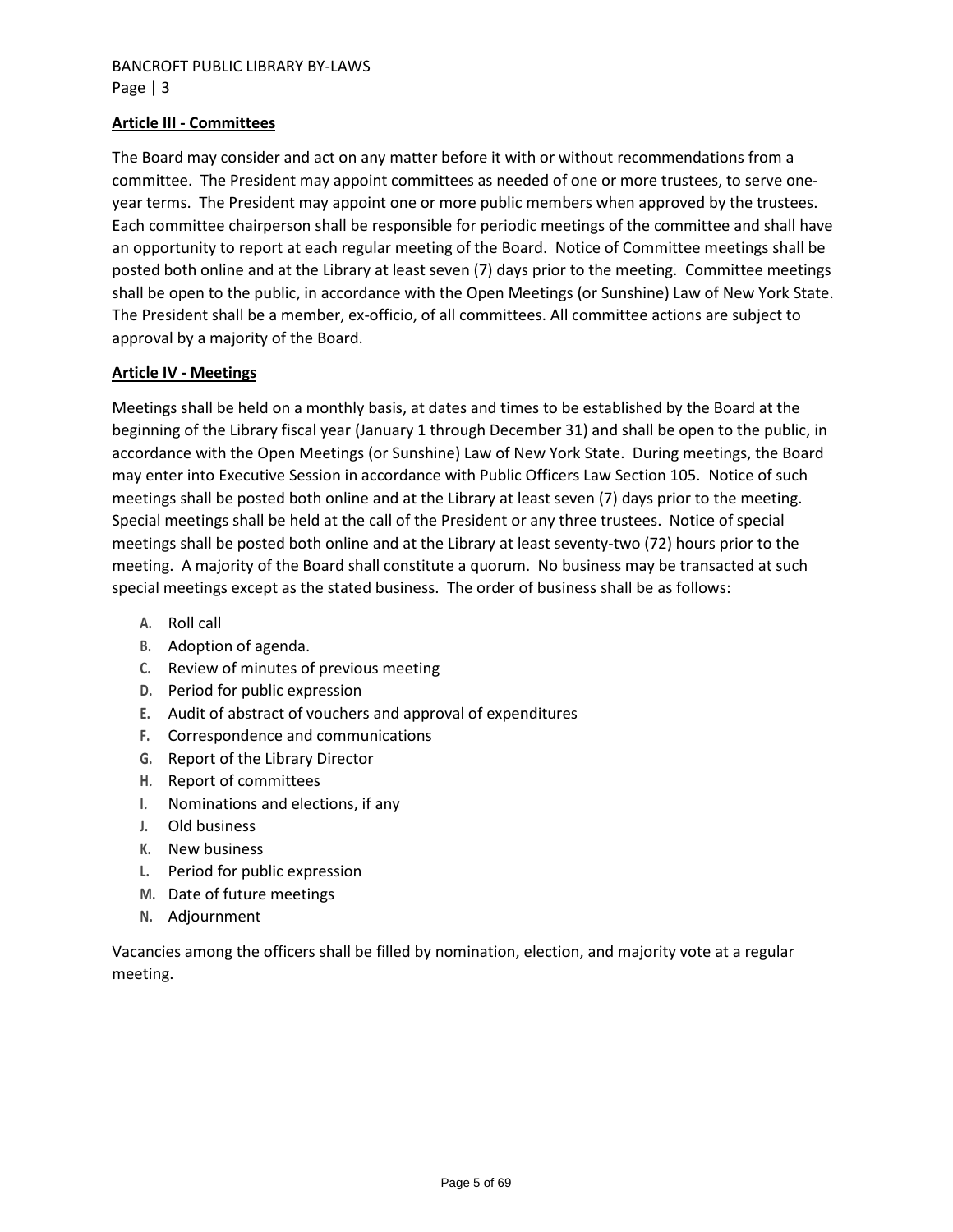#### **Article V - Library Director**

The Board shall appoint a qualified Library Director who shall be the executive officer of the policies promulgated by the Board and shall have charge of the administration of the Library under the direction and review of the Board. The Director shall be responsible for the care of the building and equipment; for the employment and direction of the staff; for the efficiency of the Library's service to the public; and for the operation of the Library under the financial conditions contained in the annual budget.

The Director shall be held responsible for the proper performance of duties as spelled out in the job description provided by the Board.

It shall be the duty of the Director to attend all meetings of the Board, including budget meetings, or public meetings where action may be taken affecting the interests of the Library. The Director shall have the right to speak on all matters under discussion at Board meetings, but shall not have the right to vote.

#### **Article VI - Amendments**

These By-Laws may be repealed, amended, or added to by a majority vote of the whole Board at a regular meeting. Such action may be taken, however, only after the substance of the proposed repeal, amendment, or addition has been presented in writing at a prior regular or special meeting, and notice thereof has been given in the notice of the meeting at which it is to be considered. Any rule or resolution of the Board may be suspended temporarily in connection with business at hand but such suspension is only valid at that meeting at which 2/3 of the Board is present and 2/3 of those present approve of the temporary suspension.

**Adopted:** July 11, 2017 **Revised:** February 6, 2018, July 7, 2020 and September 1, 2020 **Reaffirmed:** May 10, 2022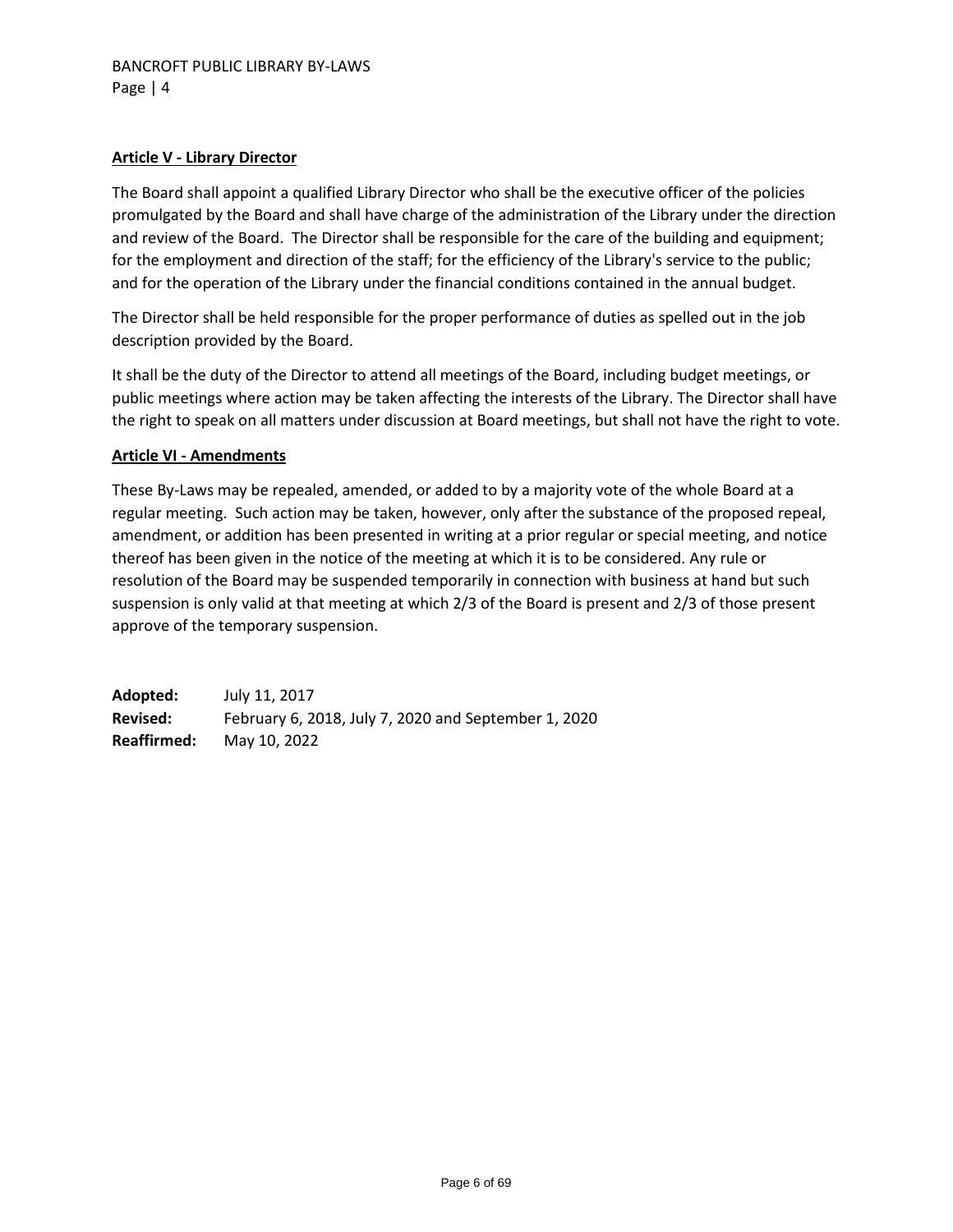# **ANTI-HARASSMENT POLICY**

#### <span id="page-7-0"></span>**ALL UNLAWFUL HARASSMENT PROHIBITED**

Bancroft Public Library strictly prohibits and does not tolerate unlawful harassment against employees or any other covered persons [including volunteers] because of race, religion, creed, national origin, ancestry, sex (including pregnancy), gender (including gender nonconformity and status as a transgender or transsexual individual), age (18 and over), physical or mental disability, citizenship, genetic information, past, current or prospective service in the uniformed services, marital status or any other characteristic protected under applicable federal, state or local law.

#### **SEXUAL HARASSMENT**

All Bancroft Public Library employees, other workers and representatives (including customers and visitors) are prohibited from harassing employees and other covered persons based on that individual's sex or gender (including pregnancy and status as a transgender or transsexual individual) and regardless of the harasser's sex or gender.

Sexual harassment means any harassment based on someone's sex or gender. It includes harassment that is not sexual in nature (for example, offensive remarks about an individual's sex or gender), as well as any unwelcome sexual advances or requests for sexual favors or any other conduct of a sexual nature, when any of the following is true:

- Submission to the advance, request or conduct is made either explicitly or implicitly a term or condition of employment.
- Submission to or rejection of the advance, request or conduct is used as a basis for employment decisions.
- Such advances, requests or conduct have the purpose or effect of substantially or unreasonably interfering with an employee's work performance by creating an intimidating, hostile or offensive work environment.

Bancroft Public Library will not tolerate any form of sexual harassment, regardless of whether it is:

- Verbal (for example, epithets, derogatory statements, slurs, sexually-related comments or jokes, unwelcome sexual advances or requests for sexual favors).
- Physical (for example, assault or inappropriate physical contact).
- Visual (for example, displaying sexually suggestive posters cartoons or drawings, sending inappropriate adult-themed gifts, leering or making sexual gestures).

This list is illustrative only, and not exhaustive. No form of sexual harassment will be tolerated.

Harassment is prohibited both at the workplace and at employer-sponsored events.

#### **OTHER TYPES OF HARASSMENT**

Bancroft Public Library's anti-harassment policy applies equally to harassment based on an employee's race, religion, creed, national origin, ancestry, age (40 and over), physical or mental disability, citizenship, genetic information, past, present or prospective service in the uniformed services, marital status or any other characteristic protected under applicable federal, state or local law.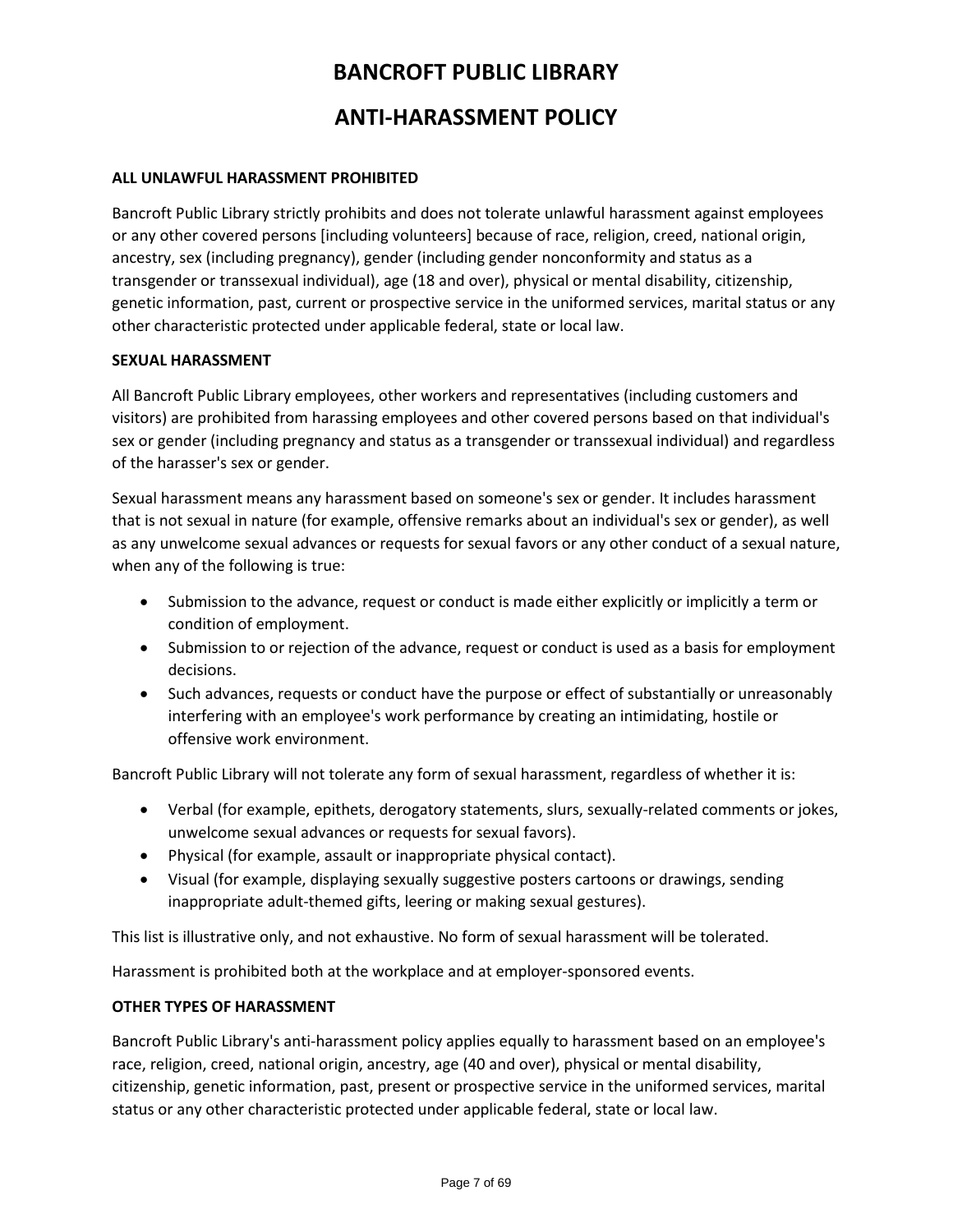#### ANTI-HARASSMENT POLICY Page | 2

Such harassment often takes a similar form to sexual harassment and includes harassment that is:

- Verbal (for example, epithets, derogatory statements, slurs, derogatory comments or jokes).
- Physical (for example, assault or inappropriate physical contact).
- Visual (for example, displaying derogatory posters, cartoons, drawings or making derogatory gestures).

This list is illustrative only, and not exhaustive. No form of harassment will be tolerated.

Harassment is prohibited both at the workplace and at employer-sponsored events.

#### **WHEN TO REPORT A VIOLATION**

Preventing sexual harassment is everyone's responsibility. Bancroft Public Library cannot prevent or remedy sexual harassment unless it knows about it.

If you are subjected to any conduct that you believe violates this policy, you are encouraged to report any harassment or behaviors to the Library Director or, if the conduct involves the Library Director, the Bancroft Public Library Board of Trustees, ideally within ten (10) days of the offending conduct. Reporting the violation constitutes filing a complaint under this policy, which complaint will be handled pursuant to the following section titled "Complaint Procedure".

Additionally, any employee who observes conduct in violation of this policy must report the conduct to the Library Director so that an investigation can be made and corrective action taken, if appropriate.

#### **COMPLAINT PROCEDURE**

Please see the preceding section title "When to Report a Violation" to determine when a violation should be reported.

Reports of sexual harassment may be made verbally or in writing. A form for submission of a written complaint is attached to this policy, and all employees and volunteers are encouraged to use this complaint form. Employees and volunteers who are reporting sexual harassment on behalf of other employees or volunteers should use the complaint form and note that it is on another employee's or volunteer's behalf.

Your complaint should be as detailed as possible, including the names of all individuals involved and any witnesses. Bancroft Public Library will directly and thoroughly investigate complaints of harassment and will take prompt corrective action, including verbal and written warnings, reprimand, suspension or possible termination of employment. Bancroft Public Library reserves the right to contact law enforcement, if appropriate.

The alleged harassment investigation will be handled by the Bancroft Public Library Director or Bancroft Public Library Board of Trustees in a confidential manner, to protect the privacy of the individuals involved.

While the process may vary from case to case, investigations should be done in accordance with the following steps: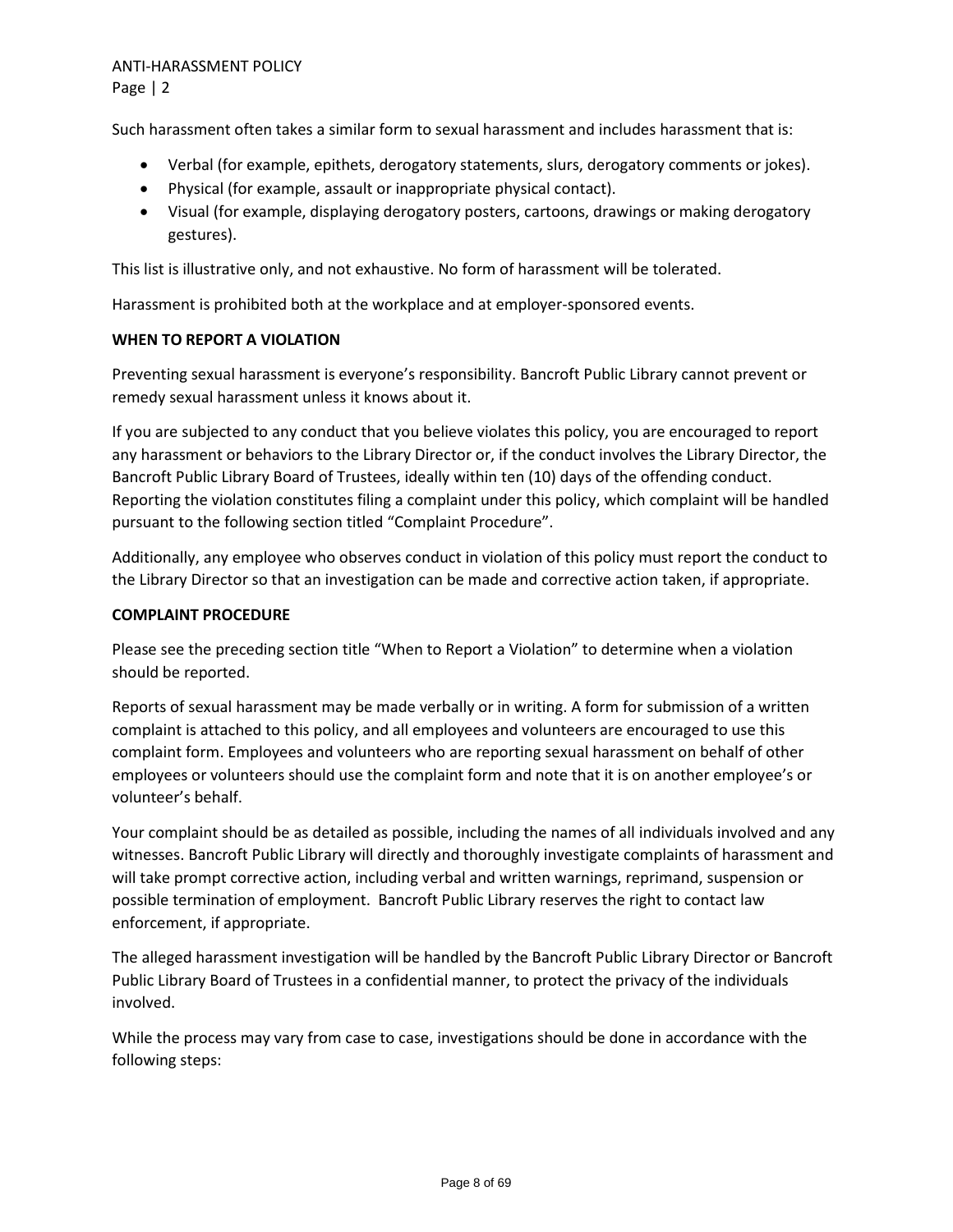#### ANTI-HARASSMENT POLICY

- Upon receipt of complaint, the Library Director or Board of Trustees will conduct an immediate review of the allegations, and take any interim actions (e.g., instructing the respondent to refrain from communications with the complainant), as appropriate. If complaint is verbal, encourage the individual to complete the "Complaint Form" in writing. If he or she refuses, prepare a Complaint Form based on the verbal reporting.
- If documents, emails or phone records are relevant to the investigation, take steps to obtain and preserve them.
- Request and review all relevant documents, including all electronic communications.
- Interview all parties involved, including any relevant witnesses.
- Create a written documentation of the investigation (such as a letter, memo or email), which contains the following:
	- $\circ$  A list of all documents reviewed, along with a detailed summary of relevant documents;
	- o A list of names of those interviewed, along with a detailed summary of their statements;
	- o A timeline of events;
	- o A summary of prior relevant incidents, reported or unreported; and
	- $\circ$  The basis for the decision and final resolution of the complaint, together with any corrective action(s).
- Keep the written documentation and associated documents in a secure and confidential location.
- Promptly notify the individual who reported and the individual(s) about whom the complaint was made of the final determination and implement any corrective actions identified in the written document.
- Inform the individual who reported of the right to file a complaint or charge externally as outlined in the next section.

If you have not received a satisfactory response to your complaint within five (5) days after reporting any incident of what you perceive to be a violation of this policy, please immediately contact the Library Director.

#### **NO RETALIATION**

No one will be subject to, and Bancroft Public Library prohibits, any form of discipline, reprisal, intimidation or retaliation for good faith reporting of incidents of harassment of any kind, pursuing any harassment claim or cooperating in related investigations.

Bancroft Public Library is committed to enforcing this policy against all forms of harassment. However, the effectiveness of our efforts depends largely on employees and volunteers telling us about inappropriate workplace conduct. If employees or volunteers feel that they or someone else may have been subjected to conduct that violates this policy, they should report it immediately. If employees or volunteers do not report harassing conduct, Bancroft Public Library may not become aware of a possible violation of this policy and may not be able to take appropriate corrective action.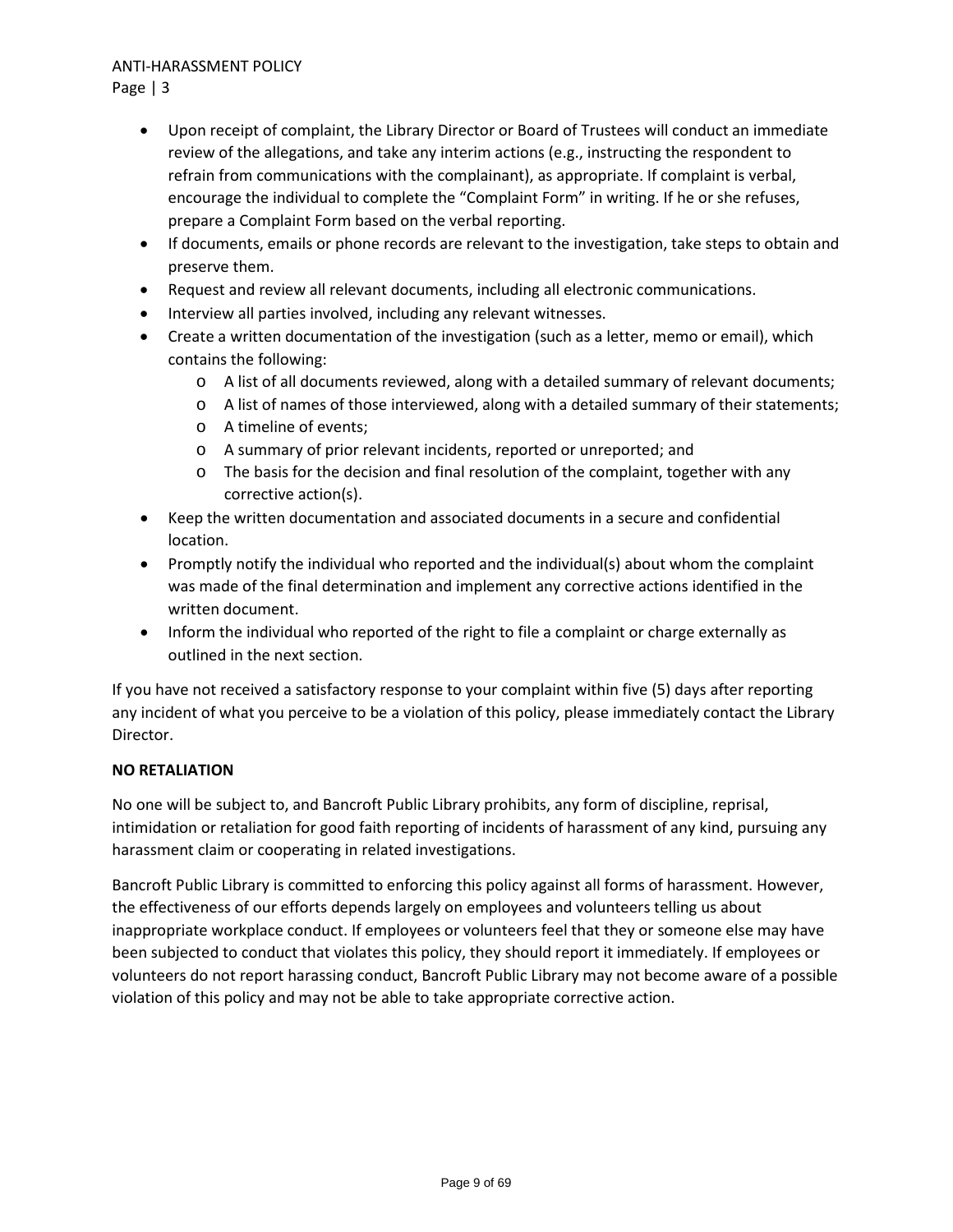#### **VIOLATIONS OF THIS POLICY**

Any employee, regardless of position or title, whom the Library Director or the Board of Trustees determines has subjected an individual to harassment or retaliation in violation of this policy, will be subject to discipline, up to and including termination of employment.

If upon completion of the investigation it is determined that there was no harassment or violation of this policy, then the employee or volunteer making the claim will be informed. If the individual who asserted the claim of harassment is found to have falsely accused another individual, then that person will be subject to appropriate sanctions, including termination.

#### **LEGAL PROTECTIONS AND EXTERNAL REMEDIES**

Sexual harassment is not only prohibited by Bancroft Public Library but is also prohibited by state, federal, and, where applicable, local law.

Aside from the internal process at Bancroft Public Library, employees may also choose to pursue legal remedies with the following governmental entities. While a private attorney is not required to file a complaint with a governmental agency, you may seek the legal advice of an attorney.

In addition to those outlined below, employees in certain industries may have additional legal protections.

#### **STATE HUMAN RIGHTS LAW (HRL)**

The Human Rights Law (HRL), codified as N.Y. Executive Law, art. 15, § 290 et seq., applies to all employers in New York State with regard to sexual harassment, and protects employees, paid or unpaid interns and non-employees, regardless of immigration status. A complaint alleging violation of the Human Rights Law may be filed either with the Division of Human Rights (DHR) or in New York State Supreme Court.

Complaints with DHR may be filed any time within one year of the harassment. If an individual did not file at DHR, they can sue directly in state court under the HRL, within three years of the alleged sexual harassment. An individual may not file with DHR if they have already filed a HRL complaint in state court.

Complaining internally to Bancroft Public Library does not extend your time to file with DHR or in court. The one year or three years is counted from date of the most recent incident of harassment.

You do not need an attorney to file a complaint with DHR, and there is no cost to file with DHR.

DHR will investigate your complaint and determine whether there is probable cause to believe that sexual harassment has occurred. Probable cause cases are forwarded to a public hearing before an administrative law judge. If sexual harassment is found after a hearing, DHR has the power to award relief, which varies but may include requiring your employer to take action to stop the harassment, or redress the damage caused, including paying of monetary damages, attorney's fees and civil fines.

DHR's main office contact information is: NYS Division of Human Rights, One Fordham Plaza, Fourth Floor, Bronx, New York 10458. You may call (718) 741-8400 or visit: www.dhr.ny.gov.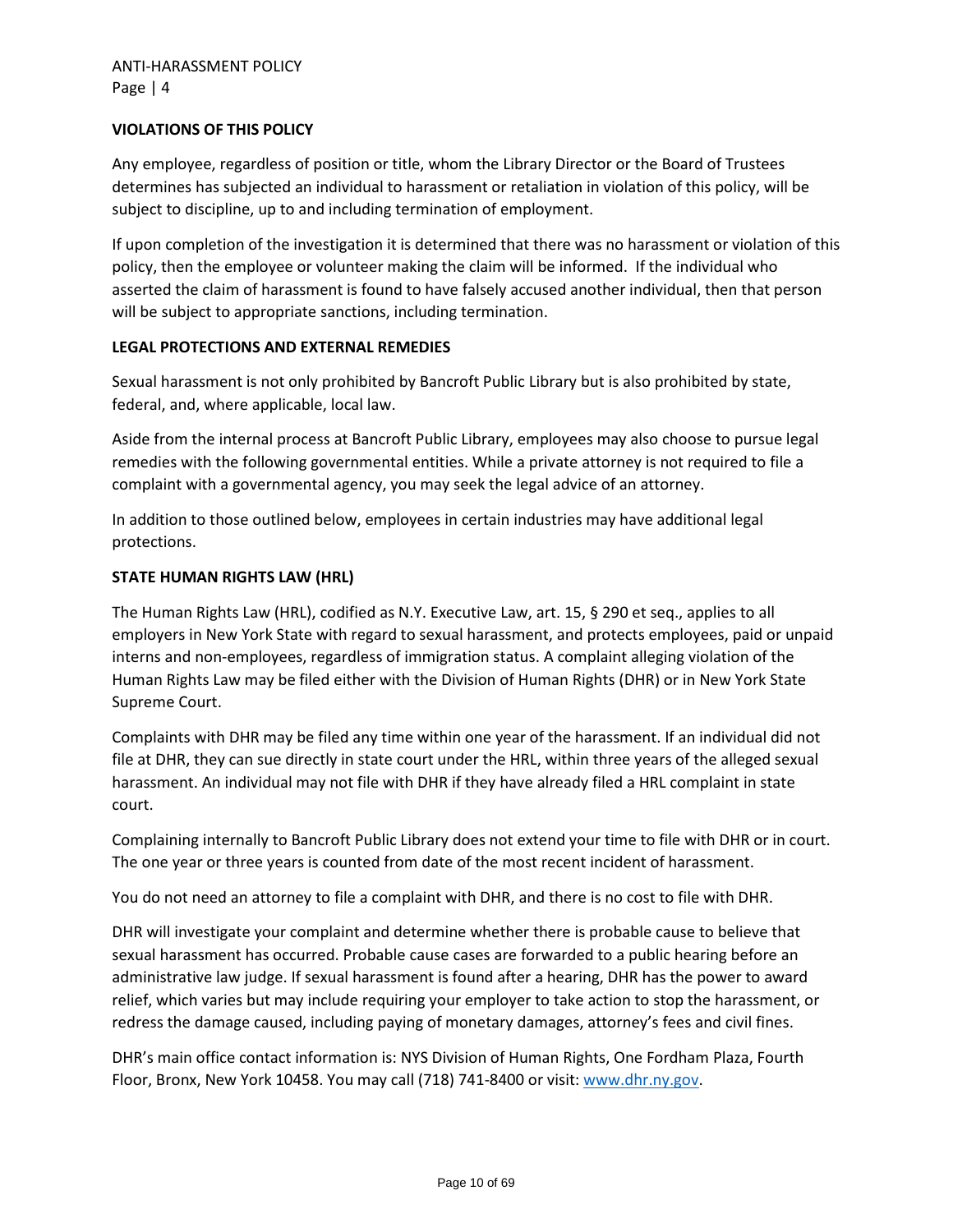#### ANTI-HARASSMENT POLICY Page | 5

Contact DHR at (888) 392-3644 or visit dhr.ny.gov/complaint for more information about filing a complaint. The website has a complaint form that can be downloaded, filled out, notarized and mailed to DHR. The website also contains contact information for DHR's regional offices across New York State.

#### **CIVIL RIGHTS ACT OF 1964**

The United States Equal Employment Opportunity Commission (EEOC) enforces federal antidiscrimination laws, including Title VII of the 1964 federal Civil Rights Act (codified as 42 U.S.C. § 2000e et seq.). An individual can file a complaint with the EEOC anytime within 300 days from the harassment. There is no cost to file a complaint with the EEOC. The EEOC will investigate the complaint, and determine whether there is reasonable cause to believe that discrimination has occurred, at which point the EEOC will issue a Right to Sue letter permitting the individual to file a complaint in federal court.

The EEOC does not hold hearings or award relief, but may take other action including pursuing cases in federal court on behalf of complaining parties. Federal courts may award remedies if discrimination is found to have occurred. In general, private employers must have at least 15 employees to come within the jurisdiction of the EEOC.

An employee alleging discrimination at work can file a "Charge of Discrimination." The EEOC has district, area, and field offices where complaints can be filed. Contact the EEOC by calling 1-800-669- 4000 (TTY: 1-800-669-6820), visiting their website at www.eeoc.gov or via email at info@eeoc.gov.

If an individual filed an administrative complaint with DHR, DHR will file the complaint with the EEOC to preserve the right to proceed in federal court.

#### **LOCAL PROTECTIONS**

Many localities enforce laws protecting individuals from sexual harassment and discrimination. An individual should contact the county, city or town in which they live to find out if such a law exists. For example, employees who work in New York City may file complaints of sexual harassment with the New York City Commission on Human Rights. Contact their main office at Law Enforcement Bureau of the NYC Commission on Human Rights, 40 Rector Street, 10th Floor, New York, New York; call 311 or (212) 306-7450; or visit www.nyc.gov/html/cchr/html/home/home.shtml.

#### **CONTACT THE LOCAL POLICE DEPARTMENT**

If the harassment involves unwanted physical touching, coerced physical confinement or coerced sex acts, the conduct may constitute a crime. Contact the local police department.

**Adopted:** November 6, 2018 **Reaffirmed:** May 10, 2022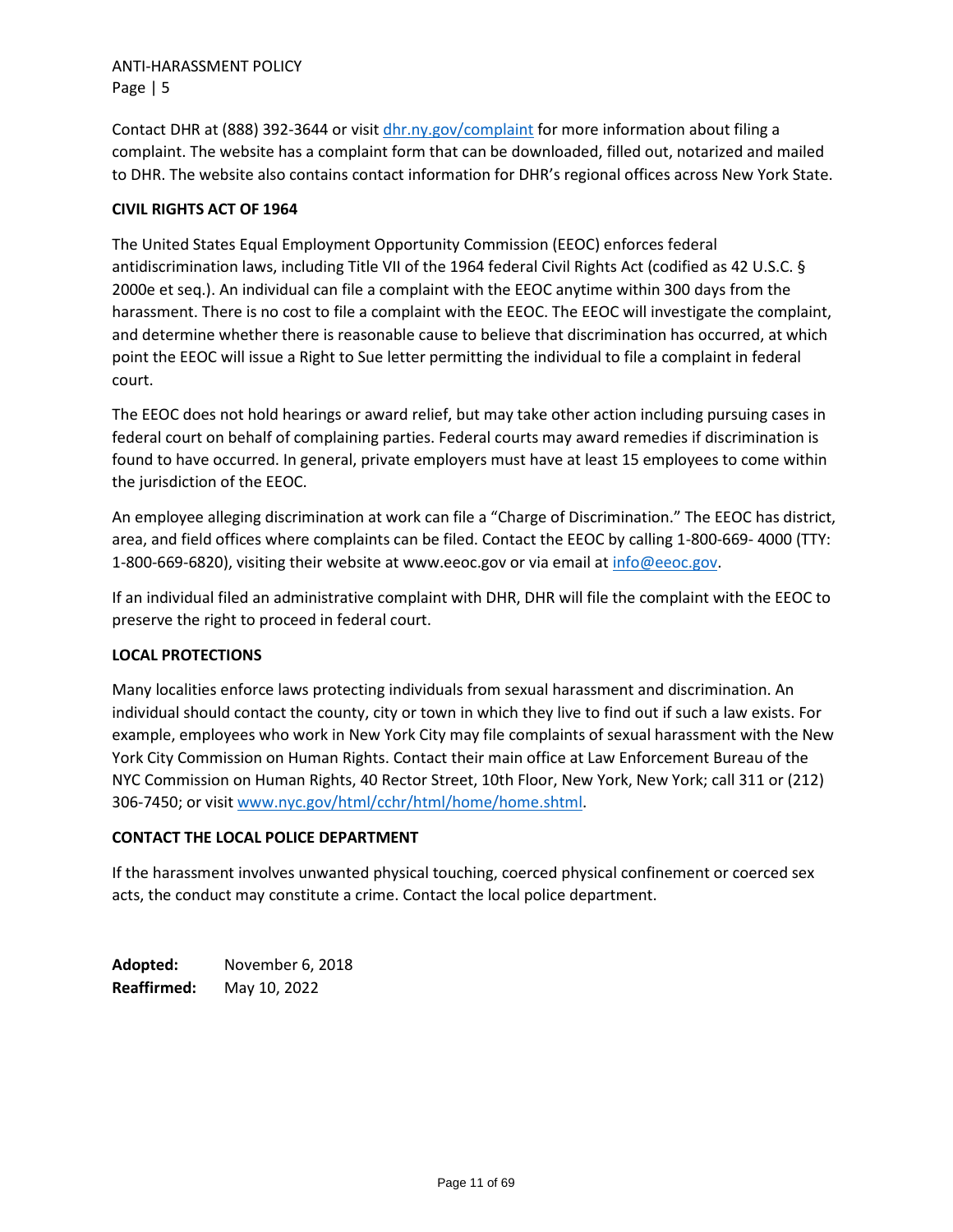# **ANTI-HARASSMENT COMPLAINT FORM**

<span id="page-12-0"></span>New York State Labor Law requires all employers to adopt a sexual harassment prevention policy that includes a complaint form to report alleged incidents of sexual harassment.

If you believe that you have been subjected to sexual harassment, you are encouraged to complete this form and submit it to the Library Director or Board of Trustees. You will not be retaliated against for filing a complaint.

If you are more comfortable reporting verbally or in another manner, the Library Director or Board of Trustees should complete this form, provide you with a copy and follow its sexual harassment prevention policy by investigating the claims as outlined at the end of this form. For additional resources, visit: ny.gov/programs/combating-sexual-harassment-workplace

#### **COMPLAINANT INFORMATION**

|                                | Select Preferred Communication Method: $\Box$ Email $\Box$ Phone $\Box$ In person                   |  |                                                                                                |
|--------------------------------|-----------------------------------------------------------------------------------------------------|--|------------------------------------------------------------------------------------------------|
| <b>SUPERVISORY INFORMATION</b> |                                                                                                     |  |                                                                                                |
| Immediate Supervisor's Name:   |                                                                                                     |  |                                                                                                |
|                                |                                                                                                     |  |                                                                                                |
| Address:                       |                                                                                                     |  |                                                                                                |
| <b>COMPLAINT INFORMATION</b>   |                                                                                                     |  |                                                                                                |
| 1.                             | Your complaint of Sexual Harassment is made about:                                                  |  |                                                                                                |
|                                |                                                                                                     |  |                                                                                                |
|                                |                                                                                                     |  |                                                                                                |
|                                |                                                                                                     |  |                                                                                                |
|                                | Relationship to you: $\square$ Supervisor $\square$ Subordinate $\square$ Co-Worker $\square$ Other |  |                                                                                                |
| 2.                             | sheets of paper if necessary and attach any relevant documents or evidence.                         |  | Please describe what happened and how it is affecting you and your work. Please use additional |
| 3.                             | Date(s) sexual harassment occurred:                                                                 |  |                                                                                                |

Is the sexual harassment continuing? □ Yes □ No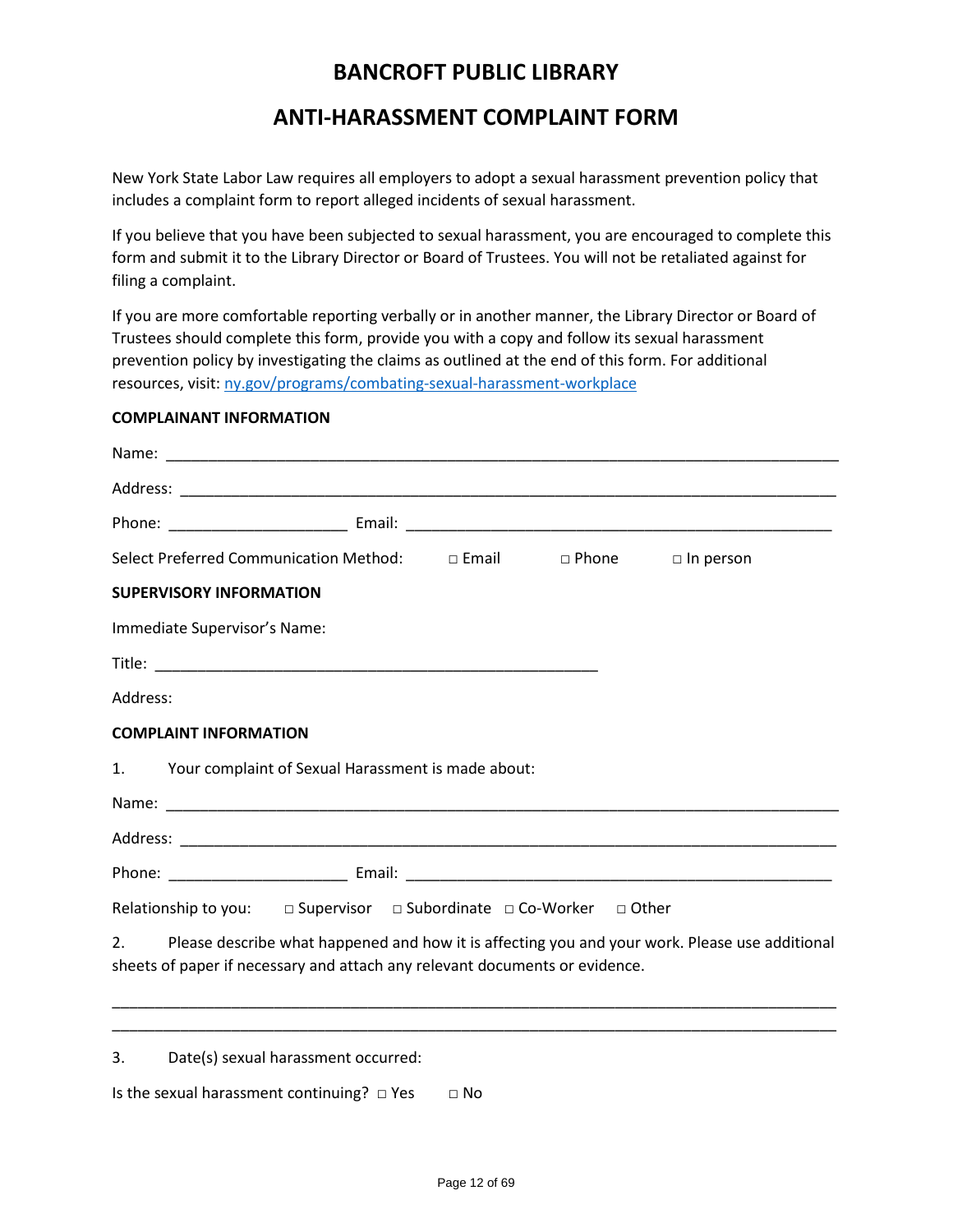4. Please list the name and contact information of any witnesses or individuals who may have information related to your complaint:

\_\_\_\_\_\_\_\_\_\_\_\_\_\_\_\_\_\_\_\_\_\_\_\_\_\_\_\_\_\_\_\_\_\_\_\_\_\_\_\_\_\_\_\_\_\_\_\_\_\_\_\_\_\_\_\_\_\_\_\_\_\_\_\_\_\_\_\_\_\_\_\_\_\_\_\_\_\_\_\_\_\_\_\_\_ \_\_\_\_\_\_\_\_\_\_\_\_\_\_\_\_\_\_\_\_\_\_\_\_\_\_\_\_\_\_\_\_\_\_\_\_\_\_\_\_\_\_\_\_\_\_\_\_\_\_\_\_\_\_\_\_\_\_\_\_\_\_\_\_\_\_\_\_\_\_\_\_\_\_\_\_\_\_\_\_\_\_\_\_\_

The last question is optional, but may help the investigation.

5. Have you previously complained or provided information (verbal or written) about related incidents? If yes, when and to whom did you complain or provide information?

If you have retained legal counsel and would like us to work with them, please provide their contact information.

\_\_\_\_\_\_\_\_\_\_\_\_\_\_\_\_\_\_\_\_\_\_\_\_\_\_\_\_\_\_\_\_\_\_\_\_\_\_\_\_\_\_\_\_\_\_\_\_\_\_\_\_\_\_\_\_\_\_\_\_\_\_\_\_\_\_\_\_\_\_\_\_\_\_\_\_\_\_\_\_\_\_\_\_\_ \_\_\_\_\_\_\_\_\_\_\_\_\_\_\_\_\_\_\_\_\_\_\_\_\_\_\_\_\_\_\_\_\_\_\_\_\_\_\_\_\_\_\_\_\_\_\_\_\_\_\_\_\_\_\_\_\_\_\_\_\_\_\_\_\_\_\_\_\_\_\_\_\_\_\_\_\_\_\_\_\_\_\_\_\_

\_\_\_\_\_\_\_\_\_\_\_\_\_\_\_\_\_\_\_\_\_\_\_\_\_\_\_\_\_\_\_\_\_\_\_\_\_\_\_\_\_\_\_\_\_\_\_\_\_\_\_\_\_\_\_\_\_\_\_\_\_\_\_\_\_\_\_\_\_\_\_\_\_\_\_\_\_\_\_\_\_\_\_\_\_ \_\_\_\_\_\_\_\_\_\_\_\_\_\_\_\_\_\_\_\_\_\_\_\_\_\_\_\_\_\_\_\_\_\_\_\_\_\_\_\_\_\_\_\_\_\_\_\_\_\_\_\_\_\_\_\_\_\_\_\_\_\_\_\_\_\_\_\_\_\_\_\_\_\_\_\_\_\_\_\_\_\_\_\_\_

Signature: \_\_\_\_\_\_\_\_\_\_\_\_\_\_\_\_\_\_\_\_\_\_\_\_\_\_\_\_\_\_\_\_\_\_\_\_\_\_\_\_\_\_\_ Date: \_\_\_\_\_\_\_\_\_\_\_\_\_\_\_\_\_\_\_\_\_\_\_\_\_

**Adopted:** November 6, 2018 **Reaffirmed:** May 10, 2022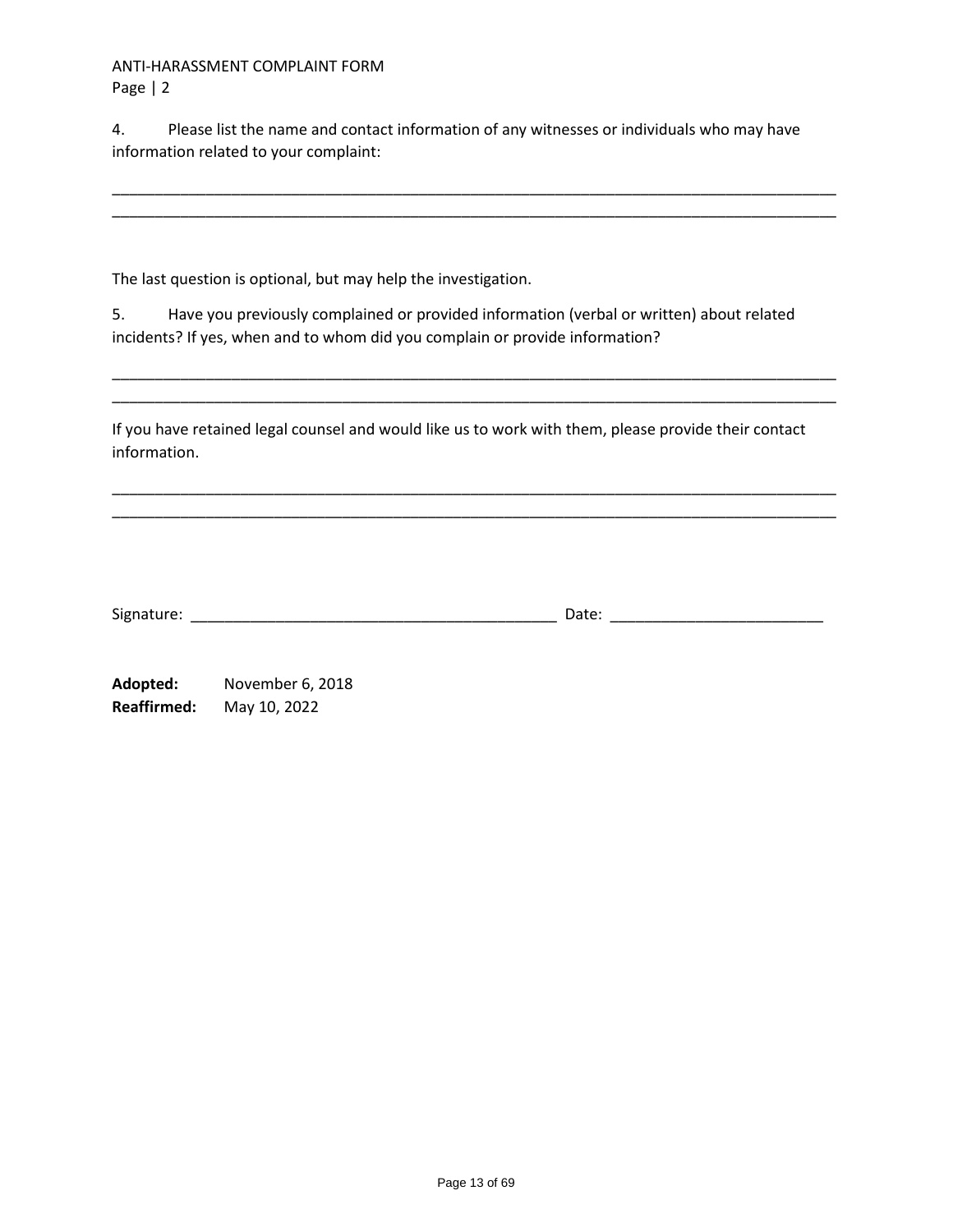# **BANCROFT PUBLIC LIBRARY BEHAVIOR AND ENVIRONMENT POLICY**

<span id="page-14-0"></span>The Bancroft Public Library encourages people of all ages to visit the library. Those using the library and its staff have the right to expect a safe, comfortable, environment that supports appropriate library services, and that the materials and facilities are in good condition.

The library requires that patrons and staff maintain an environment conducive to study. All people on the library premises are expected to be engaged in suitable educational, informational, or cultural activities. Conversation should be conducted as quietly as possible. Any behavior that disrupts the orderly use of the library is prohibited, including behavior that constitutes a nuisance or presents a safety and/or a security hazard or affects the ability of the library staff to provide service to its patrons.

On the premises of Bancroft Public Library, federal, state, and local laws are applicable, especially those related to "Public Order" and "Criminal Mischief" (NYS PENAL LAW, Articles 145&145 & 240) and to "Injuries to Property" (NYS Education Law, Article 264). Accordingly, no person shall engage in violent behavior, make unreasonable noise, use abusive or obscene language, physically or sexually harass others, obstruct pedestrian traffic, loiter, steal or damage library property, gamble, litter, or create a hazardous or physically offensive condition by any act that serves no legitimate purpose.

Patrons may not deface or in any way destroy or damage library materials, furnishings, walls, machines, or any other library property either inside or outside the library. Patrons who violate any of these guidelines will be given notice of this policy. A violation may result in a patron's expulsion from the library, suspension of library privileges, criminal prosecution or other legally appropriate action.

Any library materials removed from the building must be checked out on a valid library card and returned by item's due date. Removal of any library property in any other fashion is illegal and will be prosecuted to the full extent of the law. Fines will be levied for overdue materials {see Circulation Policy).

Other prohibited behaviors include, but are not limited to: soliciting, sleeping, intoxication, smoking, vaping, littering, making excessive noise, using offensive language, eating, drinking, talking on a cell phone, and behaving in a manner which unreasonably interferes with other patrons' use of the library.

Alcohol and illegal drugs are not permitted. Shirts and shoes are required attire.

No animals are allowed in the library except for those identified under federal guidelines as service animals.

To assure the privacy of library users, patrons are prohibited from taking picture, video and voice recording without the permission of the Library Director or Board of Trustees.

Taking surveys, asking people to sign petitions, distributing leaflets, soliciting donations and selling services or products are permitted only with the approval of the Board of Trustees of Bancroft Public Library.

To ensure the security and comfort of people entering and exiting the building, people are not allowed to congregate at or near the entrances. Blocking the entrances is not permitted.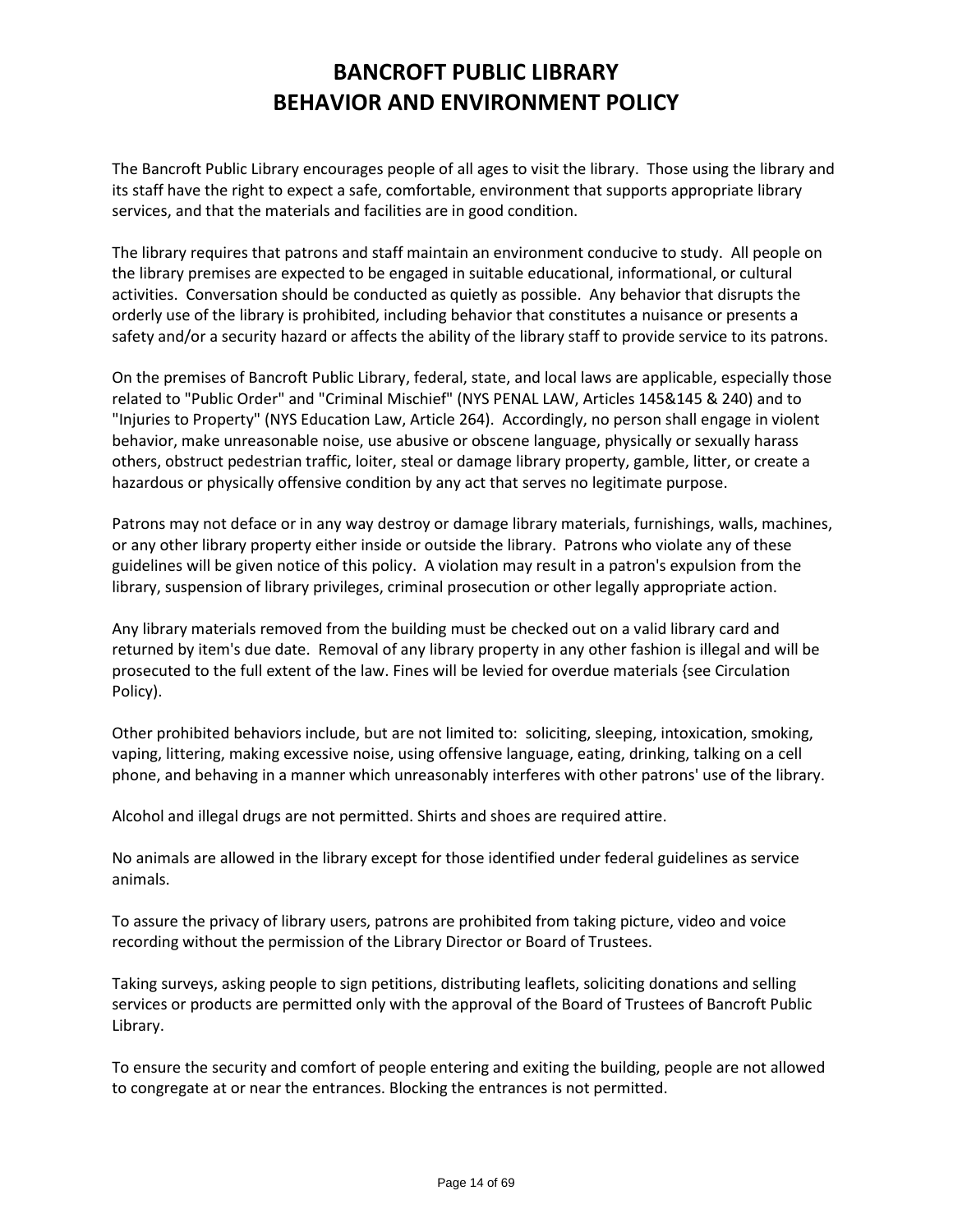For the safety of all, the following are prohibited in the library and on library grounds: roller skating, rollerblading, skate boarding, bicycling, and using a scooter. A bike rack is provided outside the library for patrons' convenience. Patrons are encouraged to use bike locks since the library is not responsible for any stolen property.

**Adopted:** July 11, 2017 **Revised:** July 7, 2020 and May 10, 2022 **Reaffirmed:** May 10, 2022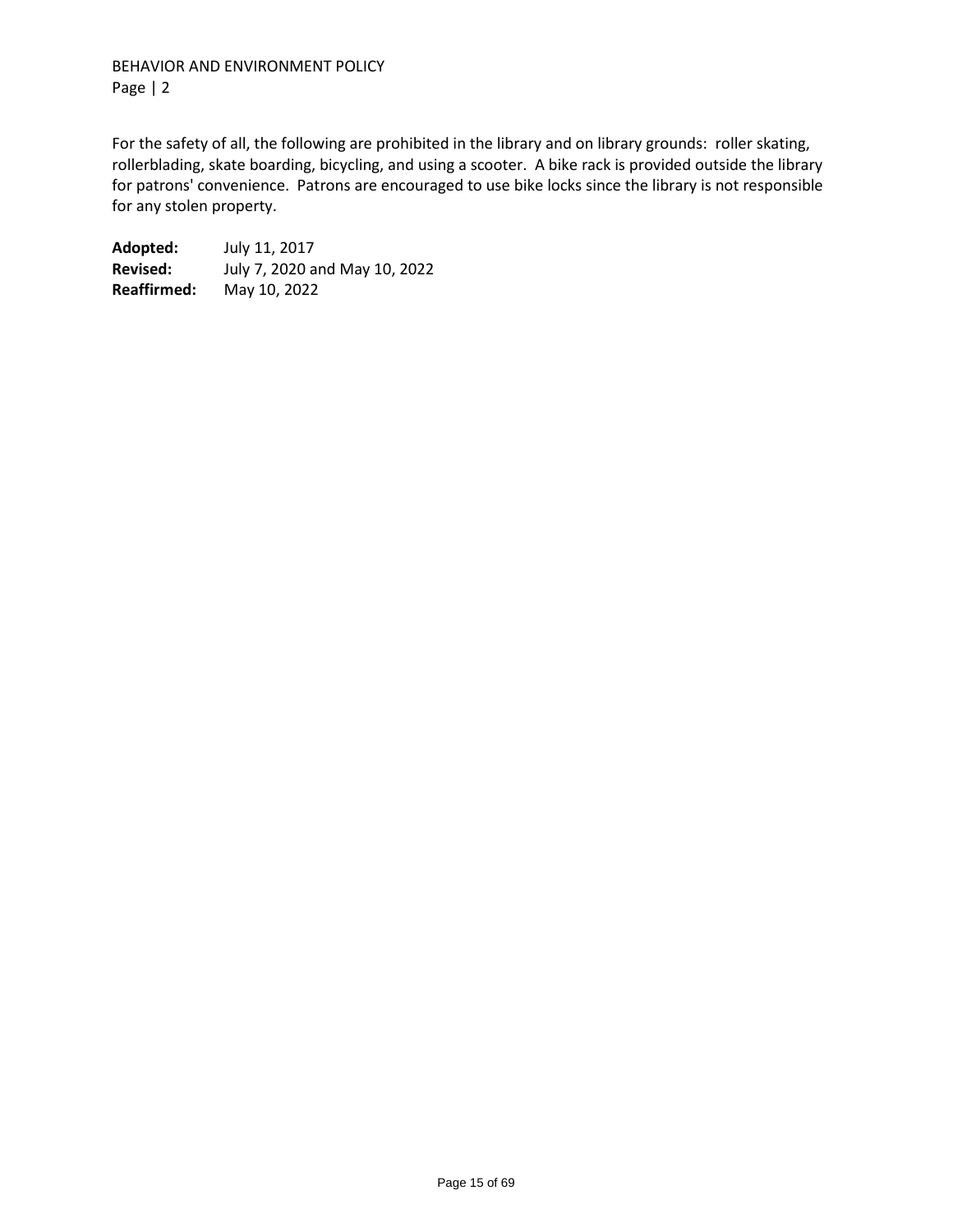# **CHILD BEHAVIOR AND SUPERVISION POLICY**

<span id="page-16-0"></span>The Library Board and staff are eager for children to use the library and welcome those who do so. Service to children is an important part of the library's mission. The library is free and open to unaccompanied children who are independent enough to use the resources for recreation, information, and education.

Children under the age of seven must have a parent, guardian, or caregiver in their immediate vicinity. An exception is made for children attending a library program such as chaperoned class visits. Parents should be aware that the library is a public building open to all individuals. It is not the library staff's function or purpose to provide supervision or to care for children instead of parents, guardians, or caregivers. Staff will not monitor children leaving the library.

Caregivers are expected to be aware of the opening and closing times of the library, bearing in mind that these can and do change. Furthermore, power failures or other emergencies can occur and may require unexpected closing of the building. Since children left alone outside the library can be vulnerable, every effort will be made to contact the parent, guardian, or caregiver prior to closing. If, however, a child is left at the library after closing time or as a result of an emergency closing, the police will be called. Under no circumstances will a staff member take a child out of the building or transport children to another location.

Children ages seven through 17 may use the library on their own. They are expected to adhere to the same standards of conduct expected of adults. All library users are required to respect library property and to act in a manner appropriate to the use and function of the library. Children who do not use the library appropriately or who require excessive staff attention or supervision will be informed of the rules. If such behavior continues, the child will be asked to leave the library. The parent, guardian, or caregiver will be contacted. If necessary, the police will be contacted.

**Adopted:** July 11, 2017 **Reaffirmed:** May 10, 2022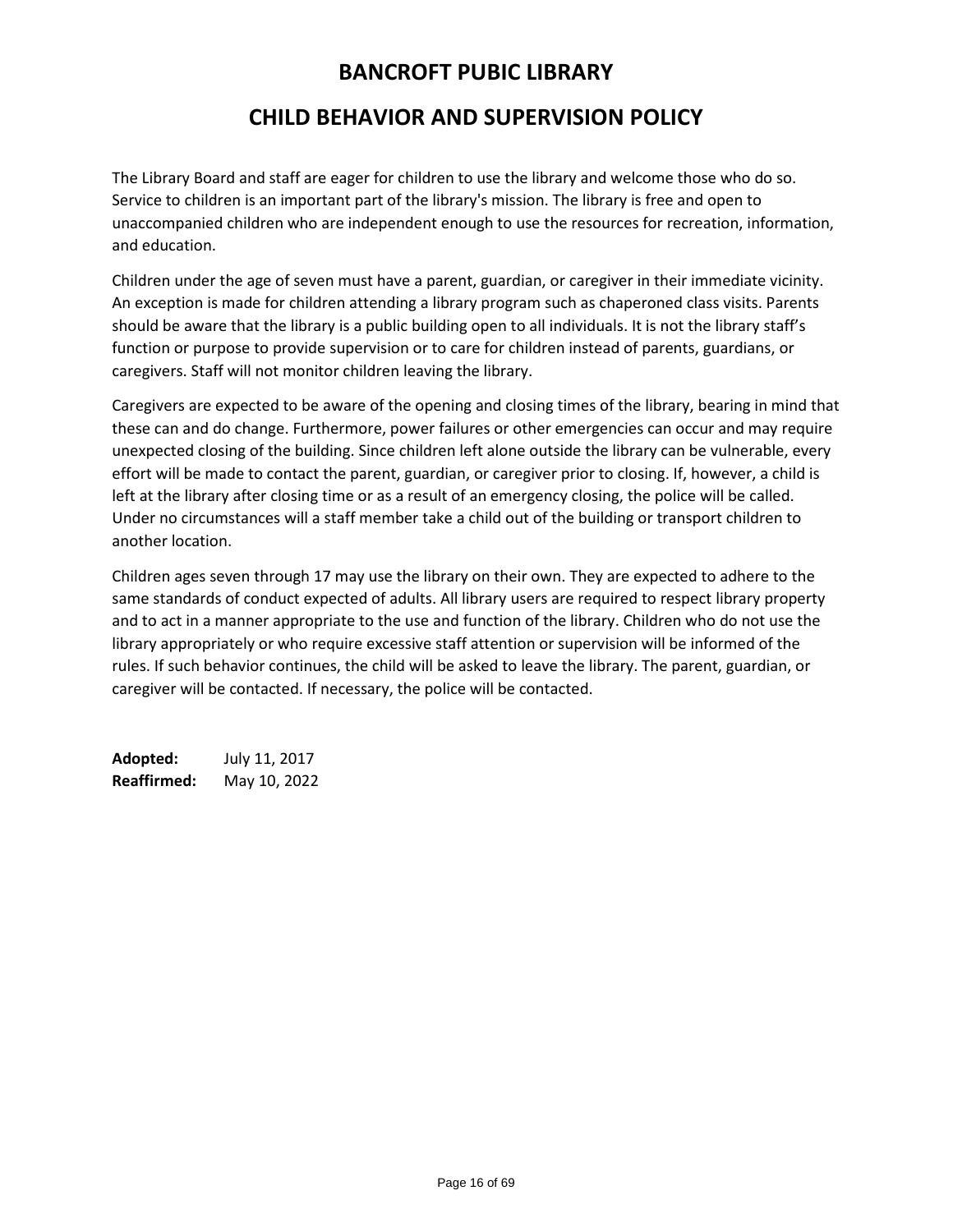# **CODE OF ETHICS**

<span id="page-17-0"></span>The following is an excerpt from the Code of Ethics of the American Library Association (Adopted at the 1939 Midwinter Meeting by the ALA Council; amended June 30, 1981; June 28, 1995; and January 22, 2008.):

"The principles of this Code are expressed in broad statements to guide ethical decision making. These statements provide a framework; they cannot and do not dictate conduct to cover particular situations.

- I. We provide the highest level of service to all library users through appropriate and usefully organized resources; equitable service policies; equitable access; and accurate, unbiased, and courteous responses to all requests.
- II. We uphold the principles of intellectual freedom and resist all efforts to censor library resources.
- III. We protect each library user's right to privacy and confidentiality with respect to information sought or received and resources consulted, borrowed, acquired or transmitted.
- IV. We respect intellectual property rights and advocate balance between the interests of information users and rights holders.
- V. We treat co-workers and other colleagues with respect, fairness, and good faith, and advocate conditions of employment that safeguard the rights and welfare of all employees of our institutions.
- VI. We do not advance private interests at the expense of library users, colleagues, or our employing institutions.
- VII. We distinguish between our personal convictions and professional duties and do not allow our personal beliefs to interfere with fair representation of the aims of our institutions or the provision of access to their information resources.
- VIII. We strive for excellence in the profession by maintaining and enhancing our own knowledge and skills, by encouraging the professional development of coworkers, and by fostering the aspirations of potential members of the profession."

The Bancroft Public Library is dependent on the trust of its community to successfully achieve its mission. Therefore, it is crucial that all Board members and employees conduct business on behalf of the Bancroft Public Library with the highest level of integrity avoiding any impropriety or the appearance of impropriety. In conjunction with the above, the Bancroft Public Library also adopts the following as its Code of Ethics.

#### Guiding Principles:

Bancroft Public Library Board members and employees:

- 1. Should uphold the integrity of the Bancroft Public Library and should perform their duties impartially and diligently.
- 2. Should not engage in discrimination of any kind including that based on race, class, ethnicity, religion, sex, sexual orientation, or belief system.
- 3. Should protect and uphold library patrons' right to privacy in their use of the library's resources.
- 4. Should avoid situations in which their personal interests, activities or financial affairs are, or are likely to be perceived as being in conflict with the best interests of the Bancroft Public Library.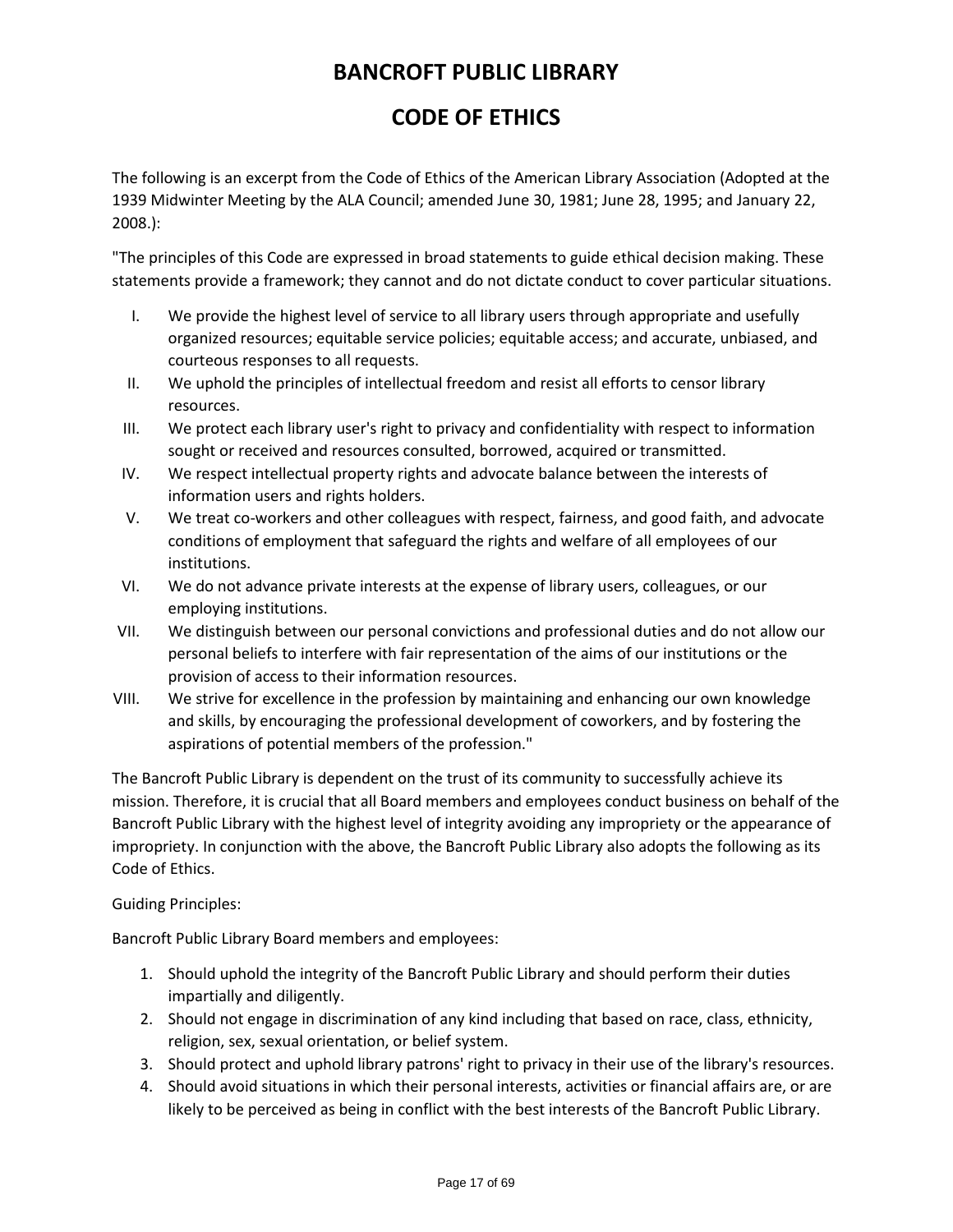Code of Ethics Page | 2

- 5. Should avoid having interests that may reasonably bring into question their position in a fair, impartial and objective manner.
- 6. Should not knowingly act in any way that would reasonably be expected to create an impression among the public that they are engaged in conduct that violates their trust as Board members or employees.
- 7. Should not use or attempt to use their position with the Bancroft Public Library to obtain unwarranted privileges or advantages for themselves or others.
- 8. Should not be swayed by partisan interests, public pressure, or fear of criticism.
- 9. Should not denigrate the organization or fellow Board members or employees or volunteers in any public arena.

**Adopted:** July 11, 2017 **Reaffirmed:** May 10, 2022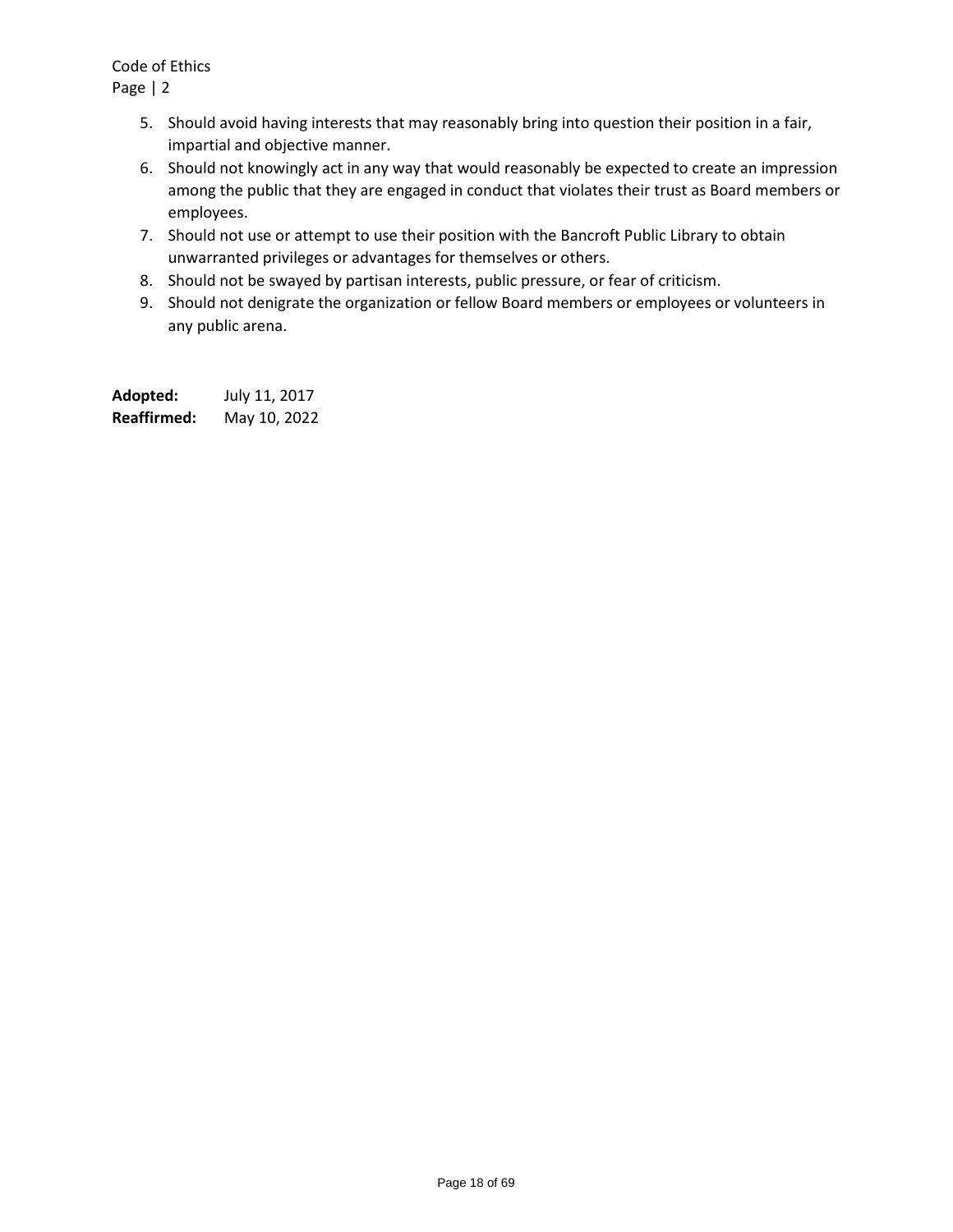# **CONFIDENTIALITY OF LIBRARY RECORDS**

<span id="page-19-0"></span>Computerization/automation has made it easier to store and retrieve library records which track and recover library property. Consequently, the library must diligently control access to patron records and protect the privacy rights of library users. Circulation records and other information relating the name of a person and his/her library use are confidential and access shall be limited to those needs essential for library operation.

Records shall not be made available to any individual or agency of federal, state, or local government except pursuant to such process, order, or subpoena as may be authorized under the authority of and pursuant to federal, state, or local law relating to civil, criminal, or administrative discovery procedures or legislative power. The library shall resist the issuance or enforcement of any such process, order, or subpoena until such time as a proper showing of good cause has been made in court of competent jurisdiction.

The Library Director shall issue any procedures required to implement this policy using state law and the guidance put forth by the Joint Automation Council of the Mohawk Valley Library System and the Southern Adirondack Library System regarding disclosure of library records.

#### "It's The Law...

The New York State Confidentiality Law protects the privacy rights of library users. This law prohibits the release of any information relating the name of a person and his/her library use without a properly executed subpoena from a court of law. Under this law, librarians cannot:

- tell a third party whether a person has a library card
- write the name of a borrower on a book card which is placed in the book
- tell a parent what his/her child has borrowed, even if it is overdue
- send a reserve notice or overdue reminder on a postcard if the postcard contains the title of the book
- reveal the nature of someone's reference question to another person

This law makes it quite clear that a person's library use habits are strictly private; there are no exceptions for children or anyone else. It applies to every library in the state, without exception. All library personnel should be aware of this. "

**Adopted:** July 11, 2017 **Reaffirmed:** May 10, 2022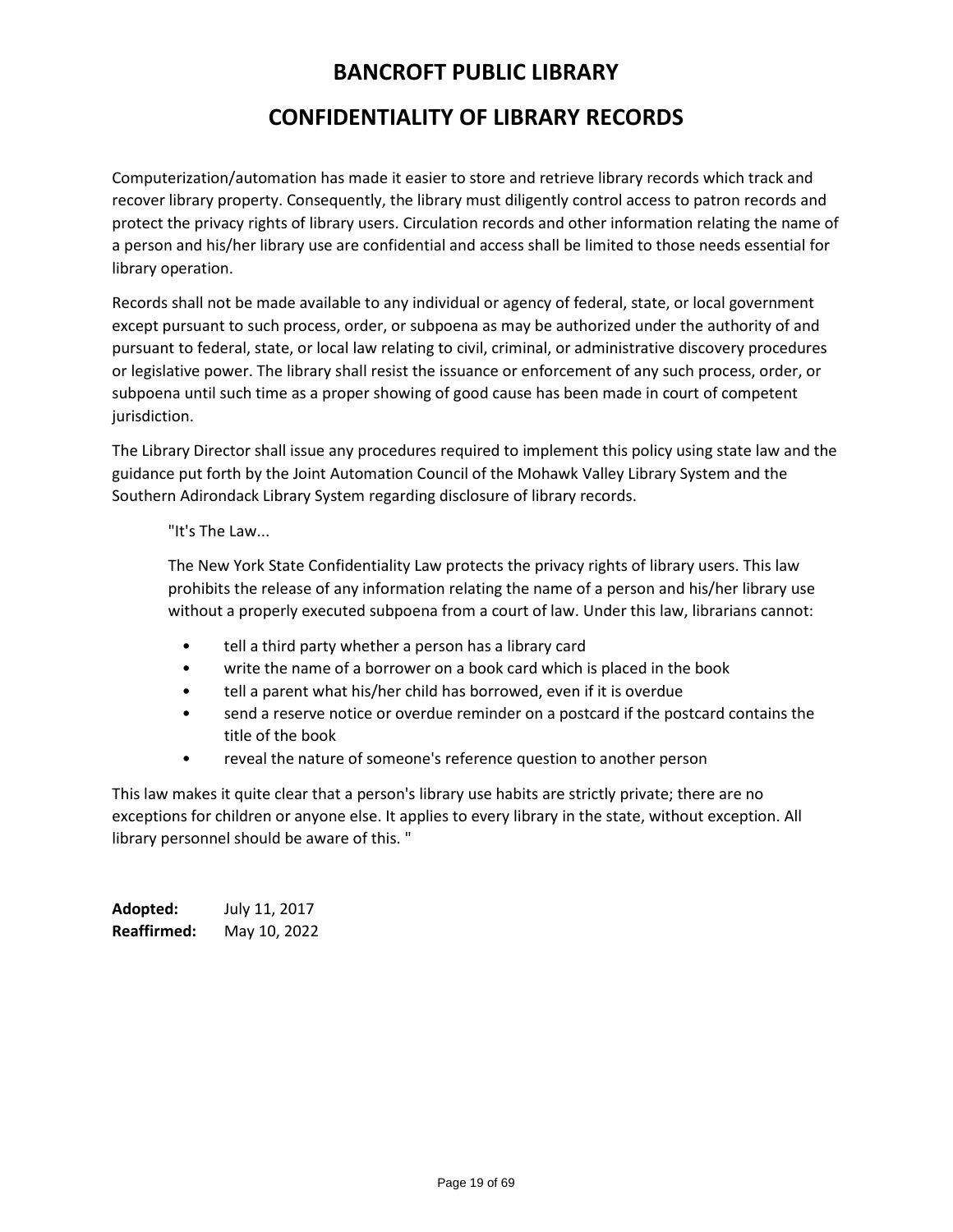# **BANCROFT PUBLIC LIBRARY POLICY ON CONFLICTS OF INTEREST AND DISCLOSURE OF CERTAIN INTERESTS**

<span id="page-20-0"></span>This conflict of interest policy is designed to help trustees, officers, and employees of the Bancroft Public library identify situations that present potential conflicts of interest and to provide Bancroft Public Library with a procedure that, if observed, will allow a transaction to be treated as valid and binding even though a director, officer, or employee has or may have a conflict of interest with respect to the transaction. In the event there is an inconsistency between the requirements and procedures prescribed herein and those in federal or state law, the law shall control.

- 1. Conflict of Interest Defined. For purposes of this policy, the following circumstances shall be deemed to create Conflicts of Interest:
	- A. Outside Interests.
		- (i) Contract or Transaction between Bancroft Public Library and a Responsible Person or Family Member.
		- (ii) A Contract or Transaction between Bancroft Public Library and an entity in which a Responsible Person or Family Member has a Material Financial Interest or of which such person is a director, officer, agent, partner, associate, trustee, personal representative, receiver, guardian, custodian, conservator, or other legal representative.
	- B. Outside Activities.
		- (i) A Responsible Person competing with Bancroft Public Library in the rendering of services or in any other Contract or Transaction with a third party.
		- (ii) A Responsible Person's having a Material Financial Interest in; or serving as a director, officer, employee, agent, partner, associate, trustee, personal representative, receiver, guardian, custodian, conservator, or other legal representative of, or consultant to; an entity or individual that competes with Bancroft Public Library in the provision of services or in any other Contract or Transaction with a third party.
	- C. Gift, Gratuities and Entertainment. A Responsible Person accepting gifts, entertainment, or other favors from any individual or entity that:
		- (i) does or is seeking to do business with, or is a competitor of Bancroft Public Library; or
		- (ii) has received, is receiving, or seeking to receive a loan or grant, or to secure other financial commitments;
		- (iii) is a charitable organization; under circumstances where it might be inferred that such action was intended to influence or possibly would influence the Responsible Person in the performance of his or her duties. This does not preclude the acceptance of items of nominal or insignificant value or entertainment of nominal or insignificant value that are not related to any particular transaction or activity of Bancroft Public Library.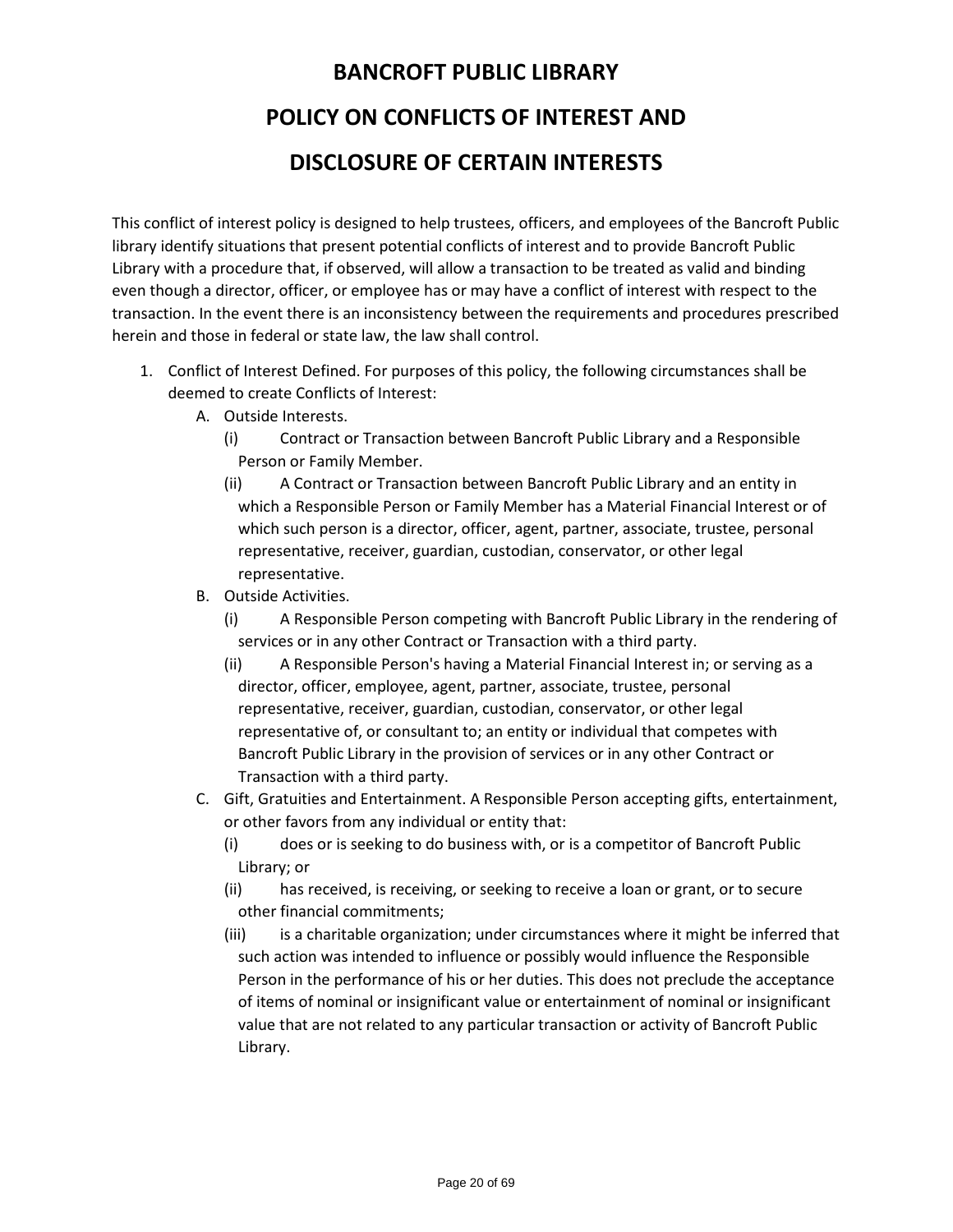#### POLICY ON CONFLICTS OF INTEREST AND DISCLOSURE OF CERTAIN INTERESTS Page | 2

- 2. Definitions.
	- A Conflict of Interest is any circumstance described in Part 1 of this Policy.
	- A Responsible Person is any person serving as an officer, employee, or member of the board of trustees of Bancroft Public Library.

In the event it is not entirely clear that a Conflict of Interest exists, the individual with the potential conflict shall disclose the circumstances to the President or the President's designee, who shall determine whether there exists a Conflict of Interest that is subject to this policy.

Confidentiality. Each Responsible Person shall exercise care not to disclose confidential information acquired in connection with such status or information the disclosure of which might be adverse to the interests of Bancroft Public Library. Furthermore, a Responsible Person shall not disclose or use information relating to the business of Bancroft Public Library for the personal profit or advantage of the Responsible Person or a Family Member.

- 3. Review of Policy.
	- Each new Responsible Person shall be required to review a copy of this Policy and to acknowledge, in writing, that he or she has done so.
	- Each Responsible Person shall annually complete a disclosure form identifying any relationships, positions, or circumstances in which the Responsible Person is involved that he or she believes could contribute to a Conflict of Interest arising. Such relationships, positions, or circumstances might include service as a director of or consultant to a not-for-profit organization or ownership of a business that might provide goods or services to Bancroft Public Library. Any such information regarding business interests of a Responsible Person or a Family Member shall be treated as confidential and shall generally be made available only to the President and any committee appointed to address Conflicts of Interest, except to the extent additional disclosure is necessary in connection with the implementation of this Policy.
	- This policy shall be reviewed annually by each member of the board of trustees. Any changes to the policy shall be communicated immediately to all Responsible Persons.

Bancroft Public Library

| Conflict of Interest Information Form |  |
|---------------------------------------|--|
|                                       |  |

Name:  $\blacksquare$ 

Date: \_\_\_\_\_\_\_\_\_\_\_\_\_\_\_\_\_\_\_\_\_\_\_\_\_\_\_\_\_\_\_\_\_\_\_\_\_\_\_\_\_\_\_\_\_\_\_

Please describe below any relationships, positions, or circumstances in which you are involved that you believe could contribute to a Conflict of Interest (as defined in Bancroft Public Library's Policy on Conflicts of Interest) arising.

**Adopted:** July 11, 2017 **Reaffirmed:** May 10, 2022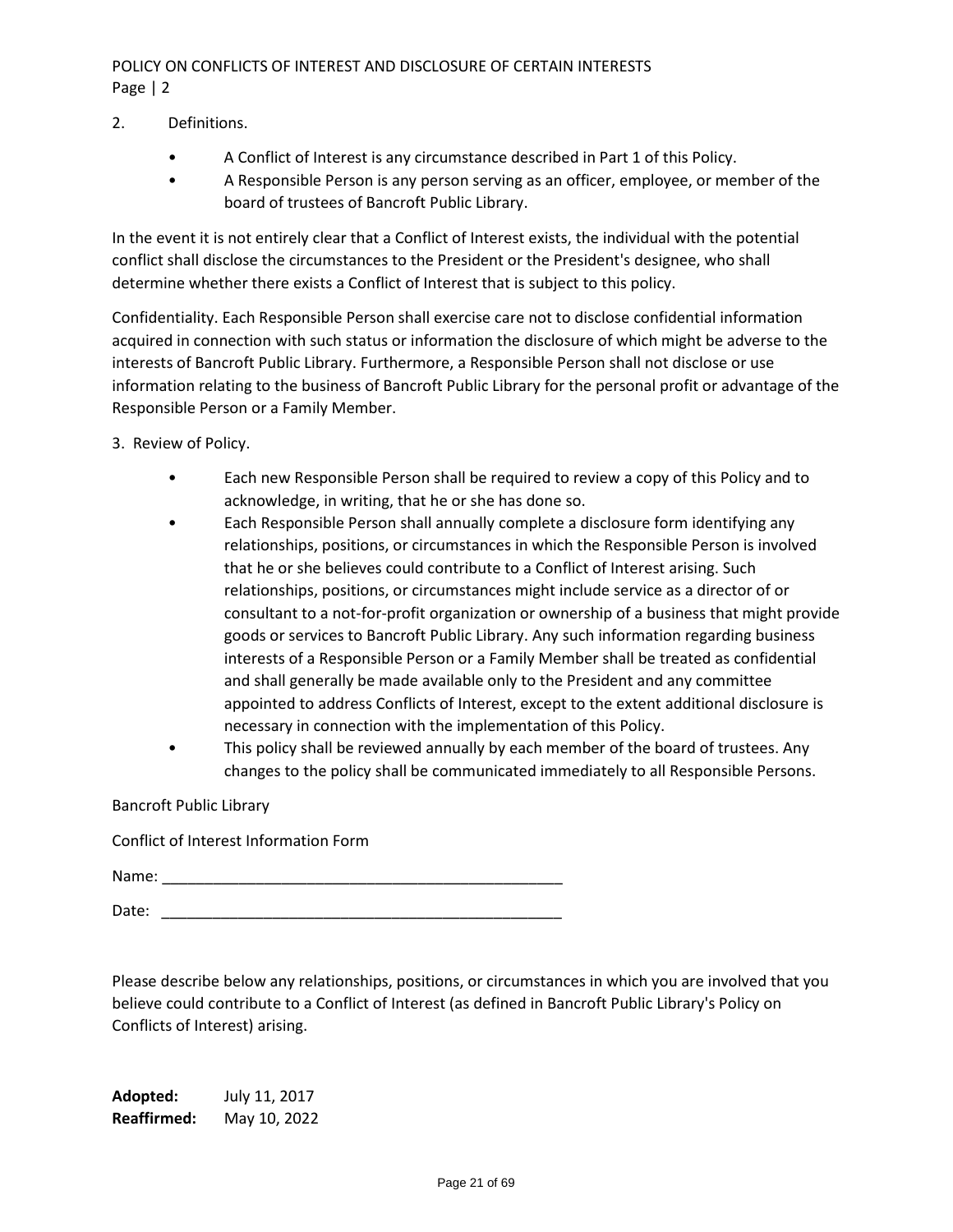# **COURTYARD USAGE POLICY**

# **KENNETH J. STREETER MEMORIAL PARK**

<span id="page-22-0"></span>The Kenneth J. Streeter Memorial Park, aka Bancroft Public Library courtyard, is a public space. The rules for use of courtyard are as follows, and will be clearly posted at the courtyard entrance:

- Courtyard is open from dawn to dusk.
- The courtyard has a "Carry-in Carry-out" policy. All users are requested to remove any trash generated and take it with them. Please, help us keep our courtyard clean for everyone's enjoyment.
- NO BARBECUING.
- NO SMOKING or VAPING.
- NO ALCOHOL.
- NO ILLEGAL DRUGS.
- No roller skating, rollerblading, skate boarding, bicycling, scooter, etc.

**Adopted:** May 10, 2022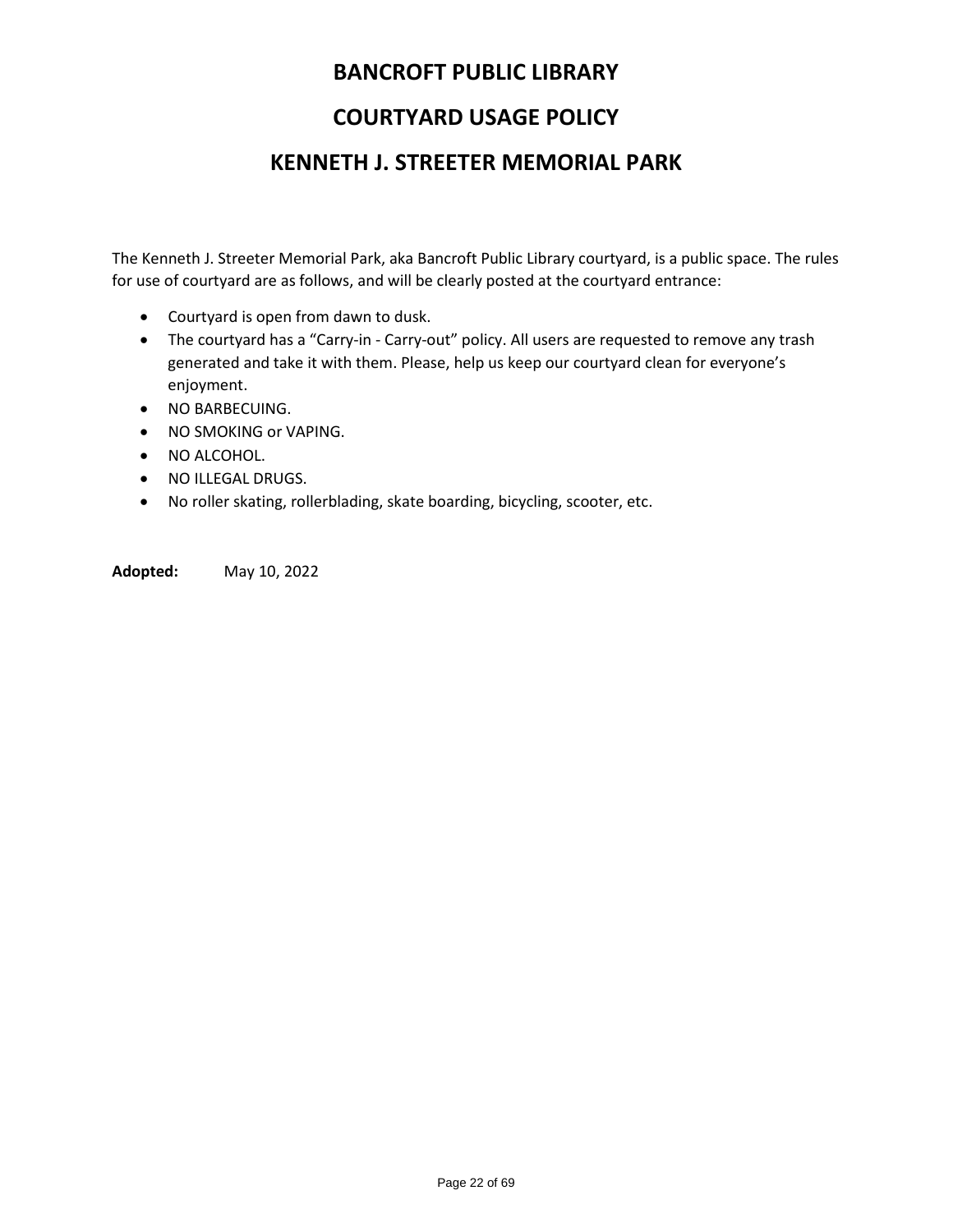# **CREDIT CARD POLICY**

<span id="page-23-0"></span>The purpose of the credit card policy of the Bancroft Public Library is to facilitate purchases for the Library.

- 1. The Director will be responsible for the issuance, account monitoring, and retrieval and generally for the overseeing compliance with the credit card policy.
- 2. The Director and Deputy Director, only, may use the credit card for goods and/or services for the official business of the Library. Documentation detailing the goods and/or services purchased must be submitted before payment can be approved.
- 3. The Director and Deputy Director are responsible for the protection of the credit card and will immediately notify the financial institution issuing the card if it is lost or stolen.
- 4. The Library will use disciplinary measures consistent with current law for unauthorized use.
- 5. Any benefits derived from the use of the credit card will be the property of the Library.
- 6. The balance due on the credit card account will be paid in full within the balance period indicated on the monthly statement The Bancroft Public Library accepts full responsibility for the debt incurred on the credit card.
- 7. Only credit cards that have no annual or monthly fees will be used.
- 8. The Director and Deputy Director must immediately surrender the credit card upon leaving the employ of the Library.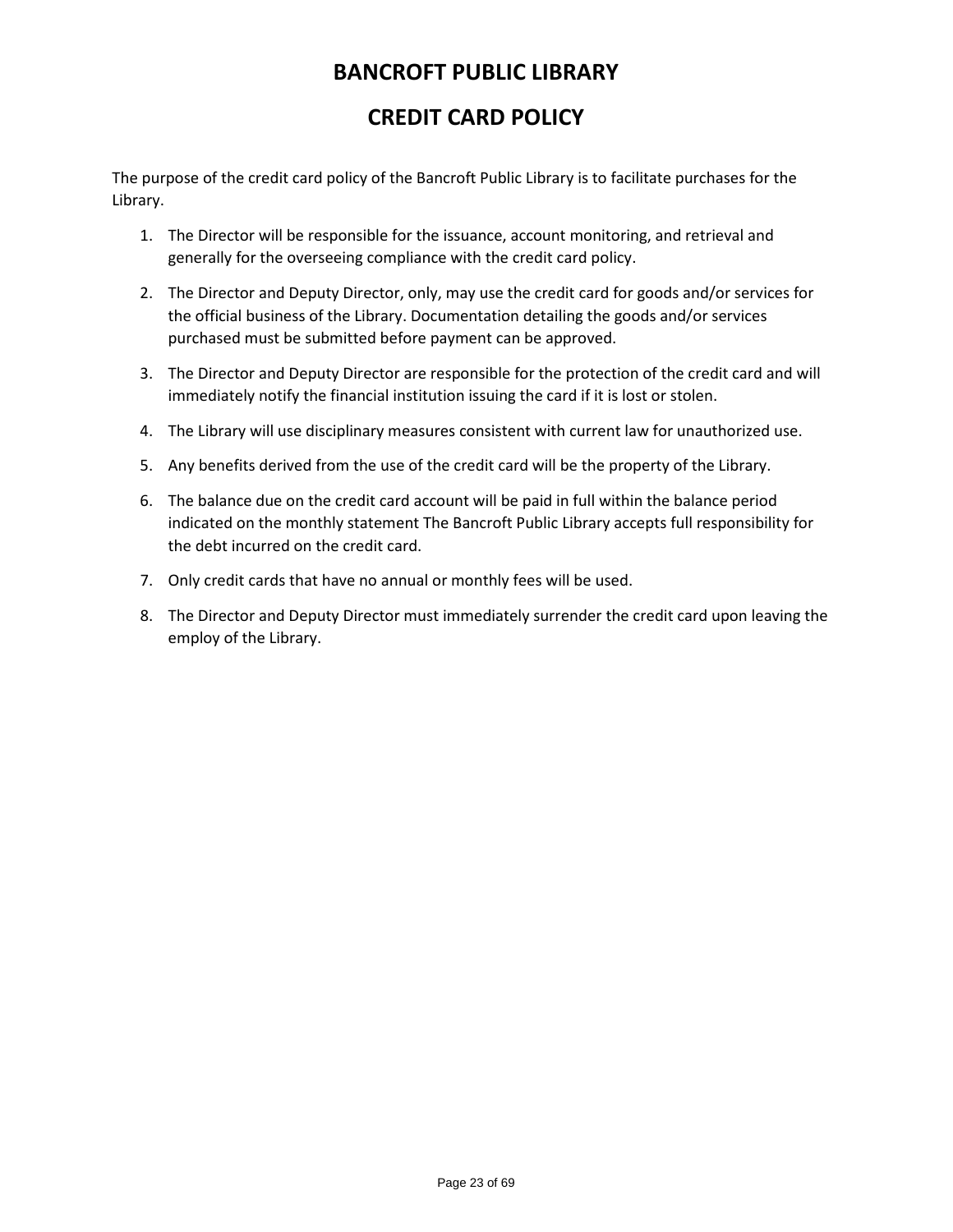# **CREDIT CARD GUIDELINES**

#### **I. GUIDELINES**

- **A. CARD USE –** A credit card will only be issued to the Library Director and Deputy Director. It will be honored for Library business by any vendor or merchant who accepts the card. The card has an authorized maximum spending limit of \$5000.00. Purchases made via the credit card must comply with the Library's financial policy and purchasing guidelines. The card in no way changes such policies. It merely provides a method for making certain payments. Violations of the Library Credit Card Policies and Guidelines may result in revocation of use privileges and termination of employment. Anyone who has inappropriately used the credit card will be required to reimburse the Library for all costs associated with such improper use.
- **B. TRANSACTION PROCEDURE –** All credit card transactions can be performed in person, over the phone, or through the mail. When the credit card is used, please follow the Guidelines below:
	- 1. Retain all receipts and credit card slips.
	- 2. Follow Library Guidelines for payment of the charges in advance of using the card.
- **C. ITEMS THAT CAN BE PURCHASED WITH THE CREDIT CARD** The credit card may be used for any of the following:
	- 1. Conference registration fees.
	- 2. Library materials, equipment, supplies, contracted services and operating expenses.

The credit card may not be used for personal or non-Library use.

#### **D. CREDIT CARD SECURITY**

- 1. The credit card must be kept in a secure location.
- 2. **Credit Card Account Number –** The Treasurer will keep permanent record of the card, the credit limit established, the date issued and the date returned.
- 3. **Use by someone other than the cardholder –** The only person entitled to use the credit card is the Director or Deputy Director whose name appears on the face of the card.
- 4. **Lost or Stolen Cards –** If the credit card is lost or stolen, the issuing financial institution and Treasurer are to be immediately notified.

#### **II. INTERNAL CONTROL GUIDELINES**

#### **A. TREASURER'S RESPONSIBILITIES**

- 1. Upon receipt of the credit card statement, the Treasurer is responsible for reviewing the statement for accuracy. This will include reconciling original receipts to the statement transactions.
- 2. The Treasurer will prepare the statement for payment on the next available bill listing. If necessary, checks will be issued prior to approval of the voucher/bill list to avoid finance charges. All charge slips must be given to the Treasurer and attached to the credit card bill when it arrives. The Treasurer will verify that the expenditure and the bill are accurate. The receipt should contain information certifying the appropriate use of the card.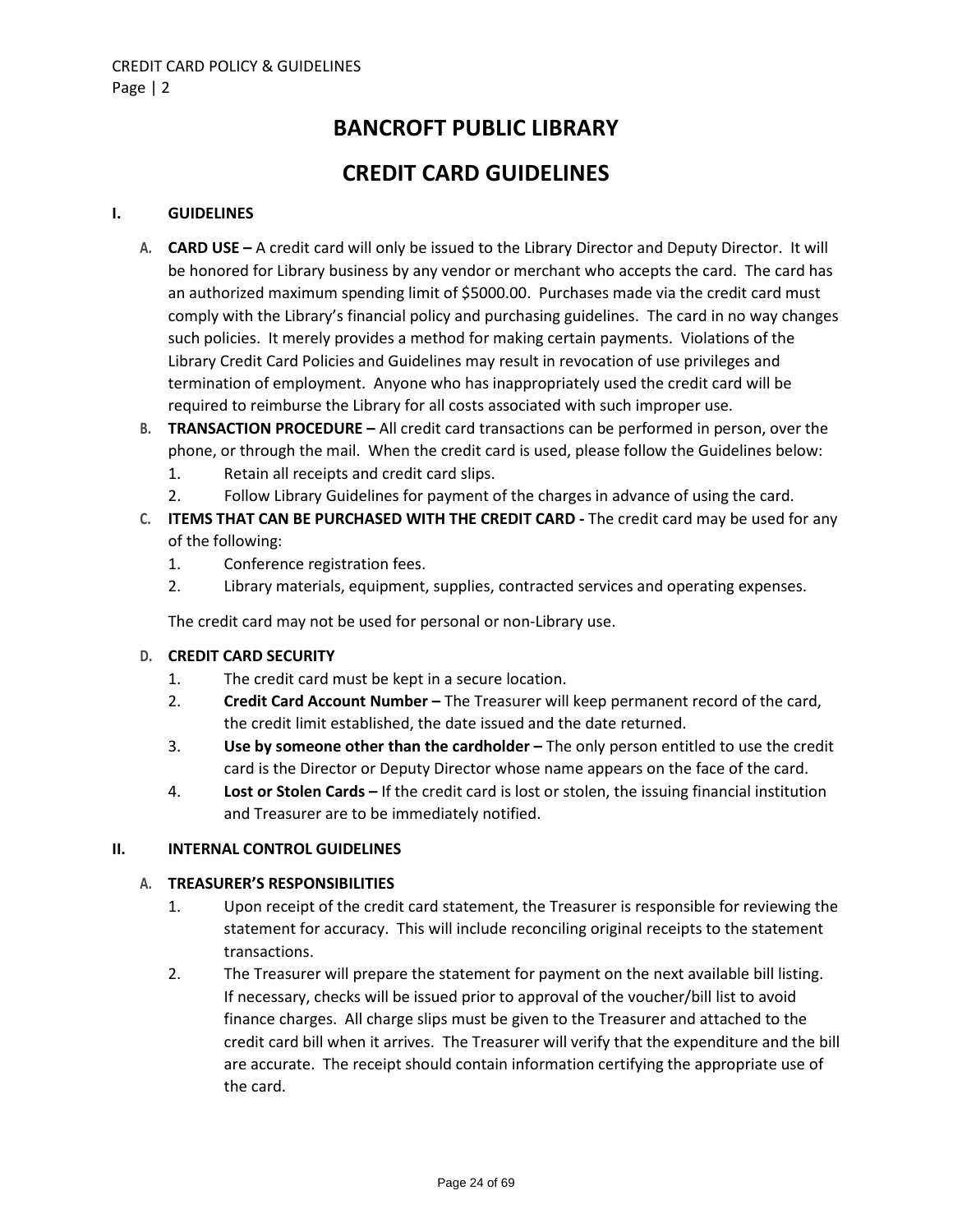#### CREDIT CARD POLICY & GUIDELINES

Page | 3

- 3. The Treasurer will be responsible for coordinating the waiver and/or reversing of any and all annual fees and/or finance charges.
- 4. The Treasurer must retain the approved credit card statements and accompanying receipts on file for seven years.
- **B. LIBRARY DIRECTOR'S RESPONSIBILITIES** The Director is responsible for ensuring activity and account information is noted on the credit card statement for each line entry. The Library director will sign the statement for approval of payment. The approval will attest to the appropriateness of the expenditures.
	- 1. Will use the credit card in compliance with the Library's Financial Policy and Purchasing Guidelines.
	- 2. Retain all sales slips/register receipts. These receipts must be submitted to the Treasurer to reconcile against the monthly credit card statement. Library Guidelines for approval and payment of charges must be followed.
	- 3. Ensure that the credit card guidelines defined by the Bancroft Public Library's Credit Card Policies and Guidelines are met.
	- 4. Report lost or stolen cards to the Treasurer and issuing financial institution immediately.

**Adopted:** July 11, 2017 **Revised:** May 10, 2022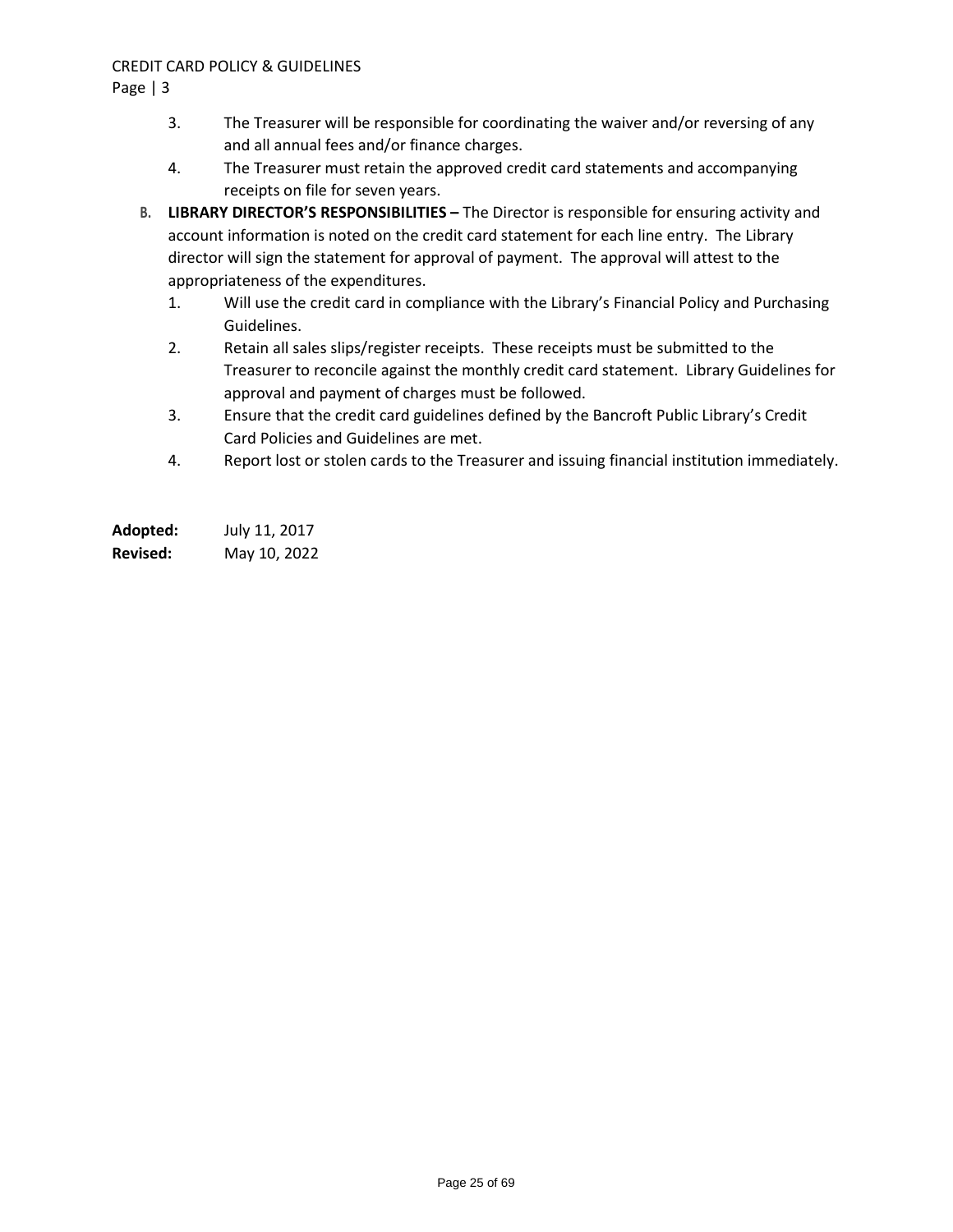# **BANCROFT PUBLIC LIBRARY DISABILITY ACCOMMODATIONS POLICY**

<span id="page-26-0"></span>The Bancroft Public Library is committed to complying fully with the Americans with Disabilities Act (ADA) and ensuring equal opportunity for patrons and employees with disabilities. All practices and activities are conducted on a non-discriminatory basis.

In accordance with the ADA regulations of 1990, reasonable accommodations will be provided, upon request, for disabled citizens unless the accommodation would cause an undue hardship on the operation of the Bancroft Public Library.

The Bancroft Public Library is also committed to not discriminating against any patrons, qualified employees or applicants because they are related to or associated with a person with a disability. The Bancroft Public Library will follow any state or local law that provides individuals with disabilities greater protection than the ADA.

**Approved:** July 7, 2020 **Reaffirmed:** May 10, 2022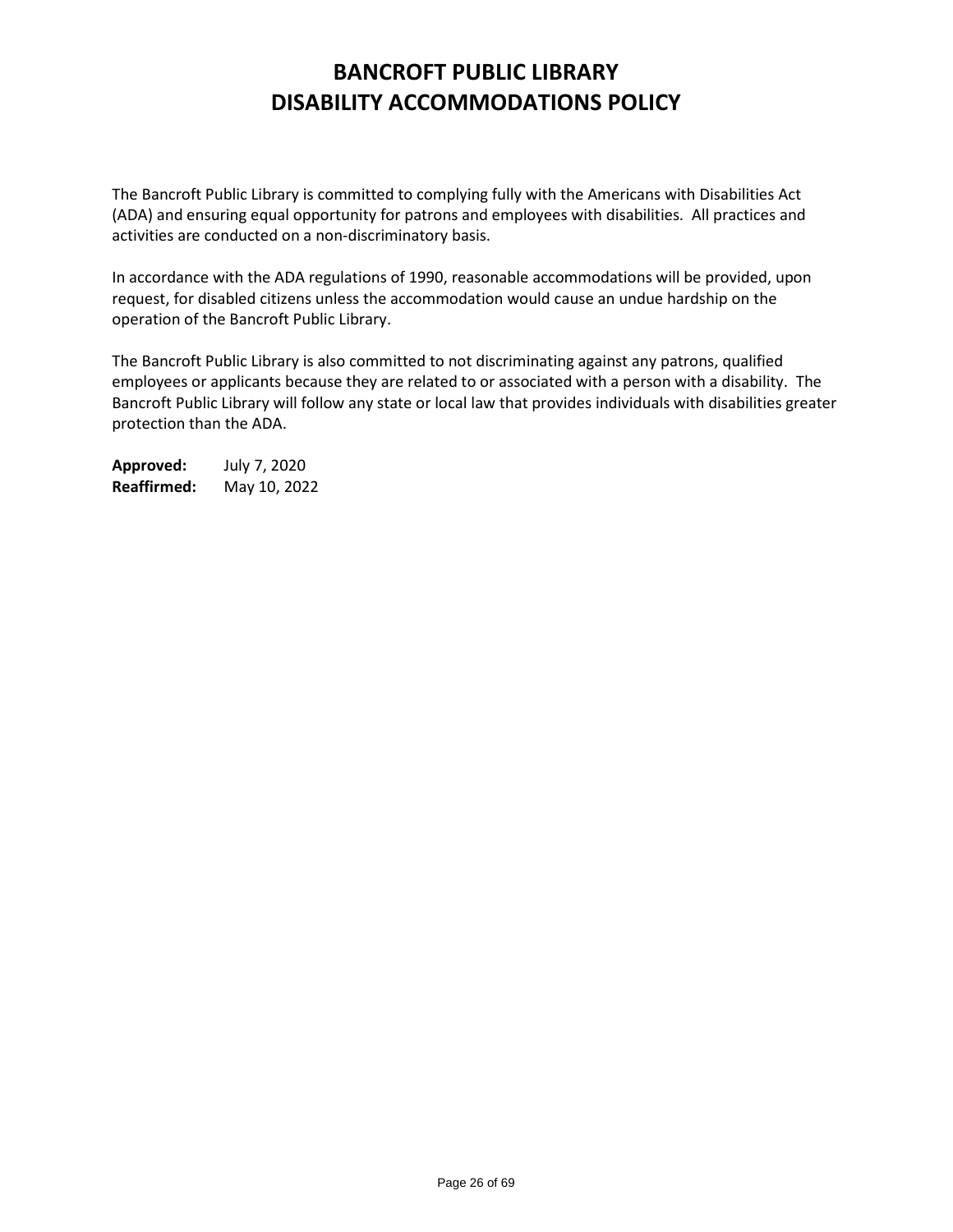# **EMERGENCY PROCEDURES POLICY**

<span id="page-27-0"></span>**FIRE:** In the event of a fire in the Library, the staff person in charge will:

- Call 911
- Ask everyone to leave the building by either the front door, Proudfit Hall door or the rear fire door.
- Provide assistance to anyone in need while evacuating the building.
- Check all rooms including community room, and three bathrooms.
- Leave the front door unlocked for the firefighters.

**MEDICAL:** Staff members should exercise caution when administering first aid even of a minor nature, because of the safety or the injured individual and the potential liability of the staff member. Without specialized training, it is not advisable for the staff to undertake more than keeping the sick or injured patron comfortable until medical help can arrive. Staff members should use their own judgment as to what action is prudent and reasonable. No medication, including aspirin, should ever be dispensed to the public. In the event of a medical emergency, the staff person in charge will:

- Call 911.
- Call parent/guardian if it's a minor.
- Ask permission to call a family member or friend if injured or ill person is alone.
- Administer first aid and/or CPR, if trained.
- Call Library Director.

*NOTE: an AFD is located in Proudfit Hall to the left behind the Judges bench.*

#### **BIOHAZARD**

- Leave the suspicious substance where it was found.
- Do not take any action that might spread it to another area.
- Call 911.
- Evacuate the building.

**DANGEROUS BEHAVIOR:** In the event a person in the Library appears to be a danger to others, the staff person in charge will:

- Ask the person to leave.
- If uncooperative, call 911.

#### **DISASTER PLAN:**

- The Bancroft Public Library is housed in a building with a generator sufficient to power the entire building in the event of an outage.
- In a Town-wide disaster, such as flood, hurricane, ice-storm, or electrical outage, the Library staff will cooperate with the Town authorities as needed.
- There is a comprehensive Town Disaster Plan, which can be reviewed at the Town office.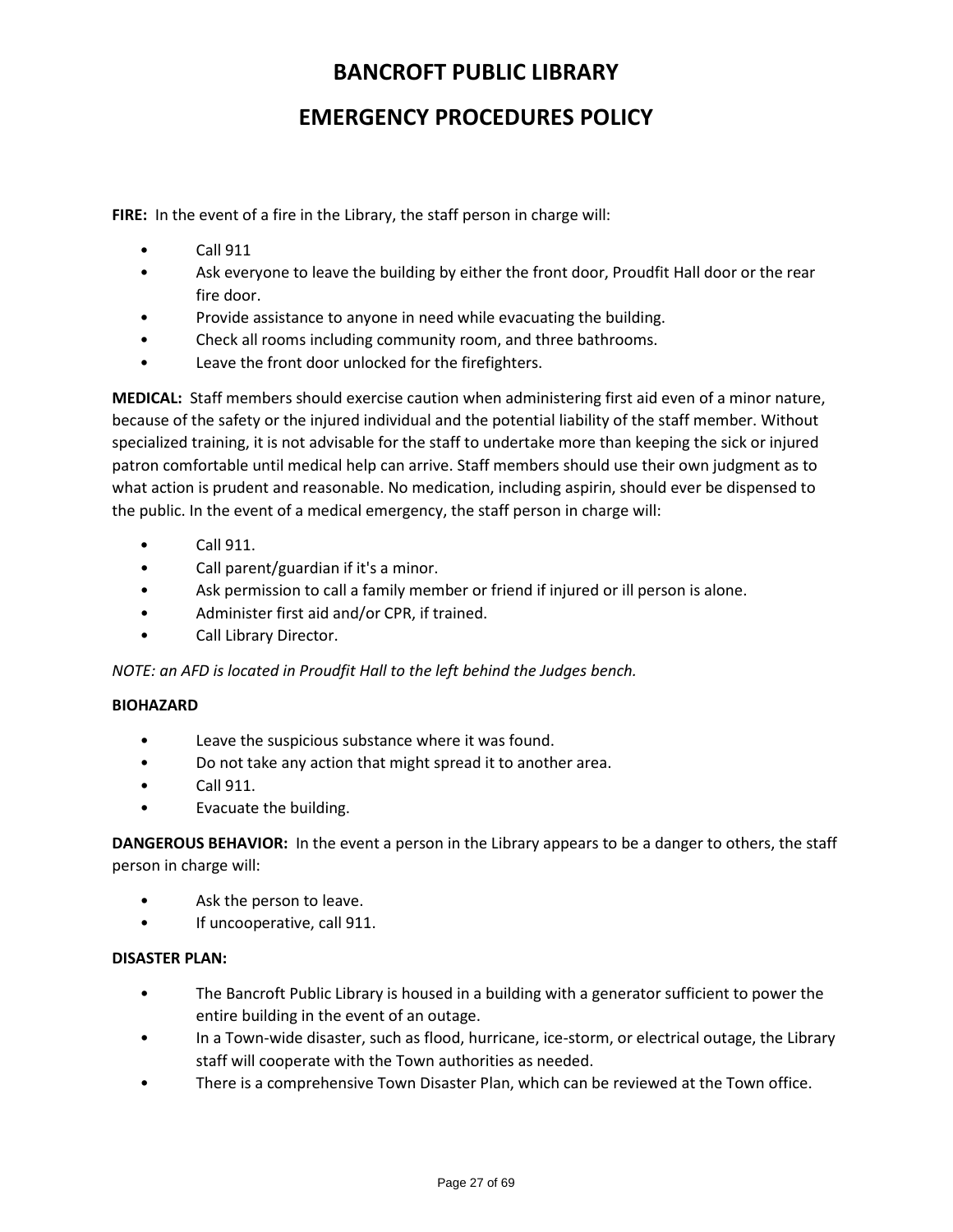#### EMERGENCY PROCEDURES POLICY Page | 2

#### **WORKPLACE SAFETY:**

• Follow guidance in Bancroft Public Library Employee Handbook.

**Adopted:** July 11, 2017 **Revised:** July 7, 2020, September 1, 2020 and May 10, 2022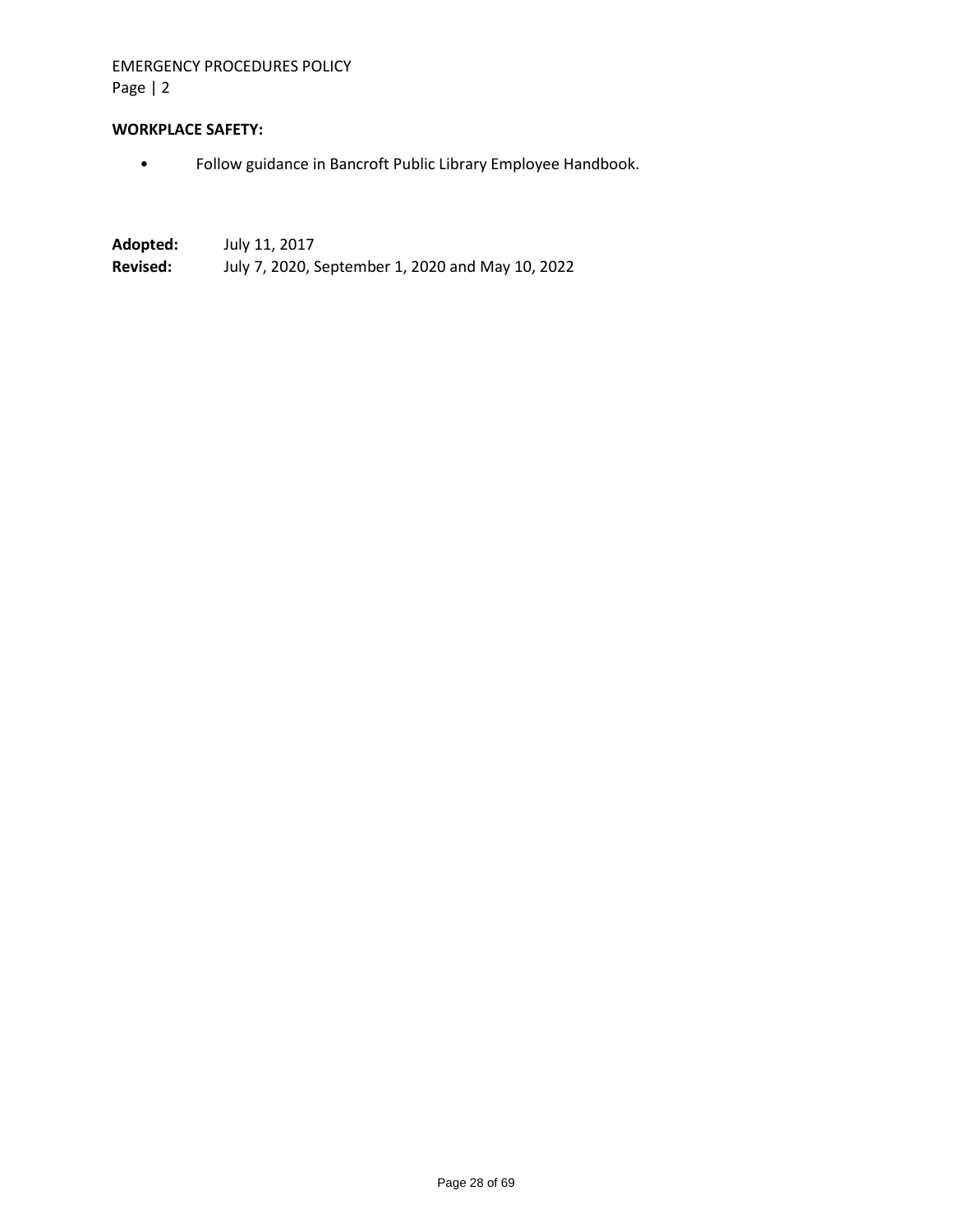# **EVALUATION PROCEDURES POLICY**

- <span id="page-29-0"></span>1. To evaluate the effectiveness of the library's print and non-print collections in meeting the needs of the community, the Library Director and/or the Board of Trustees shall:
	- A. Tally circulation figures for adult fiction and non-fiction, juvenile fiction and non-fiction, magazines, and audio-visual materials.
	- B. Analyze inter-library loan requests to guide the purchase of new materials.
	- C. Obtain the circulation frequency of the most popular books and audio-visual materials.
	- D. Provide patrons with an opportunity to suggest materials to be purchased--e.g., with a suggestion box.
- 2. To evaluate the effectiveness of library programming in meeting community needs, the Library Director and/or the Board of Trustees shall review the monthly circulation statistics provided by the Director.

**Adopted:** July 11, 2017 **Reaffirmed:** May 10, 2022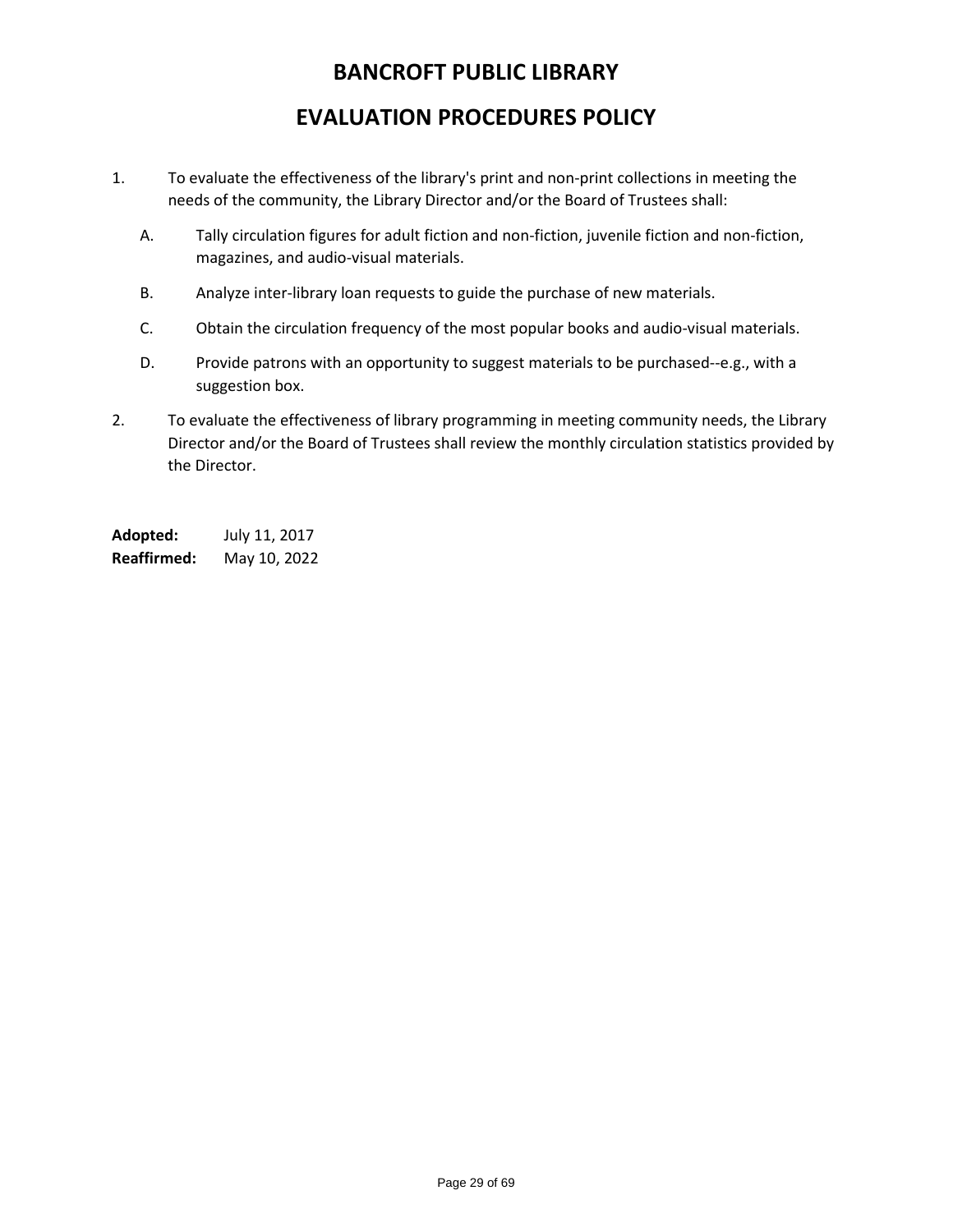# **FUND BALANCE POLICY**

<span id="page-30-0"></span>The Board shall maintain a sufficient, reasonable amount of unappropriated unreserved fund balance, consistent with prudent budgeting practices, necessary to ensure the orderly operation of the Bancroft Public Library and its continued provision of services. A reasonable, stable fund balance allows for effective and flexible long-range planning for the Library. Therefore, it is the policy of the Board of Trustees of Bancroft Public Library to ensure that the unappropriated unreserved fund balance is consistently maintained at an adequate level.

**Adopted:** July 7, 2020 **Reaffirmed:** May 10, 2022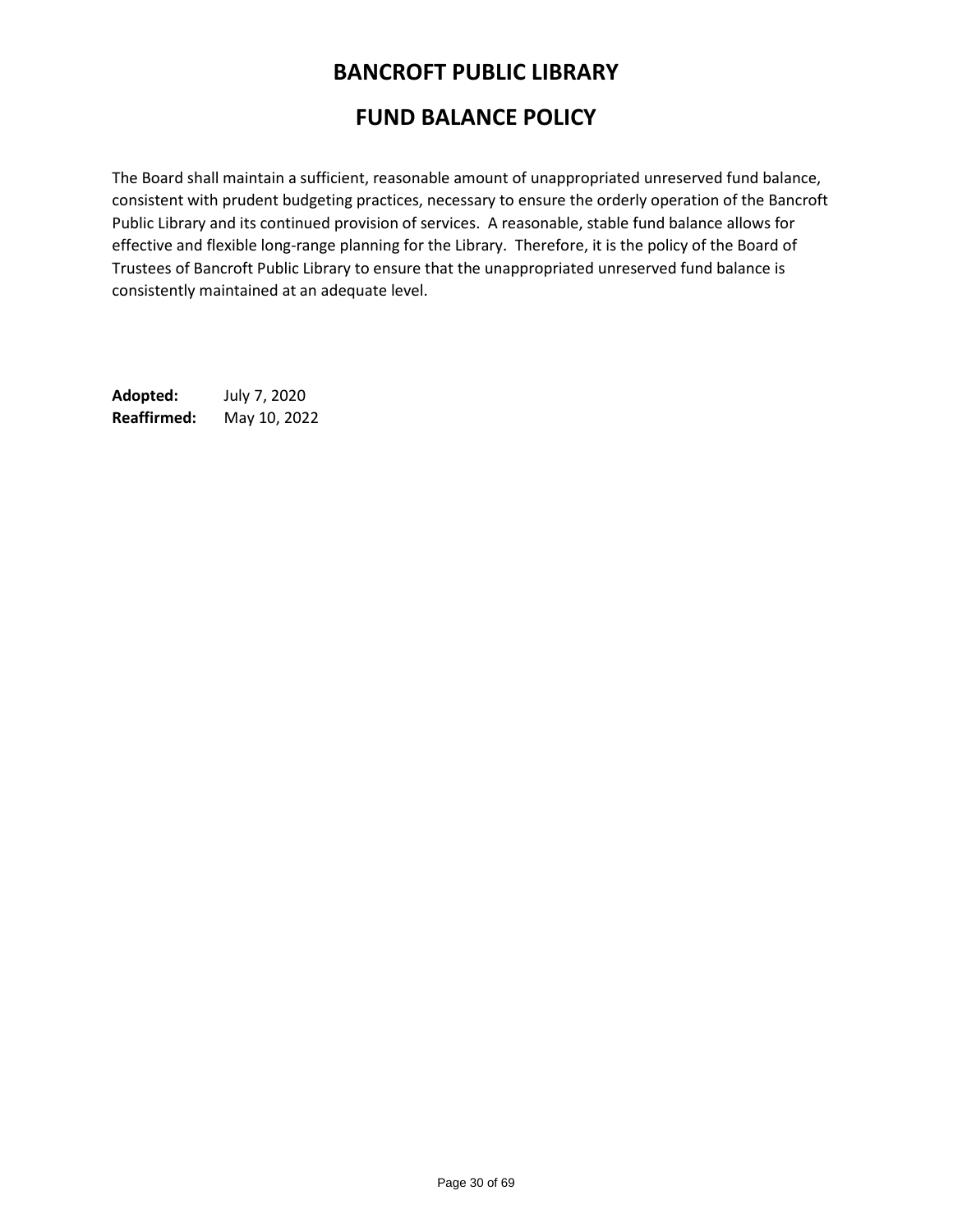# **GIFT - DONATION POLICY**

<span id="page-31-0"></span>The library will accept gifts under the following conditions:

- 1. Gift materials will be judged by the same material selection standards that apply to regular purchases of materials.
- 2. No gift materials will be accepted for which the donor places restrictions or special conditions.
- 3. Memorial gifts will be accepted for purchase of materials. Funds will be subject to the material selection standards of this policy.
- 4. Gift material will be accepted with the understanding that this library reserves the right to utilize them in accordance with this selection policy. Gift materials may be added to the collections, sold, given to other libraries, or discarded.
- 5. Gift items will be formally acknowledged, if the donor wishes. This library will not estimate the value of gift donations for income tax considerations. The responsibility for this process lies with the donor.
- 6. Gifts as endowment for the library consisting of money, stocks, bonds, real estate, or other valuable goods should be discussed with the Library Director, Board of Trustees, and Town Board.
- 7. Personal property, art objects, portraits, antiques, and other museum objects will be accepted only on the condition they may be sold, given away, otherwise used, or discarded at the discretion of the Library Trustees and the Library Director.
- 8. Book donations will be accepted at the discretion of the library director. If the library does not have enough storage space for the books, they will not be accepted. Books need to be in good condition (i.e. clean, no mold, and complete with no torn pages). Books should be no older than five years, except when in the opinion of the library director the book will add to the value of the library's collection.

**Adopted:** July 11, 2017 **Revised:** September 6, 2017 **Reaffirmed:** May 10, 2022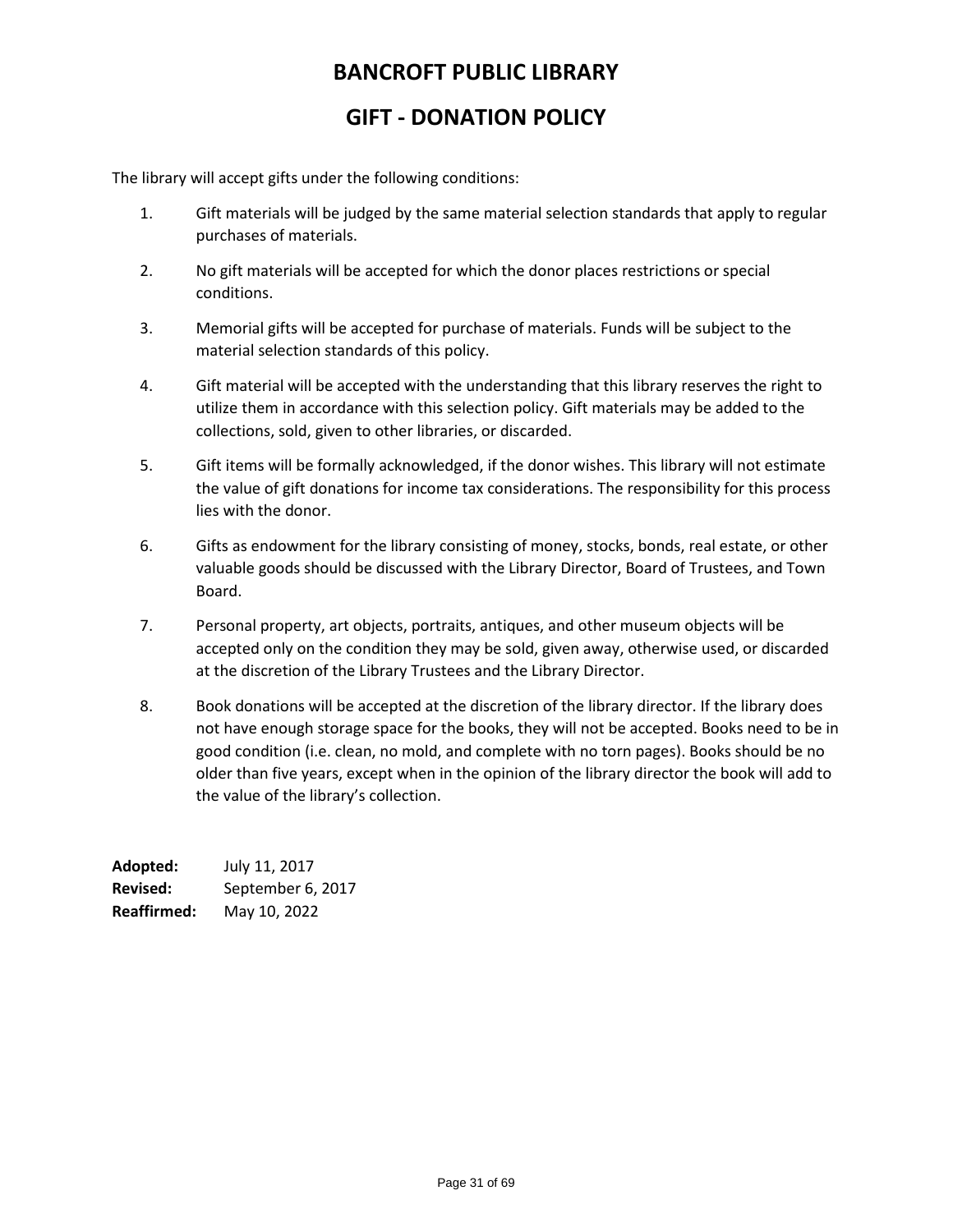# **INTERNET AND ELECTRONIC RESOURCES POLICY**

<span id="page-32-0"></span>The Bancroft Public Library in the Town of Salem offers access to electronic resources, including the internet, as part of its mission to provide services and materials in a variety of formats to meet the information, education, and recreation needs of the community. The internet is a global electronic network, which enables libraries to provide resources, materials, and information beyond their doors. The NYS Department of Education officially encourages libraries to provide access to electronic information.

The Bancroft Public Library does not warrant information found on the internet to be accurate, authoritative, factual, timely, or useful for patrons' purposes. The internet is a global entity, which does not fall under the control or governance of any single agency, government, or organization. The availability of networked information via library terminals does not constitute the Library's endorsement of the content of that information. The Library cannot control the accuracy or the validity of the information, availability of links, or materials some may find offensive. If any patron believes that information obtained via library terminals is inaccurate or offensive, the patron should contact the original producer or distributor of the information.

It is the Library's policy that parents or legal guardians are responsible for deciding what library materials and resources are appropriate for their minor children. Supervision or restriction of a child's access to the internet, as with other Library resources, is the responsibility of the parent or legal guardian. All young persons under the age of 14 must have the signed permission of a parent or guardian to access the internet. Children under the age of 7 must be accompanied by an adult in order to access the internet.

All persons using the Library's access to the internet must read the Internet Access Policy and agree to its terms. Users need to be reasonably proficient in computer usage, as we do not have the resources to offer extensive help.

All users of electronic resources are expected to use these resources in a responsible and ethical manner consistent with the standards and rules of the Library and the community. The Library reserves the right to enforce a time allowance of sixty (60) minutes per session. Printing will be limited to that which can be completed within the allotted time and may be stopped at the end of that time.

There will be a charge of \$0.15 per page for black and white and \$0.50 per page for color either from the printer or copy machine.

Patrons may not use terminals or copier for any illegal, inappropriate or criminal purposes, including but not limited to:

- Violation of computer security system
- Unauthorized use of computer accounts or access codes
- Obstruction or disruption of other people's work
- Sending or displaying offensive messages or pictures
- Damaging computers, computer systems, computer networks, or copier
- Visual, verbal, or written use of the computer to transmit harassing materials.
- Violating copyright laws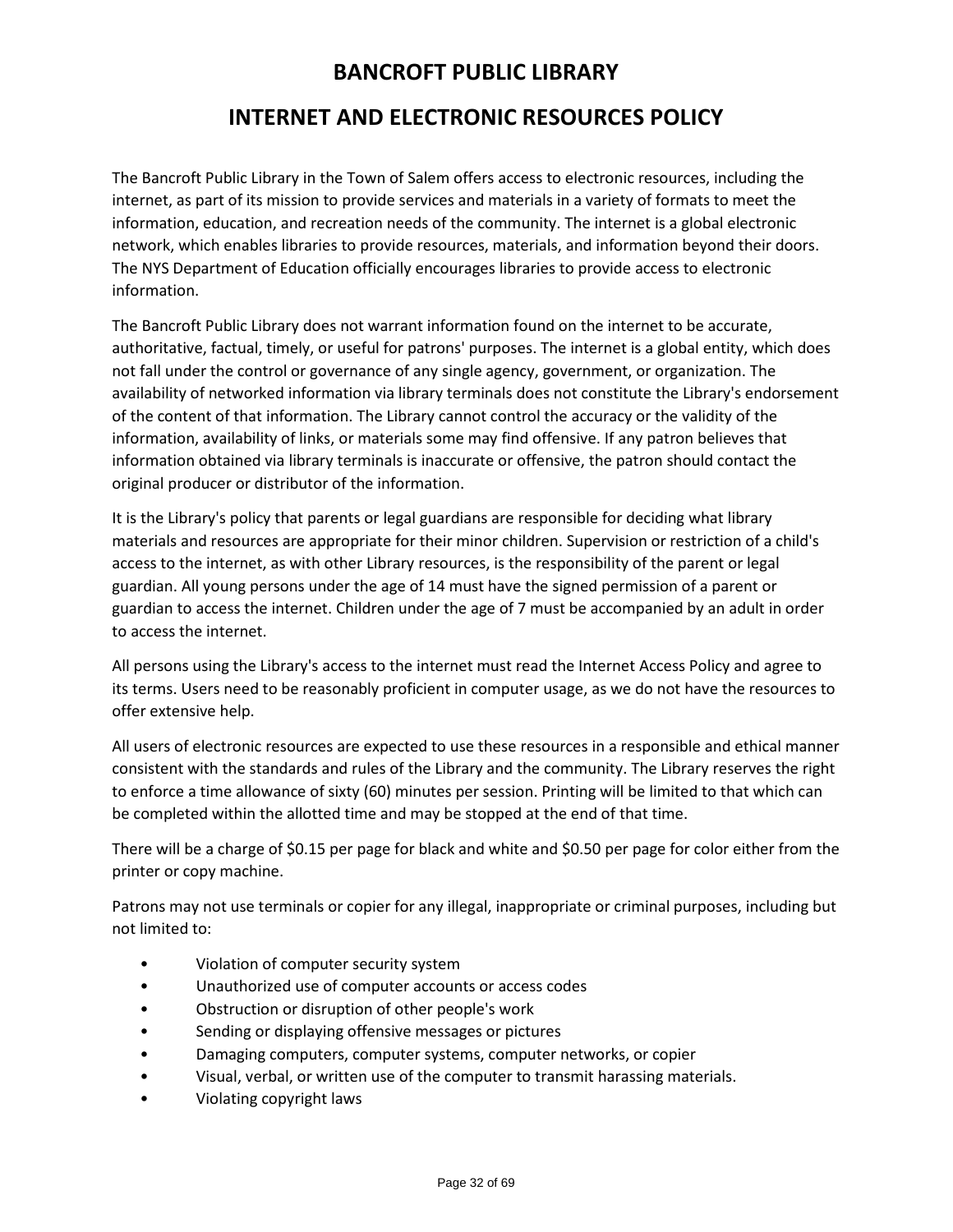#### INTERNET AND ELECTRONIC RESOURCES POLICY

Page | 2

- Using another's password
- Trespassing in another's folders, work, or files
- Intentionally wasting limited resources
- Employing the network for commercial purposes

Violations may result in loss of access as well as legal action.

The Bancroft Public Library expressly disclaims any liability or responsibility, including copyright, arising from access to or use of information obtained through its electronic information systems, or any consequences thereof.

All use of the Library's public computers must be in compliance with federal, state, and local laws, including federal and state obscenity laws.

This policy may be revised from time to time by resolution of the Bancroft Public Library Board of Trustees.

**Adopted:** July 11, 2017 **Revised:** July 7, 2020 **Reaffirmed:** May 10, 2022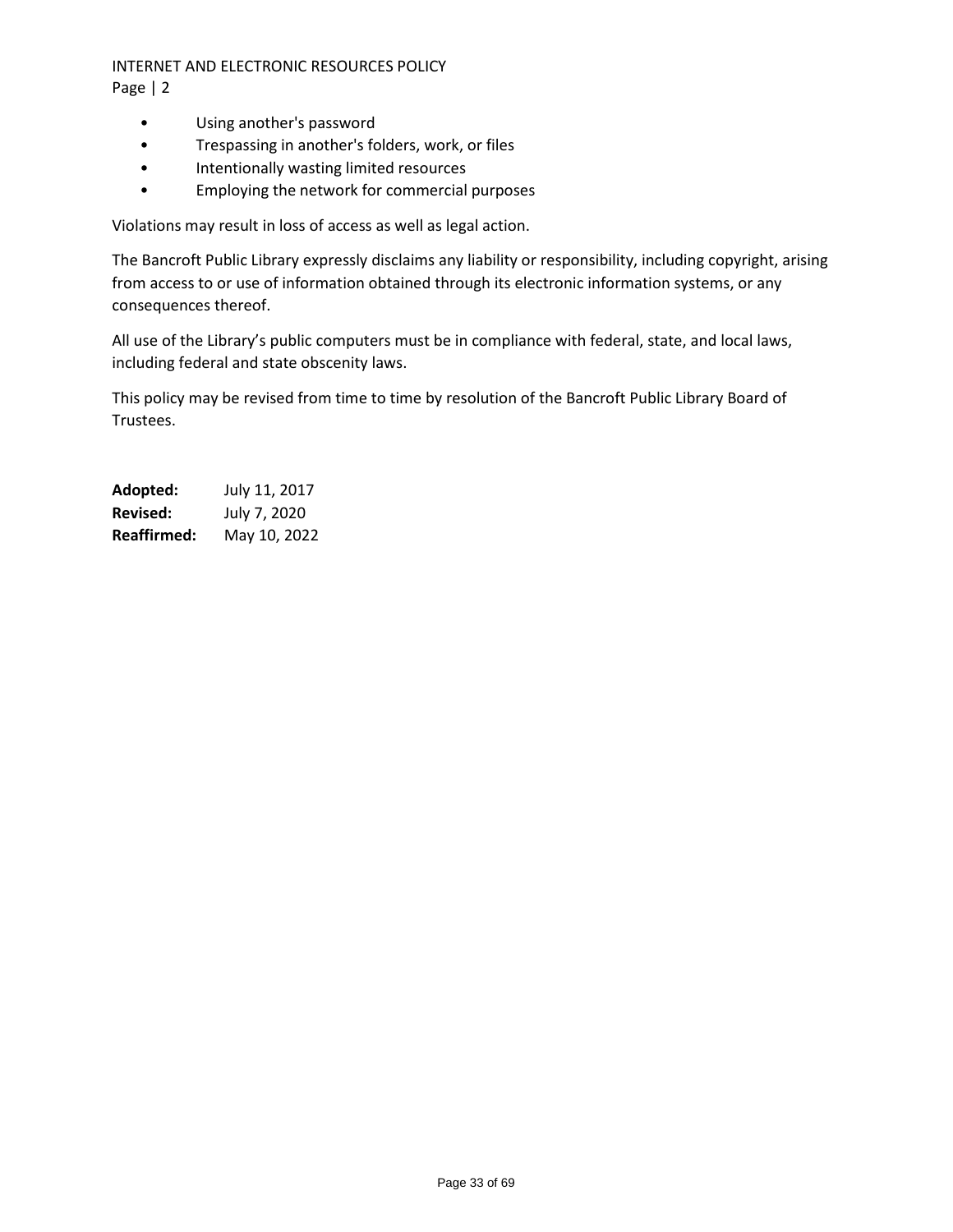# **LIBRARY OPERATIONS POLICY**

<span id="page-34-0"></span>**Hours:** The Board of Trustees shall establish the Library hours. A paid library staff member will be present when the library is open. Parties requesting access to the Library when it is not open shall obtain approval from the Library Director. Permission may be granted to use the library if space and staff are available. The party granted access will be required to reimburse the Library in advance for the cost of providing a library staff member, at an hourly rate established by the Board of Trustees.

The Library will be closed on the following holidays: New Year's Day, Martin Luther King, Jr. Day, Presidents' Day, Memorial Day, Independence Day, Labor Day, Columbus Day & Indigenous Peoples Day, Veterans' Day, Thanksgiving Day, Christmas Eve, and Christmas Day, New Year's Eve.

**Material Selection:** The ultimate responsibility for selection of Library materials rests with the Library Director who operates within the framework of the policies determined by the Bancroft Library Board of Trustees. This responsibility may be shared with other members of the Library staff; however, because the Library Director must be available to answer to the Library Board and the general public for actual selections made, the Library Director has the authority to reject or select any item contrary to the recommendations of the staff.

**Weeding:** An up-to-date, attractive and useful collection is maintained through a continual withdrawal and replacement process. Replacement of worn volumes is dependent upon current demand, usefulness, more recent acquisitions, and availability of newer editions. This ongoing process of weeding is the responsibility of the Library Director and is authorized by the Board of Trustees.

**Borrowing:** Books, including audio books, may be borrowed for three weeks and renewed three times. New/popular materials are loaned for two weeks and can be renewed once. DVDs may be borrowed for one week and renewed once; DVD sets may be borrowed for two weeks and renewed once.

Special arrangements may be made for borrowing materials.

Anyone residing in the Salem School District, or who is a patron of a SALS member library, is welcome to use the Bancroft Library. A child may register at any age, but must have a parent's or guardian's signature until age fourteen. A card issued at the Bancroft Public Library may be used at any library in the Southern Adirondack Library System (SALS), and a card issued by any SALS Library may be used at the Bancroft Public Library. A full list of SALS Libraries is available at the front desk.

Application can be made by seasonal residents or short-term visitors for a Bancroft Public Library card.

**Fines:** Fines for overdue books are \$0.10/day, \$1.00/day for DVDs. Juvenile books are exempt from this fine policy.

Lost or damaged books or other materials must be paid for by the borrower. Materials not returned 30 days after their due date shall be considered lost and the borrower will be billed. The librarian has the authority to restrict a delinquent borrower's privileges. Further checkouts of materials and public computer access will be restricted until fines are less than \$5.00.

Police action can be taken to retrieve unreturned materials.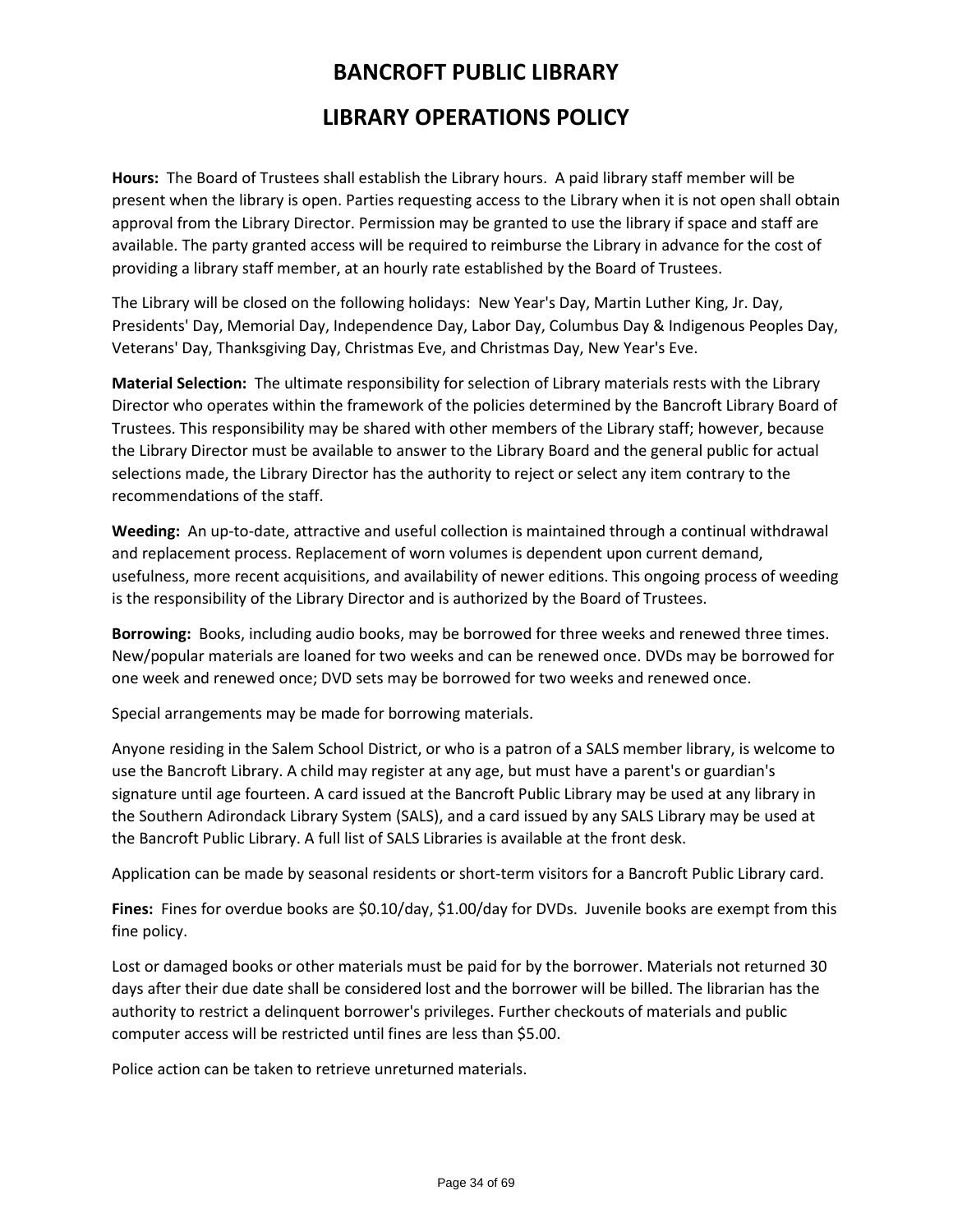LIBRARY OPERATIONS POLICY Page | 2

**Cash Handling Procedures:** All staff will have the authority to collect fines and fees, which will be placed in the locked cash drawer. Reconciling the drawer is the responsibility of the Library Director, and will be done on a weekly basis, as the amount of money the library handles is relatively small. The Library Director will print out a cash drawer report and a printer fees report weekly to keep on file. The total amount of these reports will be used to reconcile the cash drawer. All fines and fees will be given to the Treasurer for deposit.

**Proudfit Hall Community Room:** The Library has access to the Proudfit Hall community room for Libraryrelated programs at no charge. See the Proudfit Hall Rental – Usage Policy. The Bancroft Trust, Town of Salem and Bancroft Public Library will assume no responsibility for injury or loss of property while using the community room. The door between the Library and community room shall be closed and locked except when the Library is open.

The Proudfit Hall Community room is also used for the Town of Salem Justice Court. The Town Justice and Court Clerk are permitted to go through the Library to access the justice's office. The Town Justice, Court Clerk, and attorneys are allowed to use the Peg Culver Reading Room in the presence of the Town Justice. The Town Justice must be present at all times when the Peg Culver Reading Room is used for court business and the Library is closed. No other parties (e.g. defendants, etc.) are permitted in the Library, including the Peg Culver Reading Room, when the Library is closed.

**Adopted:** February 5, 2019 **Revised:** July 7, 2020, December 7, 2021 and May 10, 2022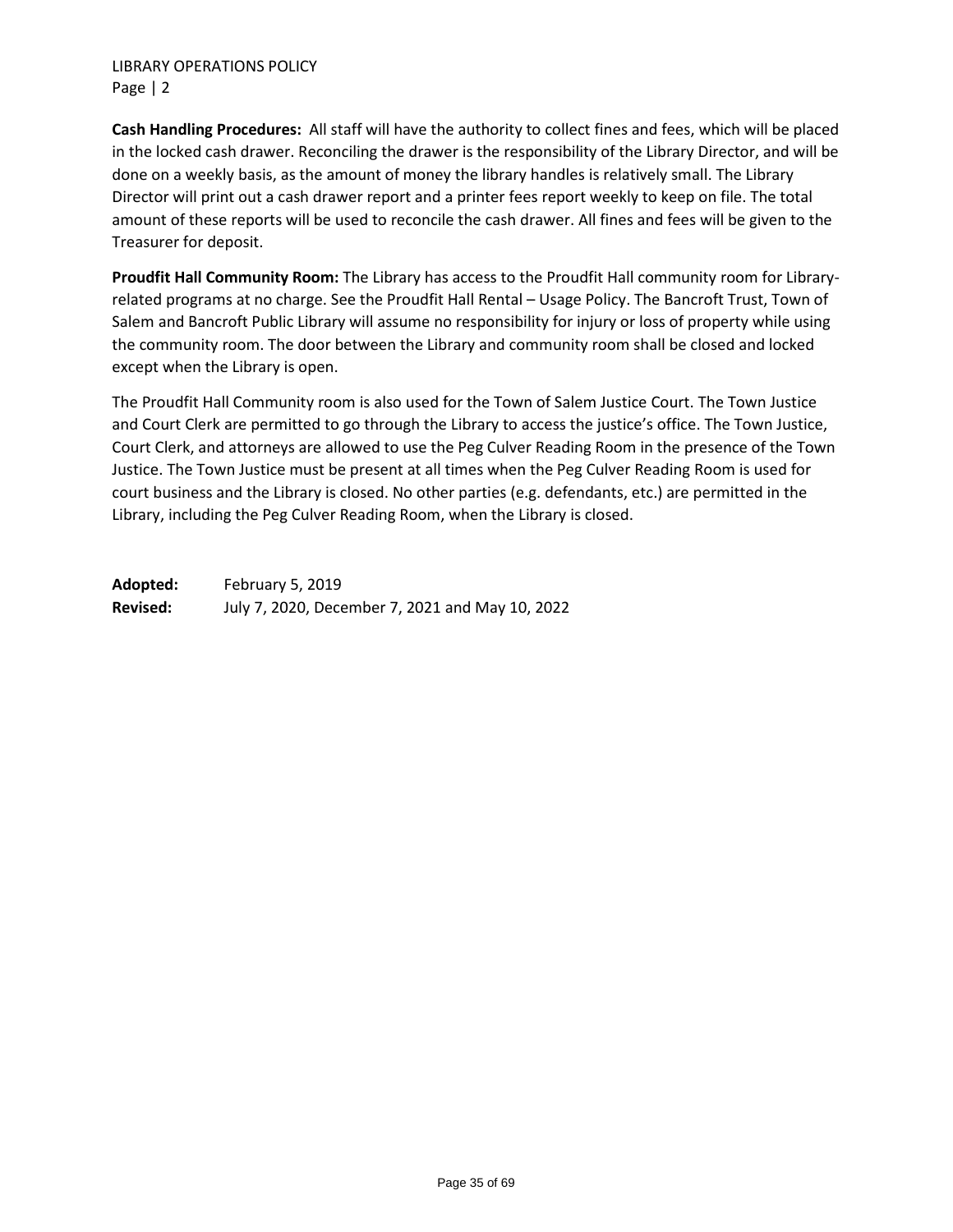# **MATERIALS RECONSIDERATION POLICY**

<span id="page-36-0"></span>The Bancroft Library believes in freedom of information for all, and does not practice censorship. The selection of library materials is predicated on the patron's right to read and freedom from censorship by others. Library materials may be controversial and any given item may offend some person. Selections for the library are made solely on the merits of the material in relation to the development of a collection that serves the needs and interests of a diverse population.

The Bancroft Library Board of Trustees recognizes that a collection of diverse materials may result in some complaints or requests for reconsideration. Bancroft Library's Materials Selection Policy guides the development and continuous evaluation of the collection to reflect Bancroft Library's mission to uphold the principals of intellectual freedom and the public's right to know by providing access to information reflecting all points of view for people of all ages.

#### **Library Procedure:**

- 1. The library holds the choice of reading and viewing materials as a purely individual matter. Patrons are free to reject books and other materials of which they do not approve. Patrons may not exercise censorship to restrict the freedom of others.
- 2. Responsibility for materials selected and read, heard or viewed by children and adolescents rests with their parents or legal guardians. Library selection decisions are not influenced by the possibility that materials may be accessible to minors.
- 3. The Library does not indicate through the use of labels or other devices particular points of view or perspectives contained in library materials.
- 4. No items are sequestered to control access.
- 5. A formal process for handling challenges will be followed to assure that challenges are handled in an attentive and consistent manner.

#### **How complaints will be handled:**

- 1. Library staff member receiving a complaint will refer the complainant to the Library Director and have the person fill out the Materials Reconsideration Request Form. The staff member should explain that the library has materials for everyone, and everything goes through our selection process or is purchased because of patron requests.
- 2. If the patron wants to go forward with their challenge, they must submit the completed Materials Reconsideration Request Form. After that, the Director will review the material, search for critical information and awards, and put together a report.
- 3. The Director then responds to the patron with the decision on what will happen with the material. If unhappy with the response, the patron can then appeal the Director's decision to the Board of Trustees who will make the final decision.

| Adopted:    | July 10, 2018 |
|-------------|---------------|
| Reaffirmed: | May 10, 2022  |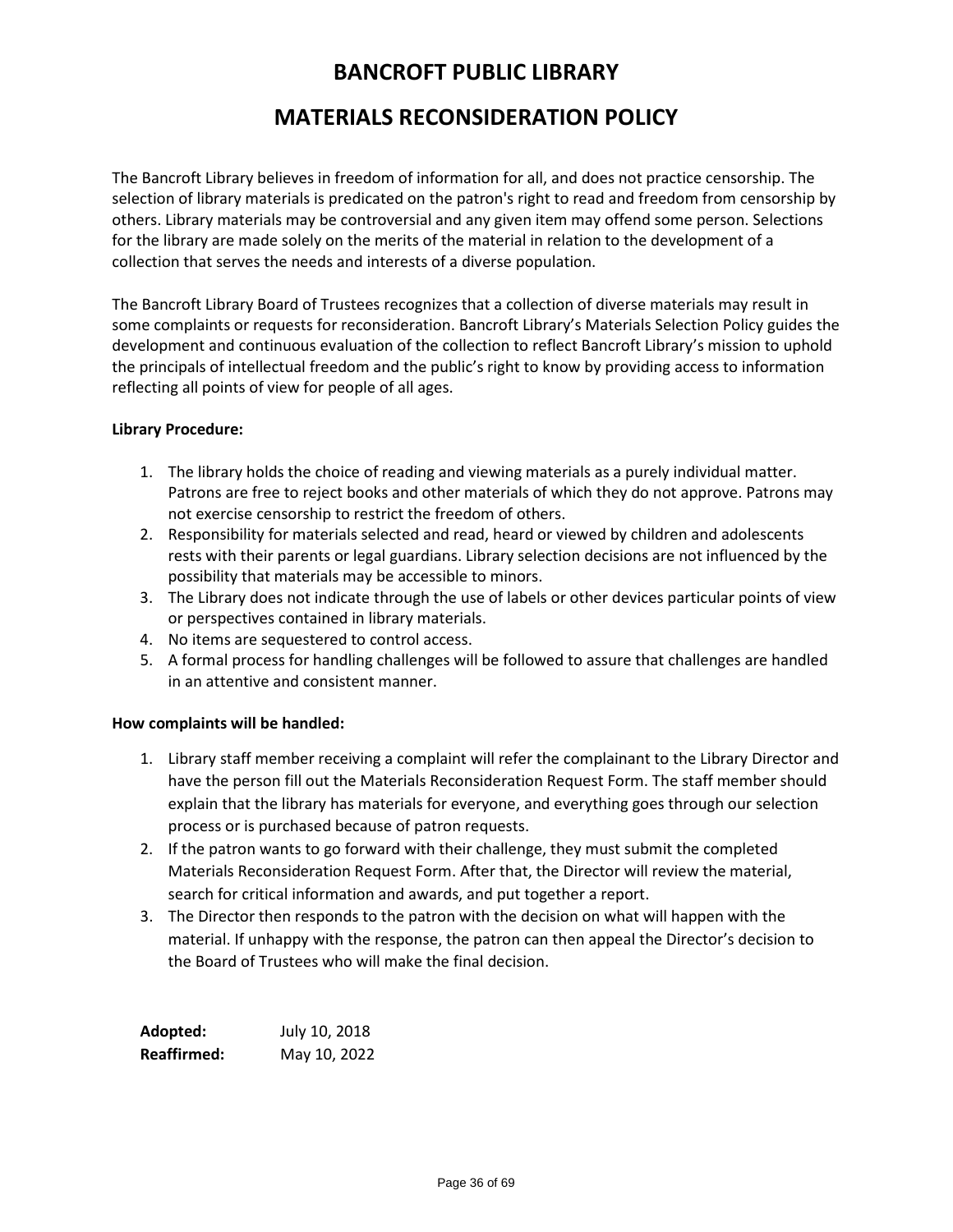# **MATERIAL RECONSIDERATION REQUEST FORM**

<span id="page-37-0"></span>

|    | For requests to be considered all fields must be completed and form must be signed.                                                                                                                                            |
|----|--------------------------------------------------------------------------------------------------------------------------------------------------------------------------------------------------------------------------------|
|    |                                                                                                                                                                                                                                |
|    |                                                                                                                                                                                                                                |
|    |                                                                                                                                                                                                                                |
|    |                                                                                                                                                                                                                                |
|    | Complainant represents:                                                                                                                                                                                                        |
|    | _______________ Self                                                                                                                                                                                                           |
|    |                                                                                                                                                                                                                                |
|    |                                                                                                                                                                                                                                |
|    | Type of Material: Type of Material:                                                                                                                                                                                            |
|    |                                                                                                                                                                                                                                |
|    |                                                                                                                                                                                                                                |
| 1. | Please indicate the nature of your complaint about this item. Please be specific and cite<br>pages or other details as needed.                                                                                                 |
| 2. | Please state specifically what you believe to be the primary harm which may occur from this<br>item.                                                                                                                           |
| 3. | For what age group would you recommend this item?                                                                                                                                                                              |
| 4. | Is there anything good about this item?                                                                                                                                                                                        |
| 5. | Did you examine the entire work or only parts?                                                                                                                                                                                 |
| 6. | If you did not examine the entire work, please indicate the portions you completed.                                                                                                                                            |
| 7. | Are you aware of any professional reviews of this item?                                                                                                                                                                        |
| 8. | Are there resource(s) you suggest to provide additional information and or other<br>viewpoints on this topic?                                                                                                                  |
|    | Date: Signature: Signature: Signature: Signature: Signature: Signature: Signature: Signature: Signature: Signature: Signature: Signature: Signature: Signature: Signature: Signature: Signature: Signature: Signature: Signatu |
|    | This request will be reviewed in accordance with the policy of the Bancroft Public Library.                                                                                                                                    |

**Adopted:** July 10, 2018 **Reaffirmed:** May 10, 2022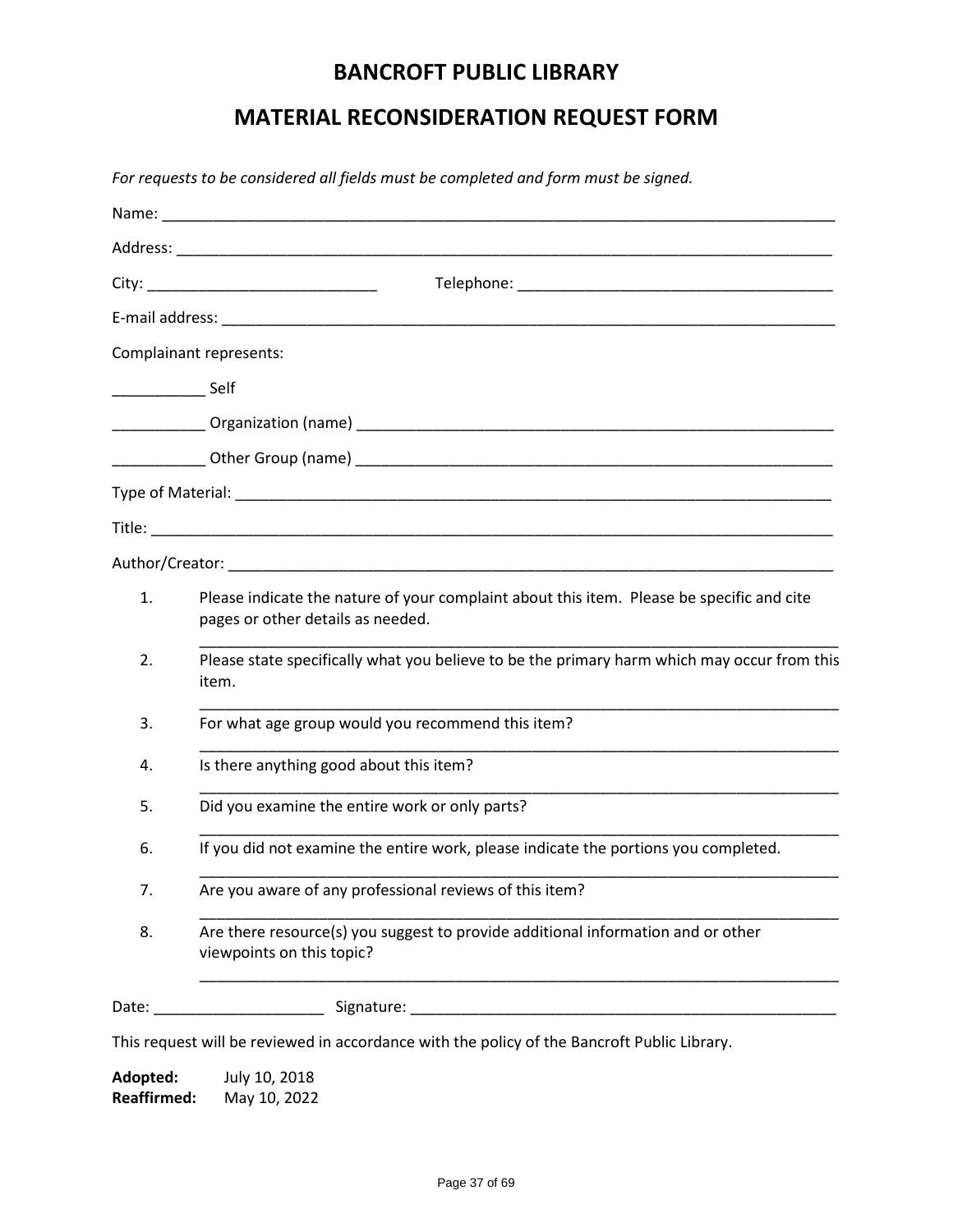# **MATERIALS SELECTION POLICY**

<span id="page-38-0"></span>The purpose of the Bancroft Public Library book selection policy is to guide the Library Director and inform the public about the principles upon which selections are made.

We support the book selection policy statement of the Southern Adirondack Library Syste[m SALON](https://salsblog.sals.edu/about-us/policies/salon-overdrive-policies/)  [Collection Development Policy](https://salsblog.sals.edu/about-us/policies/salon-overdrive-policies/) and th[e Library Bill of Rights,](https://www.ala.org/advocacy/intfreedom/librarybill) [Freedom to Read](https://www.ala.org/advocacy/intfreedom/freedomreadstatement) and [Freedom to View](https://www.ala.org/advocacy/intfreedom/freedomviewstatement) policies as adopted by the American Library Association.

The final responsibility for book selection rests with the Library Director who may, however, consult at any time with the Library Board of Trustees. Recommendations for new titles from the public will be given due consideration.

The library endeavors to purchase those books which are of permanent as well as current value and represent the needs and interests of the community. The following, general policies will be the guide.

- 1. The library will provide materials which help to meet its objectives.
- 2. Materials acquired will meet high standards of quality in content, expression, and format.
- 3. The library will keep itself informed of other publicly available resources of books and other materials in the area to avoid unnecessary duplication. The library shall expend at least 15% of the annual operating budget for library materials.
- 4. The library will not attempt to furnish materials needed for formal courses of study offered by elementary and secondary schools and by institutions of higher learning. The public library has materials for self-study, but is not primarily designed to furnish reading required for academic study.
- 5. All materials, except those which are in special demand and cannot be duplicated, including rare and fragile items and current reference materials will be lent for home use under library regulations and procedures. Other material will be lent at the discretion of the librarian on duty.
- 6. As a responsibility of library service, books and other materials selected should be chosen for values of interest, information, and enlightenment of all people of the community. In no case should any book be excluded because of race or nationality, or the political views of the writer.
- 7. The library should make an effort to collect local historical material if it is not preserved elsewhere in the community.
- 8. There should be the fullest practicable provisions of material presenting all points of view concerning the problems and issues of our time--international, national, and local. Books or other reading matter of sound factual authority should not be proscribed or removed from the library shelves because of partisan or doctrinal disapproval.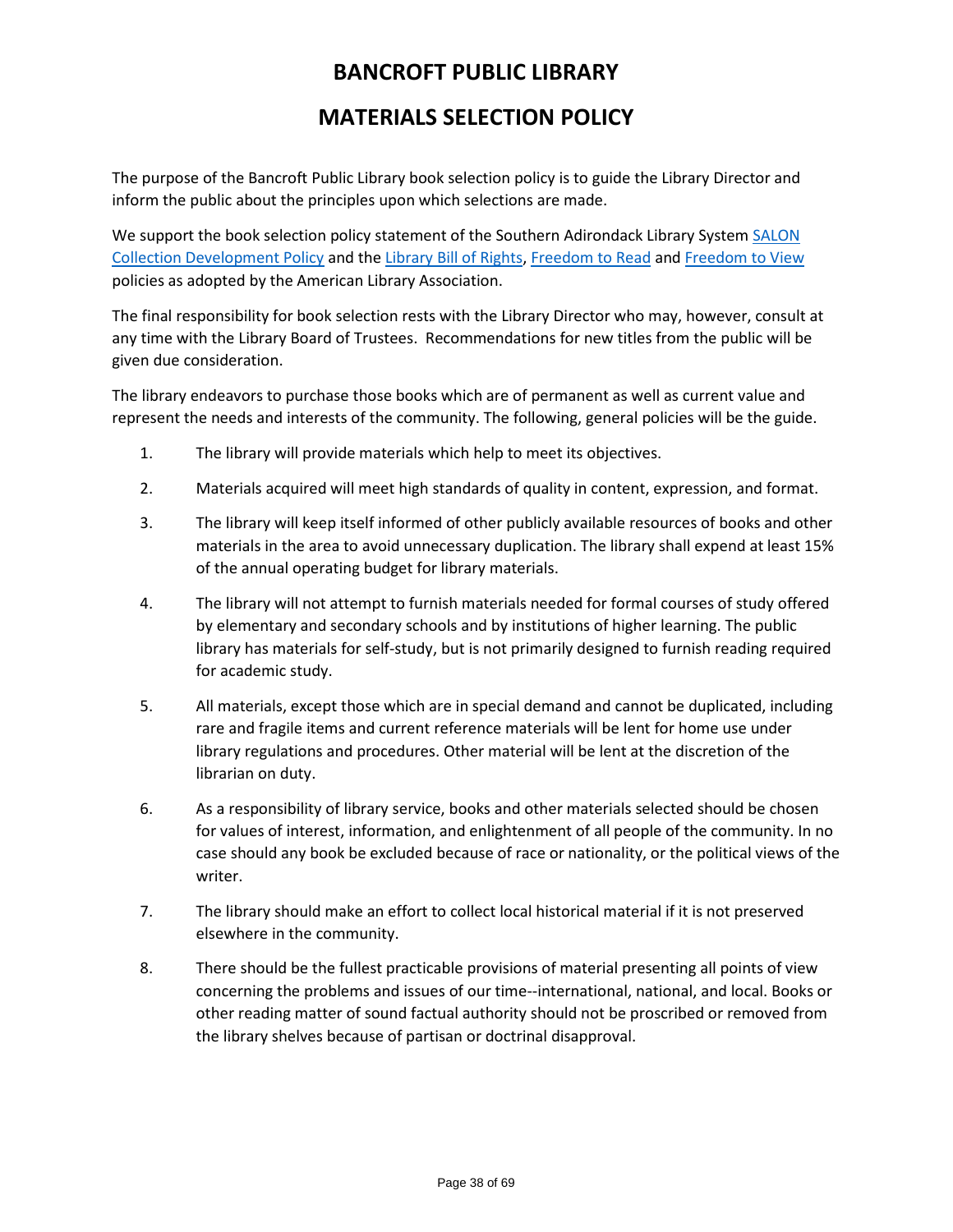#### MATERIALS SELECTION POLICY

Page | 2

- 9. Annually the book collection will be reviewed and weeded by the librarian according to the following criteria:
	- a. Obsolete information.
	- b. Poor physical condition.
	- c. Material no longer needed.
- 10. The library will participate in reciprocal borrowing with SALS and its member libraries.
- 11. An up-to-date listing of all new titles shall be submitted to the local newspapers monthly and published on the library's website.

**Adopted:** July 11, 2017 **Revised:** May 10, 2022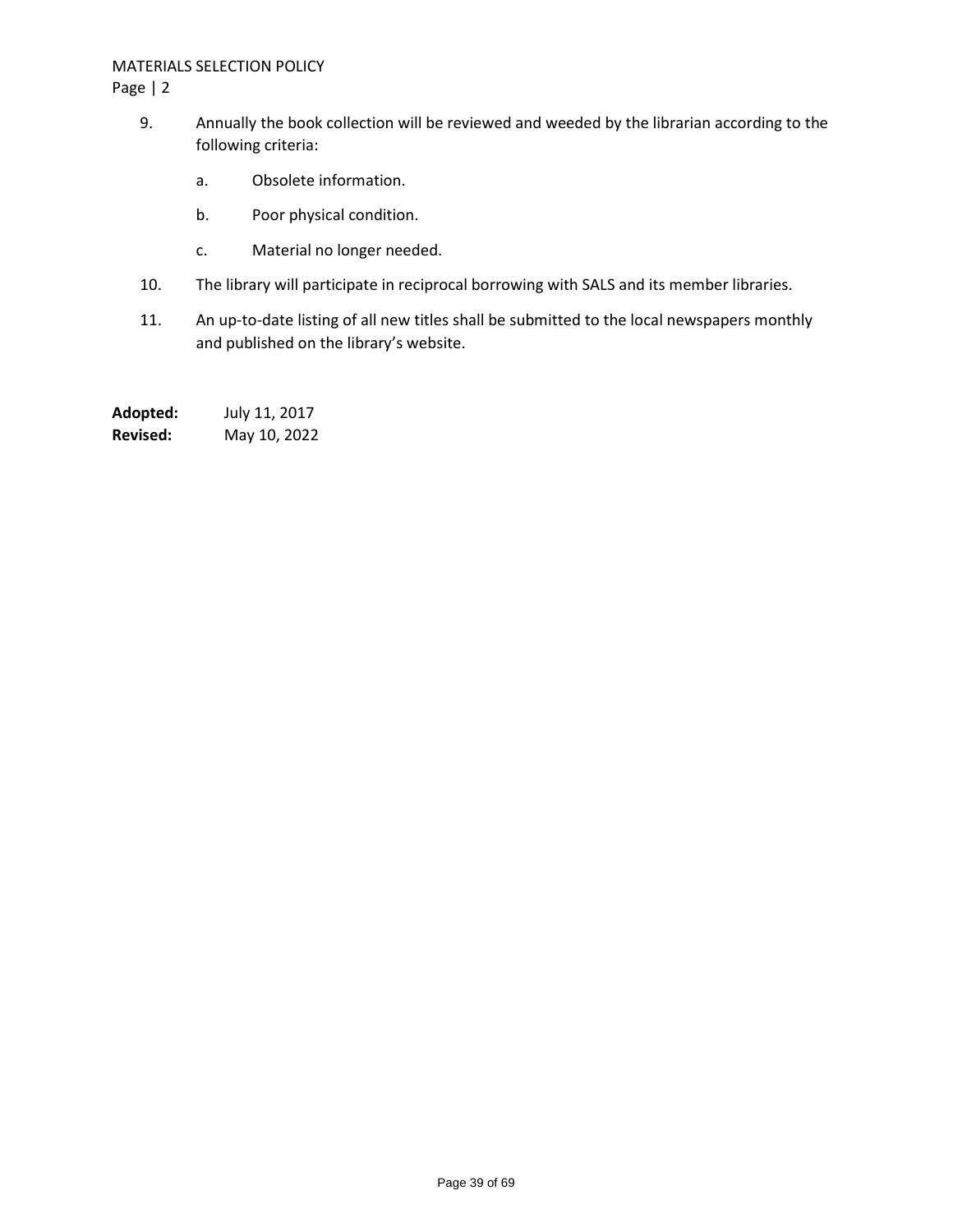# **PANDEMIC OPERATIONS POLICY**

#### <span id="page-40-0"></span>**1. PANDEMIC POLICY**

#### **A. PURPOSE**

To establish a protocol to be used in the event of a pandemic. If there is a pandemic, Bancroft Public Library may be required to operate with limited staffing or take unique measures to help slow the spread of the illness, including service restrictions, limited hours of operation, or possible closure by order of local public health officials.

Recovery from a pandemic may be slow, as compared to a natural disaster or other physical crises. It is essential to ensure that core business activities of Bancroft Public Library be maintained for several weeks or more with limited staff and reduced hours due to a pandemic.

#### **B. DEFINITIONS**

- 1. **Pandemic Plan:** A pandemic plan differs from a general emergency preparedness policy or procedure. In an emergency preparedness policy, there is an assumption that staff will return to the building or begin rebuilding, almost immediately after the event or crisis (such as after a fire or storm, or if there is a utility shortage). Recovery from a pandemic may be slow, and limited staff, services, and hours may be necessary for an extended period. Reopening will be in accordance with the Board of Trustees approved Bancroft Public Library Safety Practices Policy.
- 2. **Pandemic:** A pandemic is the worldwide spread of a new disease. (World Health Organization [https://www.who.int\)](https://www.who.int/)
- 3. **Appropriate Staffing Level:** Appropriate Staffing Level refers to the minimum number of qualified staff necessary to provide service safely and efficiently, as determined by the Library Director or his/her designee.

#### **C. PUBLIC HEALTH MANDATE**

Bancroft Public Library will close due to pandemic in the event of a mandated order or recommendation for closure issued by public health or government officials on the local, county, or state level. Reopening shall comply with the Bancroft Public Library Safety Practices Policy.

#### **D. DISCRETIONARY SERVICE LEVEL CHANGES**

At the discretion of the Bancroft Library Board of Trustees, the library may close, reduce its operating hours, or limit services temporarily if there is not sufficient staff to maintain appropriate staffing levels or if unable to maintain adequate social distancing for health and safety. In the event of closure or reduction in operating hours, the Library Director or designee will maintain communication with staff, the Library Board of Trustees, and the SALS member libraries.

#### **E. STAFFING**

The minimum staffing level for a temporary period is defined as one healthy employee available to be present at Bancroft Public Library during all open hours with a maximum of 7-hours. An inability to maintain this temporary minimal level or a necessity to continue this temporary minimum level for more than two consecutive days will result in reduced hours or closing.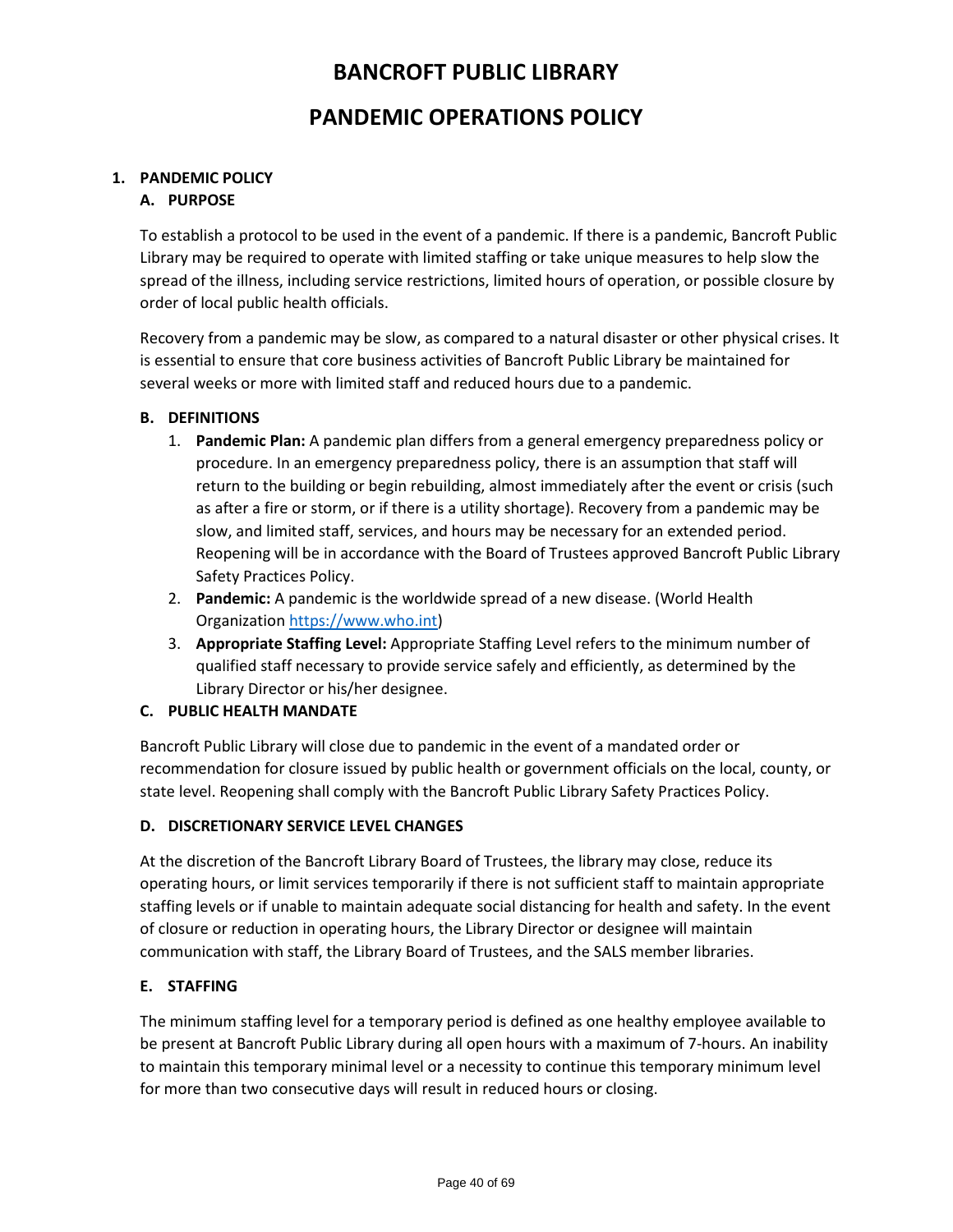In providing service safely and efficiently, the following actions may be taken at the discretion of the Library Director or designee.

- 1. Increased health/safety measures for staff including providing appropriate PPE (e.g., wearing face masks and gloves, wiping down work areas, etc.).
- 2. Social distancing practices.
- 3. Reduction of open hours.
- 4. Cancellation of all programs, special events, and meetings.
- 5. Reallocation of employee responsibilities.
- 6. Closure of Proudfit Hall.
- 7. Closure of Bancroft Public Library.

If Bancroft Public Library is open, employees are expected to report to work on time as scheduled, excluding any excused absences following the established policies and employee handbook. In the event of a closure, the Library Director and Library Deputy Director shall be compensated for their regularly scheduled hours. If the library is closed or hours reduced, healthy employees may be assigned work-at-home tasks to be completed in their paid hours.

Accommodations may be given to employees by the Library Director or designee for work-at-home assignments.

#### **F. COMMUNICATION**

In the event of closure necessitated by pandemic, information about any reduction in services or open hours will be announced promptly. Library staff should follow the standard procedure used for any unexpected closure/program cancellation, which includes posting on social media, the Bancroft Public Library website and Facebook pages, newsletter, texts, and emails that will be sent to SALS and trustees.

Meetings will be held virtually if possible, instead of in-person meetings. Library visits will comply with the Bancroft Public Library Safety Practices Policy.

#### **G. PRIORITIZATION OF SERVICES**

In the case of reduced staffing or reduced hours of operation, the Library Director or designee will prioritize service-related tasks and assign the daily work plan to staff.

#### **2. CONTINUATION OF OPERATIONS PLAN**

In compliance with Chapter 168 of New York State Labor Law amendment 27-c the Bancroft Public Library herein describes our plan for operations in the event of a declared public health emergency involving a communicable disease.

#### **A. ESSENTIAL EMPLOYEES AND JOB DESCRIPTION** [§27-c.3.a]

As defined in the law, "Essential" is a designation made that a public employee or contractor is required to be physically present at a work site to perform his or her job. For Bancroft Public Library, the staff positions that fit this definition during a state-ordered reduction of in-person work force include: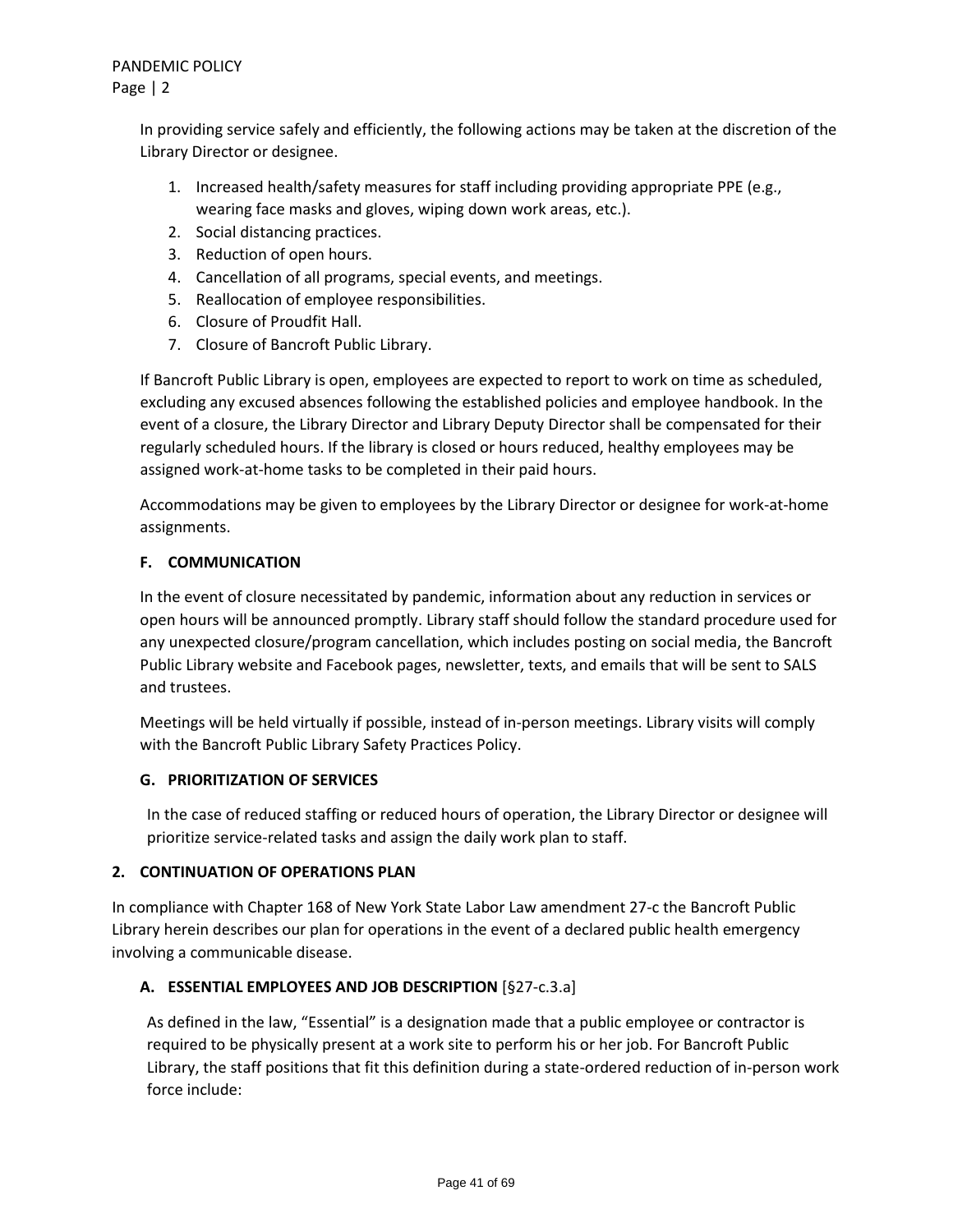- 1. **Library Director:** Primary staff employee responsible for daily operations of the library, oversees staff, manages library services, communicates with the public, works with the Board of Trustees to develop policies and procedures for the library, oversees the care and maintenance of the library facility.
- 2. **Library Deputy Director:** The Deputy Director works in partnership with the Library Director. The job description is the same as the Director's.

#### **B. TELECOMMUTING POLICY** [§27-c.3.b]

In the event that a system, local, state, or national emergency prevents all staff from entering the Bancroft Public Library building, the Director and/or Board of Trustees will grant permission for non-essential staff (as defined by the law to be an employee who is not required to be physically present at a work site to perform his or her job) to telecommute. The Bancroft Public library does not currently have and/or needs a telecommuting policy.

#### **C. RE-OPENING SAFETY PLAN INCLUDING CLEANING, DISINFECTION, AND CONTACT TRACING PLAN** [§27-c.3.c through §27-c.3.f ]

In all circumstances, Bancroft Public Library will observe directions from local health officials for best practice for staff and public health safety if a staff member reports developing symptoms or tests positive for the communicable disease. See the Bancroft Public Library Safety Practices Policy.

#### **D. SITES FOR EMERGENCY HOUSING** [§27-c.3.g]

The law requires "a protocol for how the public employer will work with the locality to identify sites for emergency housing for essential employees to the extent applicable to the needs of the workplace." This is not applicable to Bancroft Public Library.

**Adopted:** March 26, 2020 **Revised:** February 2, 2021 **Reaffirmed:** May 10, 2022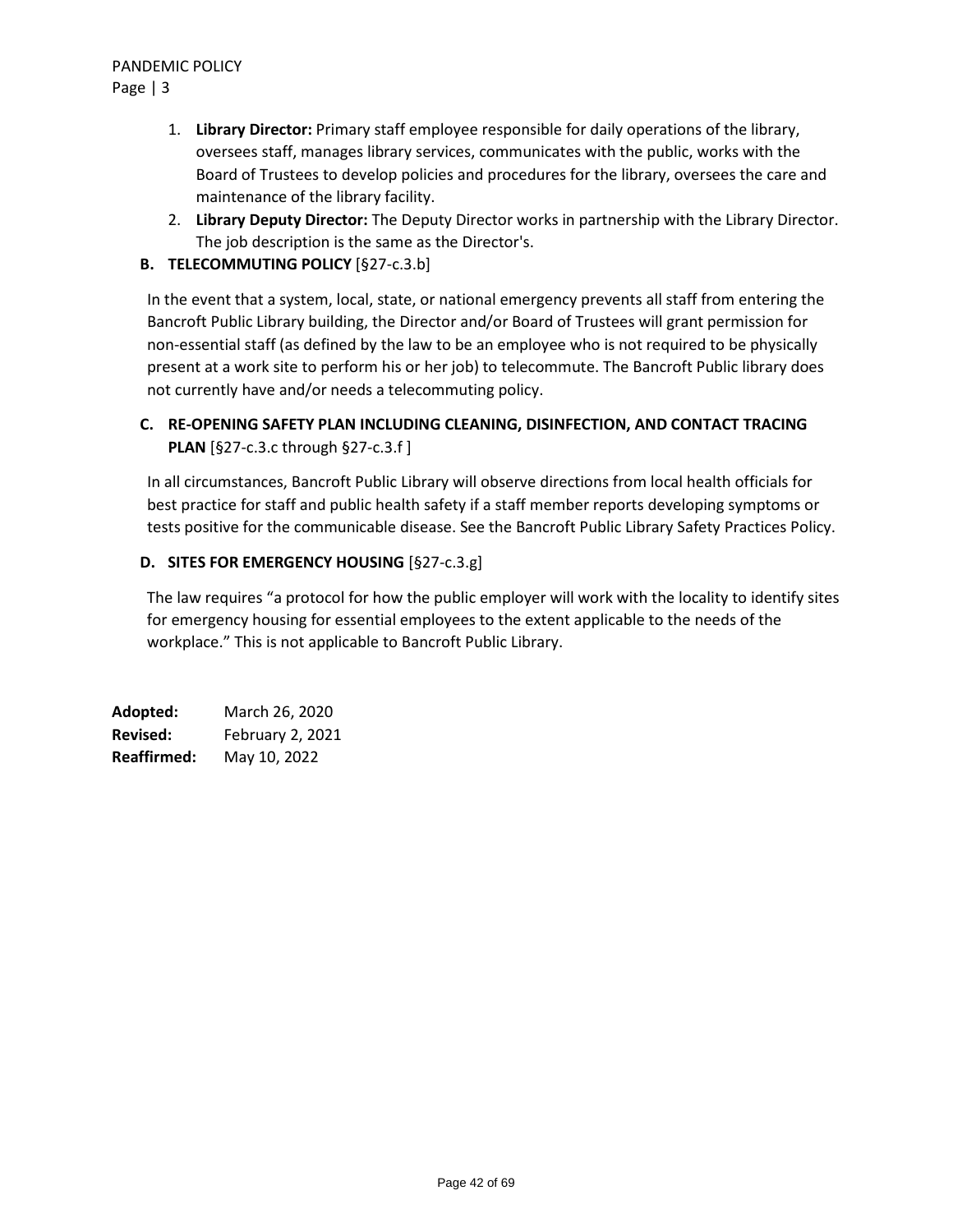# **PROGRAMMING POLICY**

<span id="page-43-0"></span>The Bancroft Public Library sponsors informative and entertaining talks, demonstrations, audio-visual presentations, workshops, children's story times and crafts, and other special events. Library programs are coordinated by Library staff and offered free to the public. Library programs provide an opportunity to present the Library and its resources to the community, promote literacy and reading, and provide shared family activities.

Programs are selected by Library staff for their relevance to community needs and interests, popular appeal, and suitability for a general audience. Presenters are chosen for their proven expertise and public performance experience. Other factors considered are the availability of staff and meeting rooms. Funds are budgeted for programs as warranted.

No fees may be charged to people attending Library programs except with the approval of the Board of Trustees. The only items that may be sold are books and recordings by authors and musicians. Friends of the Library or associates of the performer must handle the sale of these items.

Some children's programs may be restricted by age level. Registration is often limited; waiting lists are taken.

Programs may be cancelled for a number of reasons, chiefly: severe weather, absence of the presenter, or low registration. Cancelled programs are not automatically rescheduled. The Library promotes its inhouse programming through fliers, news releases, the Library's newsletter, website and Facebook page. Presenters may not publicize their programs without approval of the Library Director.

**Adopted:** July 7, 2020 **Reaffirmed:** May 10, 2022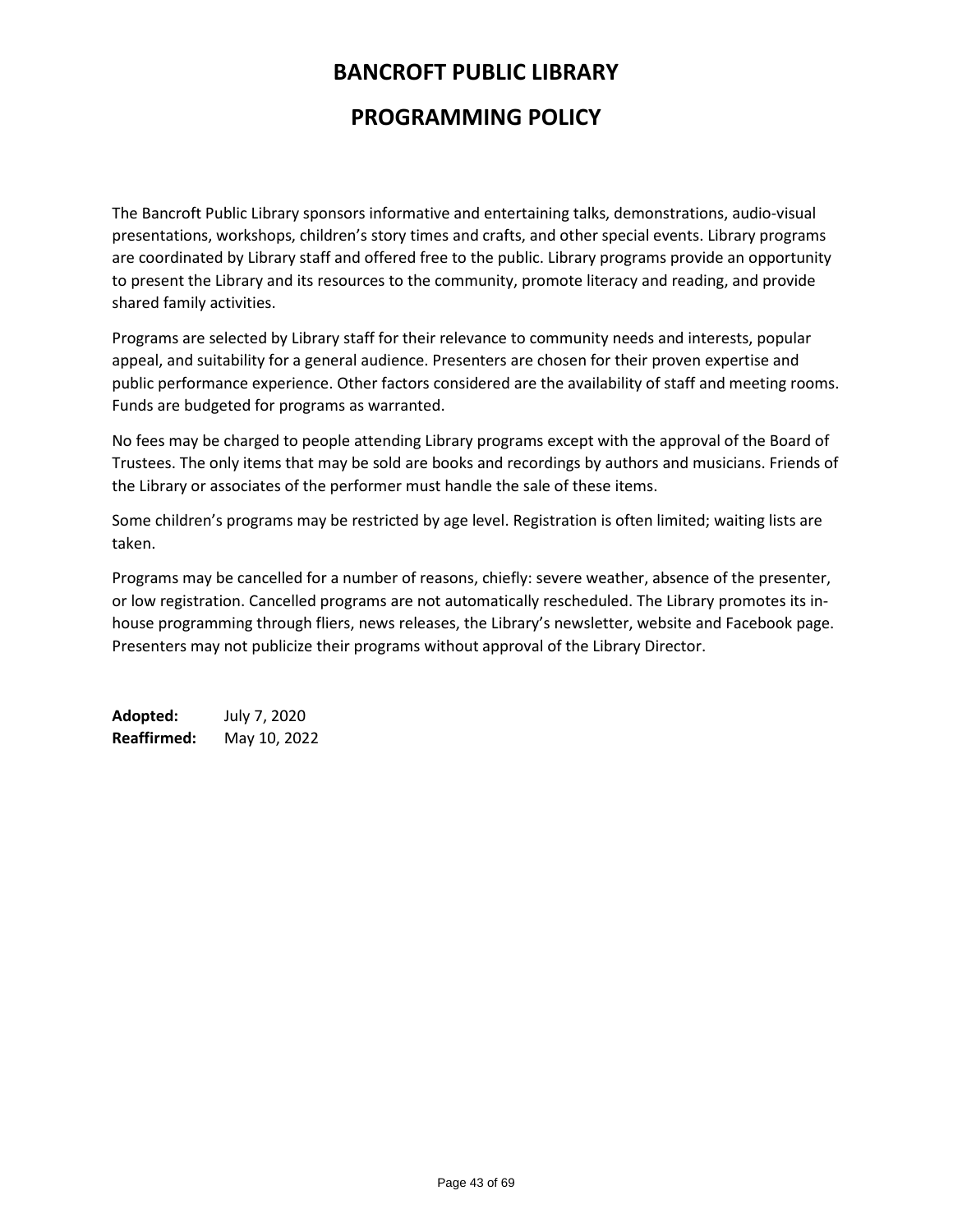# **PROUDFIT HALL RENTAL - USAGE POLICY**

<span id="page-44-0"></span>Proudfit Hall is available for both general public and library use. Rental fees collected for the space are managed by the Trustees of the Bancroft Trust for the maintenance of the building.

The Library Director and staff are responsible for keeping the scheduling calendar for the rental/usage of Proudfit Hall. The Proudfit Hall scheduling calendar will be posted on the Bancroft Public Library website.

The Library Director and staff are responsible for collecting any rental fees for Proudfit Hall. The Library Director is responsible for seeing that said fees are given to the Library Treasurer, who in turn will see that the fees are deposited into the account for the Bancroft Trust.

The rental fee for use of Proudfit Hall is \$40.00 per 4-hour period or \$75 for a full day payable at the time the key is picked up, prior to using Proudfit Hall. The rental fee for business or commercial use of Proudfit Hall is \$80.00 per 4-hour period or \$150 for a full day payable at the time the key is picked up, prior to using Proudfit Hall. Special pricing may be available for rentals by the same organization requiring multiple monthly rentals throughout the year.

The Library will have usage of Proudfit Hall for its needs, free of rental fees. The Library Director and/or staff should put the Library on the scheduling calendar as soon as those needs are known, and the space can be used for the Library's purposes without advance notice if Proudfit Hall is not otherwise reserved.

Certain public groups will have use of Proudfit Hall based on its availability, free of charge. These groups are to be determined by the Library Trustees, in consultation with Trustees of the Bancroft Trust, but generally include all non-profit groups, charitable groups, and/or groups associated with the school/education.

Public groups able to use Proudfit Hall rent-free include, but are not limited to, the following:

- Friends of the Bancroft Public Library
- Town of Salem
- American Legion
- American Legion Auxiliary
- Salem Central School, and affiliated groups
- Boy Scouts/Girl Scouts
- 4-H
- County agencies
- Homeschool groups
- Salem Fire Department
- Salem Fire Department Auxiliary
- Salem Rescue Squad
- Salem Rotary Club
- Salem Area Senior Citizens
- Salem Area Women's Club
- Groups raising money to benefit others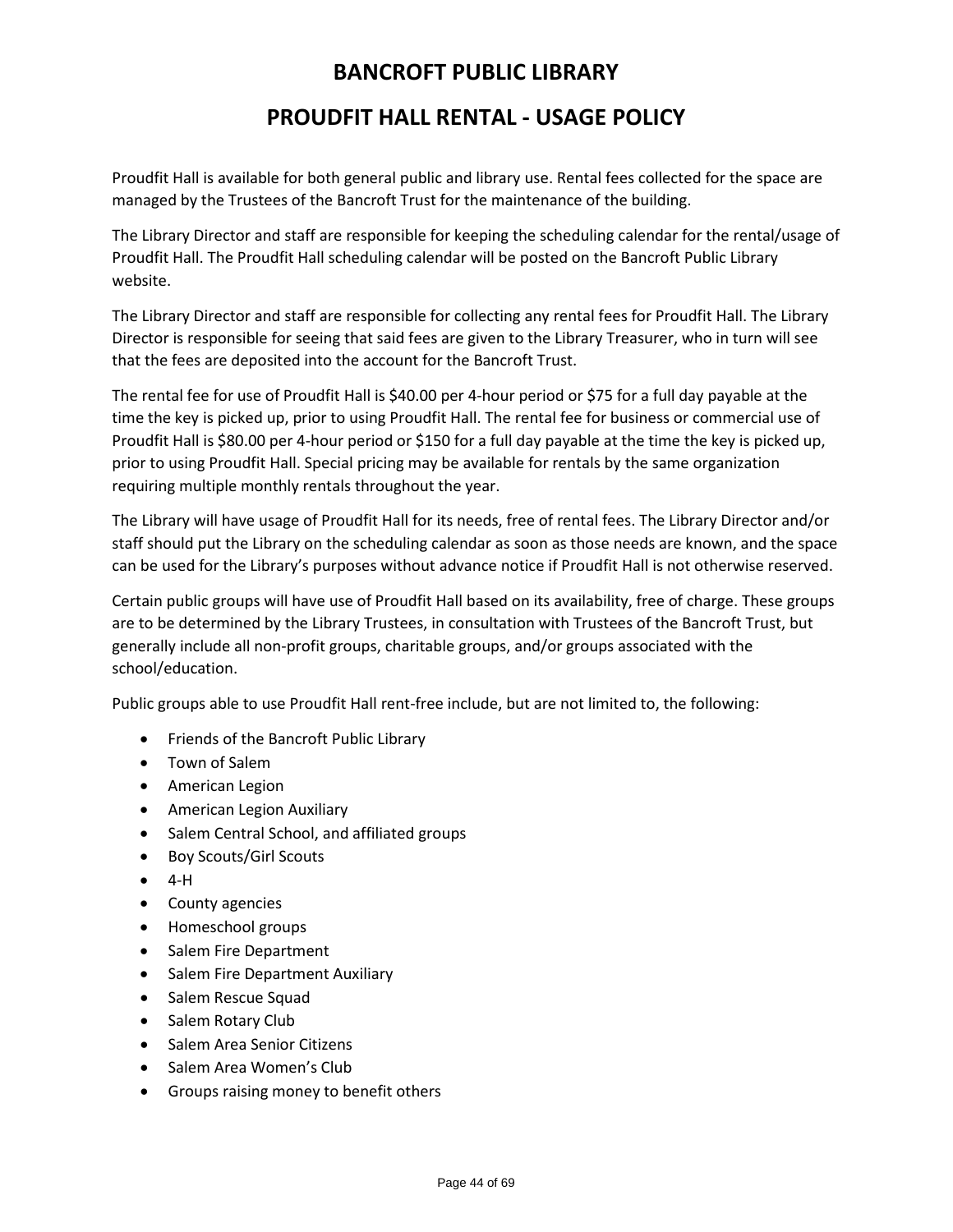#### PROUDFIT HALL RENTAL - USAGE POLICY Page | 2

When the library is using the space, the Library Director and staff are responsible for following the guidelines set by the Bancroft Public Library Board of Trustees and the Bancroft Trust for usage of Proudfit Hall

The rules for use of Proudfit Hall community room and are as follows, and will be clearly posted within Proudfit Hall. If these rules are not followed, there will be an additional charge for repairing damage, cleaning and/or garbage removal:

- Anyone using the Proudfit Hall community room shall leave it clean, in good condition, and arranged as it was found.
- NO SMOKING or VAPING in building or outside including sidewalk and rear courtyard.
- NO ALCOHOL allowed in building or courtyard.
- Do not attach (tape, pin, etc.) anything on walls, doors or windows.
- Heat should be left at 65 degrees.
- Air conditioning shall be left at 75 degrees.
- Kitchen and any plates, kitchen ware, etc. must be cleaned and returned to storage location, if used.
- Tables must be wiped clean, if used.
- Empty the refrigerator and freezer of personal items before leaving.
- Users are responsible for cleaning the floor covering if soiled while using the room.
- Garbage removal and clean up are the responsibility of the user.
- Turn off all lights when leaving.
- Turn off power to automatic door and lock the entrance door.
- NO OUTDOOR BARBECUING.

Those reserving a room must be 18 or older. If an adult reserves Proudfit Hall on behalf of a group of children, an adult must be present for the duration of the meeting or event.

Business and commercial Proudfit Hall renters will provide Town of Salem and Bancroft Trust, P.O. Box 575, Salem, NY 12865 and Bancroft Public Library, P.O. Box 478, Salem, NY 12865 a certificate of (liability) insurance in the amount of \$2,000,000.

The user assumes full responsibility for any personal injury and any loss or damage. The Bancroft Public Library and its Board of Trustees, Bancroft Trust and Town of Salem are hereby absolved from any liability resulting from personal injury or damage to personal property when using the Proudfit Hall. All users will be financially responsible for any damages to the Proudfit Hall Community Room that occur while they are using the space. Failure to pay for repairing damage, cleaning and/or garbage removal will result in not being able to use Proudfit Hall for 5 years.

All users, paying or rent-free, are required to sign the Proudfit Hall – Rental Usage Agreement. All Proudfit Hall- Rental Usage Agreements expire December 31<sup>st</sup>. All Proudfit Hall – Rental Usage Agreements will be kept on file at the Library.

**Approved:** Bancroft Public Library Trustees on May 16, 2022. **Approved:** Salem Town Board as successor Trustees to the Bancroft Trust on May 11, 2022.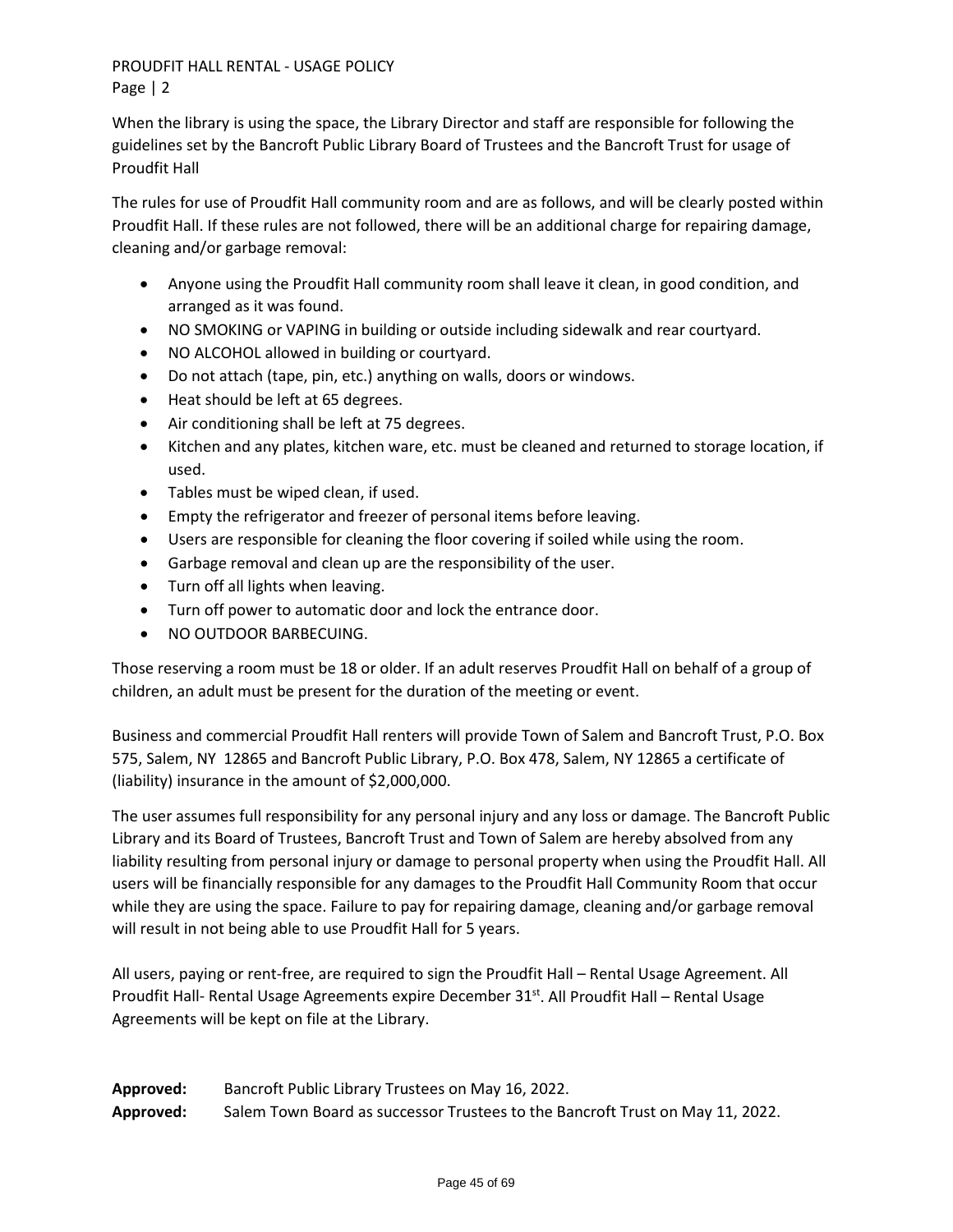# **PROUDFIT HALL RENTAL - USAGE AGREEMENT**

<span id="page-46-0"></span>Proudfit Hall is available for both general public and library use. Rental fees collected for the space are managed by the Trustees of the Bancroft Trust for the maintenance of the building.

The rental fee for use of Proudfit Hall is \$40.00 per 4-hour period or \$75 for a full day payable at the time the key is picked up, prior to using Proudfit Hall. The rental fee for business or commercial use of Proudfit Hall is \$80.00 per 4-hour period or \$150 for a full day payable at the time the key is picked up, prior to using Proudfit Hall. Special pricing may be available for rentals by the same organization requiring multiple monthly rentals throughout the year.

Certain public groups will have use of Proudfit Hall based on its availability, free of charge. These groups are to be determined by the Library Trustees, in consultation with Trustees of the Bancroft Trust, but generally include all non-profit groups, charitable groups, and/or groups associated with the school/education.

Public groups able to use Proudfit Hall and rent-free include, but are not limited to, the following:

- Friends of the Bancroft Public Library
- Town of Salem
- American Legion
- American Legion Auxiliary
- Salem Central School, and affiliated groups
- Boy Scouts/Girl Scouts
- 4-H
- County agencies
- Homeschool groups
- Salem Fire Department
- Salem Fire Department Auxiliary
- Salem Rescue Squad
- Salem Rotary Club
- Salem Area Senior Citizens
- Salem Area Women's Club
- Groups raising money to benefit others

The rules for use of Proudfit Hall community room and are as follows, and will be clearly posted within Proudfit Hall. If these rules are not followed, there will be an additional charge for repairing damage, cleaning and/or garbage removal:

- Anyone using the Proudfit Hall community room shall leave them clean, in good condition, and arranged as they were found.
- NO SMOKING or VAPING in building or outside including sidewalk and rear courtyard.
- NO ALCOHOL allowed in building or courtyard.
- Do not attach (tape, pin, etc.) anything on walls, doors or windows.
- Heat should be left at 65 degrees.
- Air conditioning shall be left at 75 degrees.
- Kitchen and any plates, kitchen ware, etc. must be cleaned and returned to storage location, if used.
- Tables must be wiped clean, if used.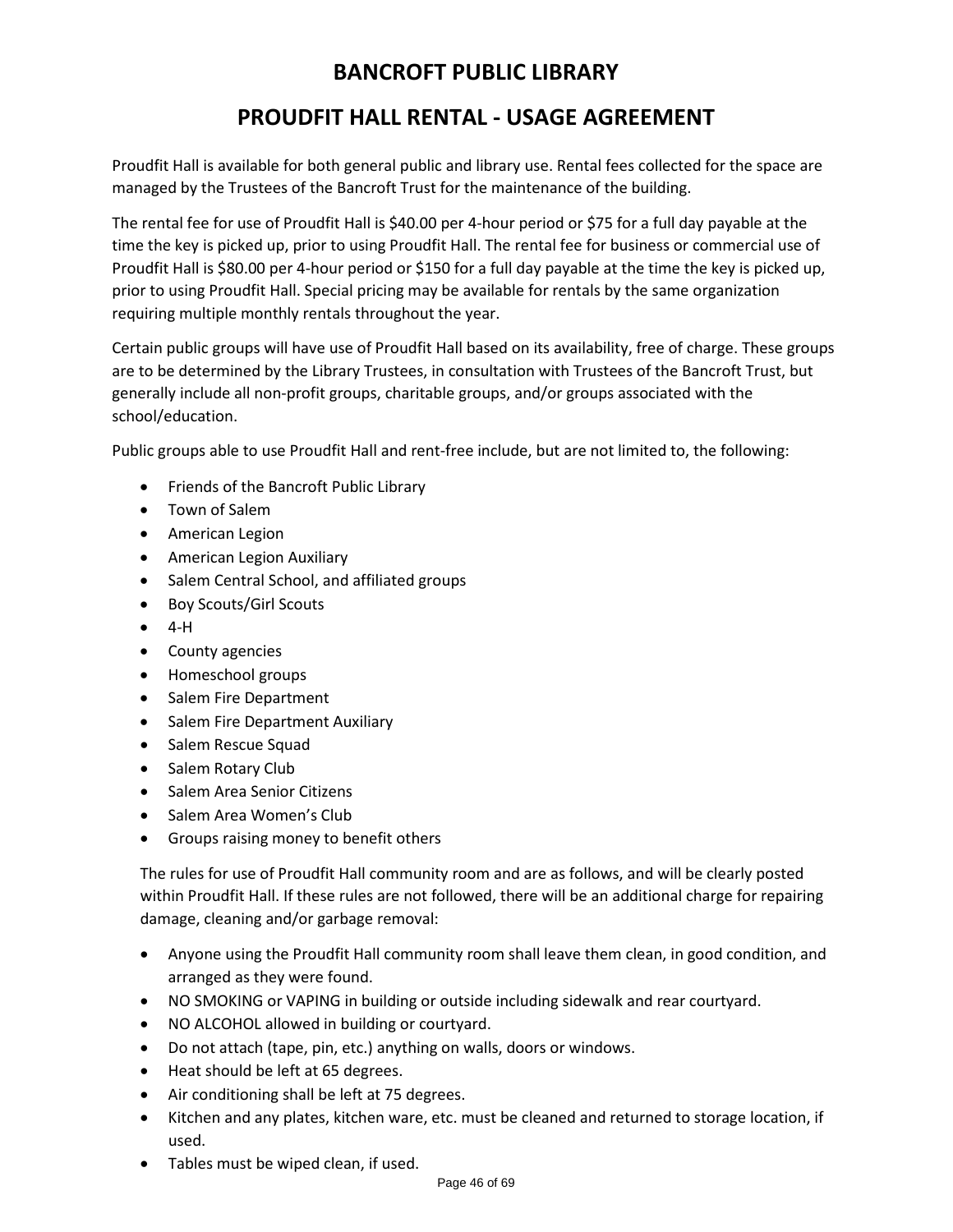#### PROUDFIT HALL RENTAL - USAGE AGREEMENT

Page | 2

- Empty the refrigerator and freezer of personal items before leaving.
- Users are responsible for cleaning the floor covering if soiled while using the room.
- Garbage removal and clean up are the responsibility of the user.
- Turn off all lights when leaving.
- Turn off power to automatic door and lock the door.
- NO OUTDOOR BARBECUING.

Those reserving a room must be 18 or older. If an adult reserves Proudfit Hall on behalf of a group of children, an adult must be present for the duration of the meeting or event.

Business and commercial Proudfit Hall renters will provide Bancroft Trust and Town of Salem, P.O. Box 575, Salem, NY 12865 and Bancroft Public Library, P.O. Box 478, Salem, NY 12865 a certificate of (liability) insurance in the amount of \$2,000,000.

All users, paying or rent-free, are required to sign the Proudfit Hall – Rental Usage Agreement. All Proudfit Hall- Rental Usage Agreements expire December 31<sup>st</sup>.

*By signing this agreement, the user assumes full responsibility for any personal injury and any loss or damage. The Bancroft Public Library and its Board of Trustees, Bancroft Trust and Town of Salem are hereby absolved from any liability resulting from personal injury or damage to personal property when using the Proudfit Hall. By signing this agreement, the users agree to be responsible financially for any damages to the Proudfit Hall community room that occur while using the space. Failure to pay for repairing damage, cleaning and/or garbage removal will result in not being able to use Proudfit Hall for 5 years.*

*I have read the above guidelines for the rental/usage of Proudfit Hall and agree to abide by them.* 

| <b>Signature of Responsible Party</b> | <b>Printed name</b>      |
|---------------------------------------|--------------------------|
| <b>Organization</b> (if applicable)   | <b>Street</b>            |
| Date                                  | Town, State and Zip Code |
| Phone#                                | <b>Email</b>             |

#### **Business and commercial renters must sign the statement below.**

| As a business and commercial Proudfit Hall renters I certify that I provided the Bancroft Trust, P.O. Box |  |  |  |
|-----------------------------------------------------------------------------------------------------------|--|--|--|
| 575, Salem, NY 12865, with a Certificate of (liability) Insurance in the amount of \$2,000,000.           |  |  |  |
| Signature<br>Date<br>Name                                                                                 |  |  |  |
|                                                                                                           |  |  |  |

**Approved:** Bancroft Public Library Trustees on May 16, 2022. **Approved:** Salem Town Board as successor trustees to the Bancroft Trust on May 11, 2022.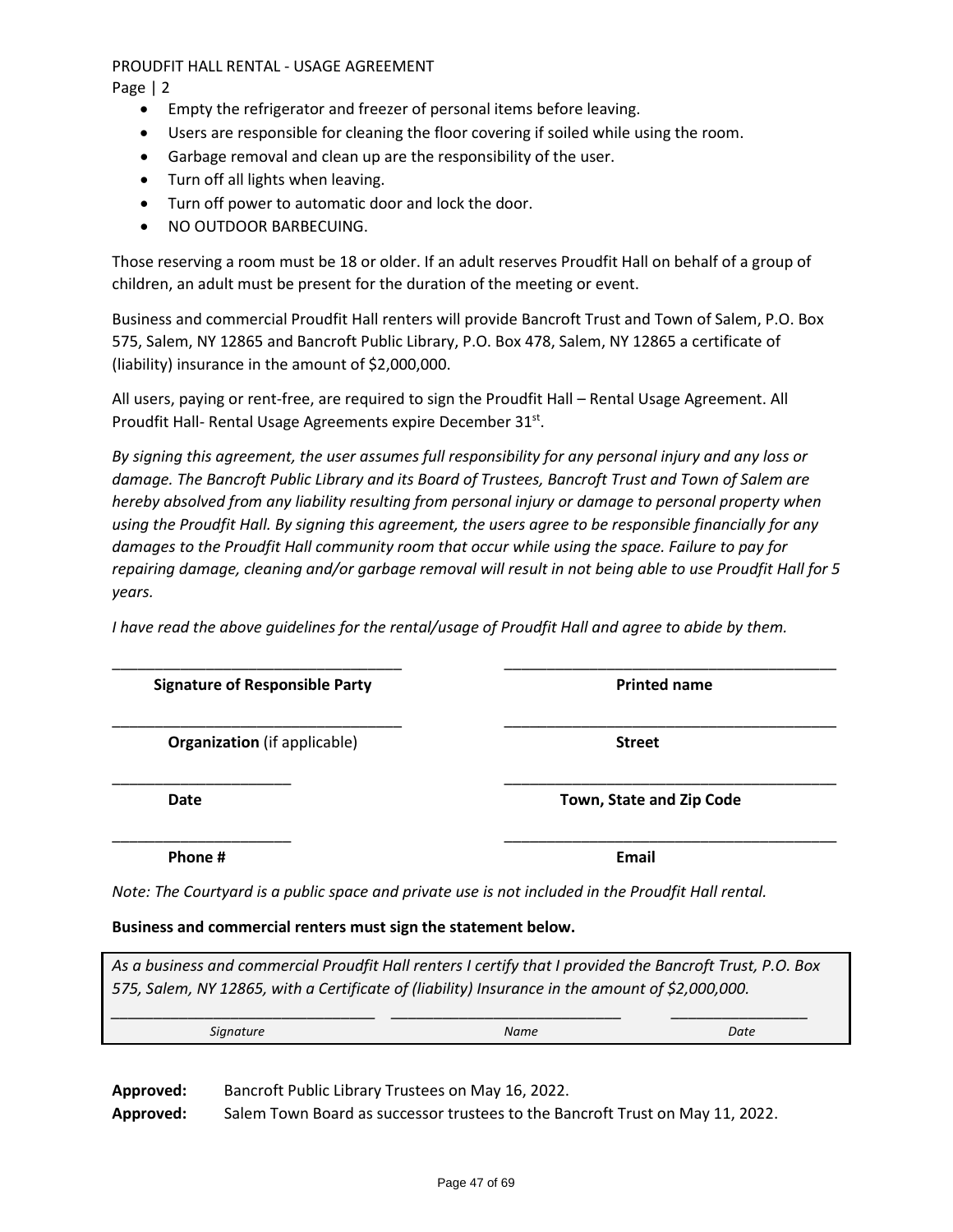# **BANCROFT PUBLIC LIBRARY PUBLIC RELATIONS POLICY**

<span id="page-48-0"></span>The public relations goals of the Bancroft Public Library are:

- To promote community awareness and active participation in Library services and programs
- To develop public understanding and support of the Library and its role in the community

The Board of Trustees recognizes that public relations involves every person who has connection with the Library. The Board urges its own members and every staff member to realize that she or he represents the Library in every public contact. Good service supports good public relations.

The Board will establish and maintain a budget to cover costs related to printing, publication, postage and supplies in order to ensure an effective media campaign.

All public relations materials must be reviewed and approved by the Library Director.

#### **Emergency Situations:**

In the event of an emergency situation, official statements to the public and media will be made by the Library Director, Board President or designee placed in charge of the Library. If it is necessary for the Library staff to provide the public with information, the Library Director or Board President will inform the staff what is to be said.

In the event that the Library has to close due to an emergency situation or inclement weather, the Library Director or their designee shall contact the staff and post notices on the Library website and Facebook page.

**Adopted:** July 7, 2020 **Reaffirmed:** May 10, 2022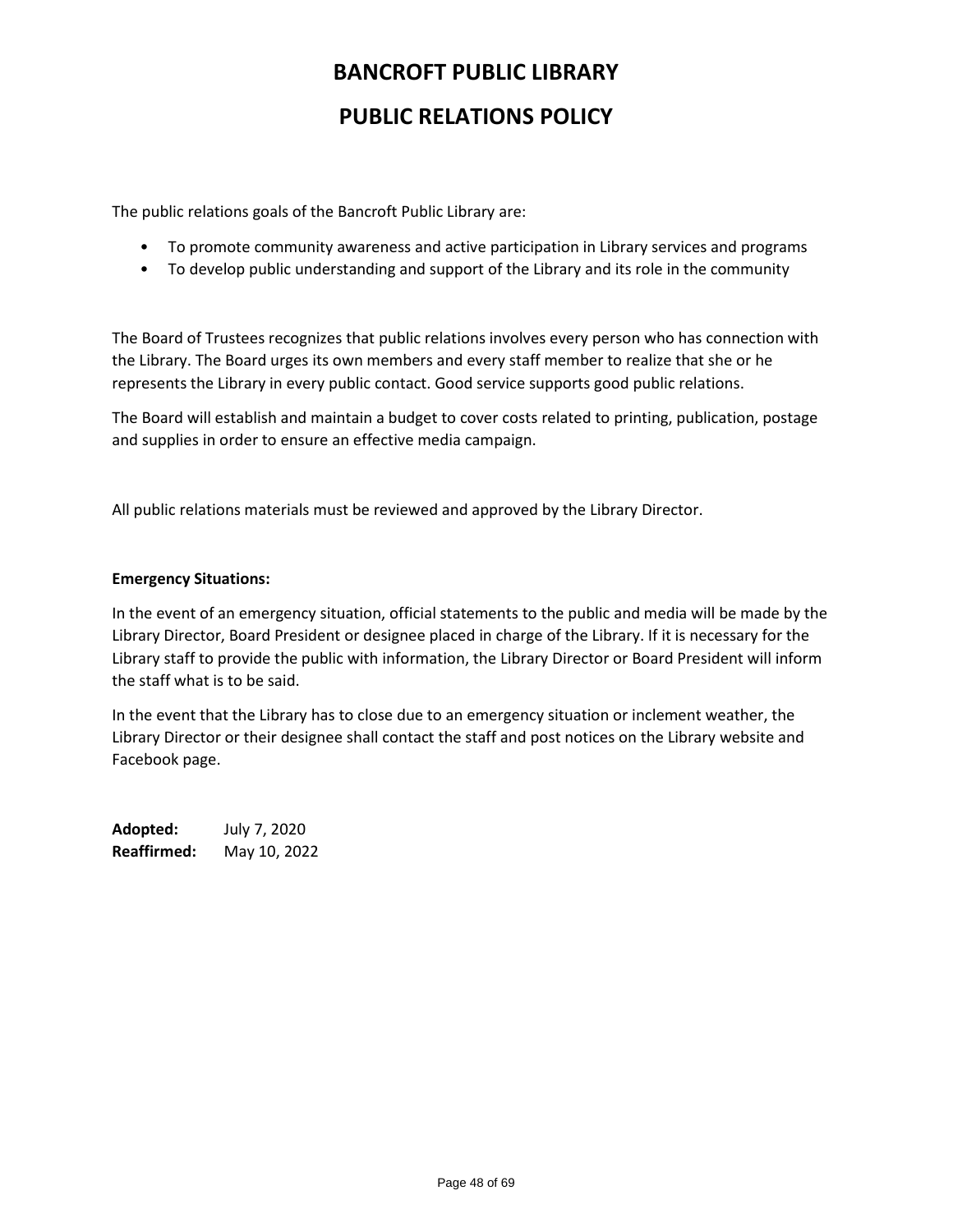# **BANCROFT PUBLIC LIBRARY PURCHASING POLICY**

<span id="page-49-0"></span>The Bancroft Public Library is a public library registered and chartered by the NY State Department of Education. Public library boards, in addition to compliance with New York State competitive bidding statutes, are required to adopt a written procurement policy and procedures governing all purchases of goods and services; even those that are not subject to competitive bidding, in accordance with New York State General Municipal Law. Soliciting competition through competitive bids, requests for proposals, written and/or verbal prices quotes is considered an effective process by the State Comptroller.

Bancroft Public Library will promote responsible procurement obtaining the maximum practical value when purchasing goods and services. Every effort will be made to get at least three quotes from vendors to prevent favoritism, fraud, or abuse. Procurement of goods and services are subject to the requirements and restrictions in these guidelines.

Purchasing activities may be initiated by the Library Director. All expenditures of funds must be made in accordance with the Bancroft Board of Trustees-approved budget. Trustees receive a monthly financial statement and warrants prepared or approved by the Treasurer, showing receipts, expenditures, and a comparison with the budget. The Board approves or amends the report at its regularly-scheduled meeting. In the event an emergency expenditure is required, the Board of Trustees authorizes the President, Vice President, Treasurer and Secretary of the Board to approve the spending of funds not designated in the organization's budget by majority. The transaction will be reviewed and approved by the full Board at the next regularly-scheduled meeting.

#### **Competitive Bidding**

Under normal circumstances, contracts will be awarded to the lowest responsible bidder. Circumstances under which a contract may not be awarded to the lowest responsible bidder may include but is not limited to:

- 1. Vendor cannot comply with the full specifications set forth in the bid
- 2. Vendor cannot guarantee delivery of goods or services within the time frame or under conditions established by Bancroft Public Library
- 3. Vendor's after-purchase support services are deemed inadequate
- 4. Vendor's terms of payment are disadvantageous to Bancroft Public Library.

Unless equal or more advantageous transaction or arrangement is not reasonably possible under circumstances not producing a conflict of interest, the Bancroft Public Library Board of Trustees shall determine by a majority vote of the disinterested trustees whether the transaction or arrangement is in the best interests of Bancroft Public Library and whether it is fair and reasonable. Pursuant to that determination, the covered person shall be free to enter into the proposed arrangement or transaction." See Bancroft Public Library Policy on Conflicts of Interest and Disclosure of Certain Interests.

#### **Quotes**

Competitive quotes are required when the estimated expenditure for a product or service exceeds certain thresholds as noted below. This process allows Bancroft Public Library to obtain the best value for expenditure of its funds. The only exceptions to this process are for purchases in which there are fewer than the required number of competitors who offer a given product or service or for purchases for which a "sole source" makes good business sense.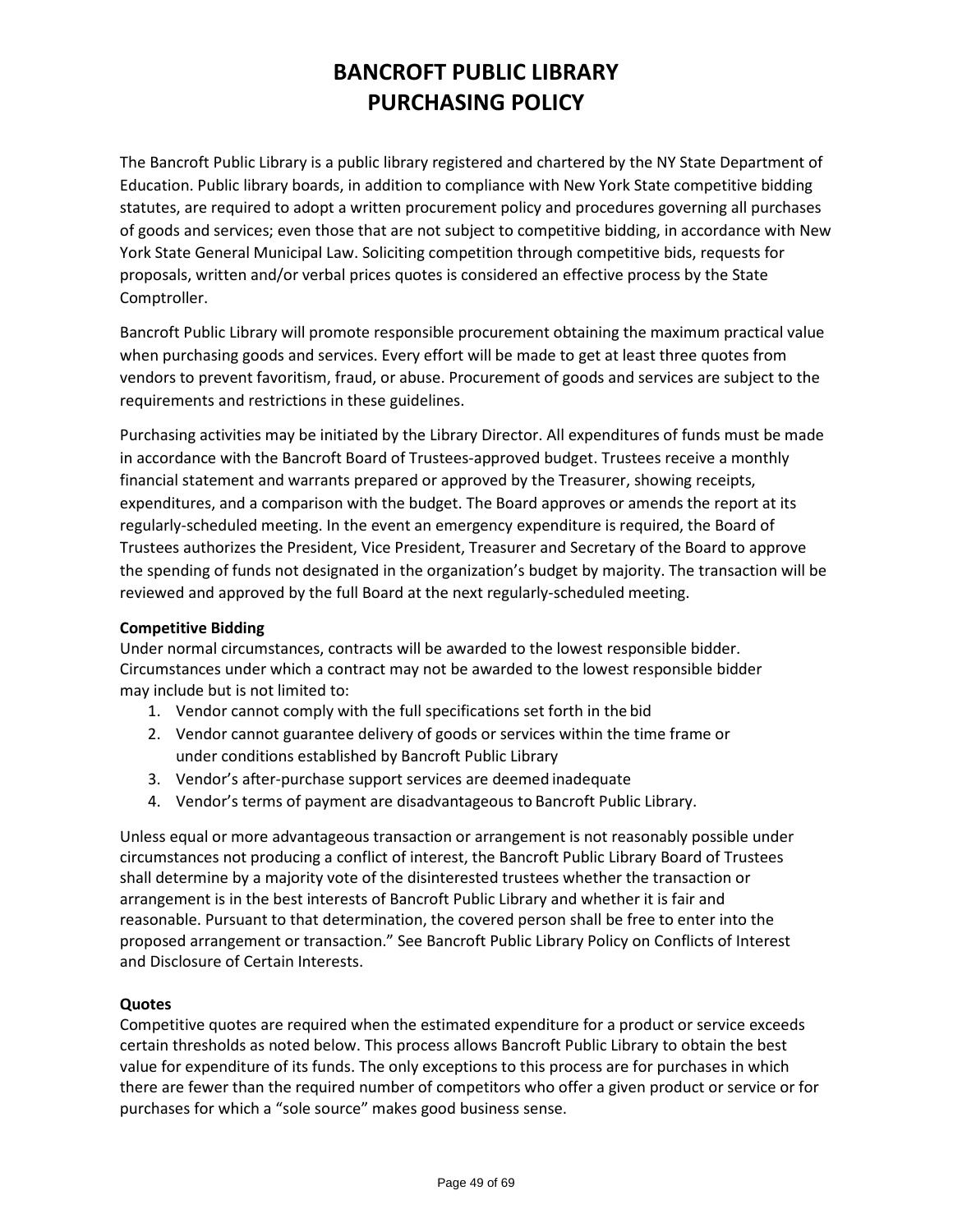| Dollar amount of        | <b>Quote Requirements</b> | Purchase Order | Payment options                                                     |
|-------------------------|---------------------------|----------------|---------------------------------------------------------------------|
| purchase<br>$<$ \$2,000 | No quotes                 | yes            | Vendor invoice, credit<br>card and supporting<br>delivery documents |
| \$2,000 - \$99,999      | Written quotes            | yes            | Vendor invoice and<br>supporting delivery<br>documents              |
| $$100,000$ or $>$       | Formal bid process        | yes            | Vendor invoice and<br>supporting delivery<br>documents              |

#### **Sole Source Suppliers or Fewer than Required Number of Vendors**

Under certain circumstances, it may be necessary to seek quotes from fewer than the required number of vendors or make a purchase from a sole source. Sole sourcing may make sense in a situation where a specific manufacturer's product is compatible with products already owned by Bancroft Public Library, or where a specific vendor may have special expertise related to a specific project or initiative. In situations where a sole source or fewer vendors will be sought, approval of the Bancroft Library Board of Trustees must be obtained in advance of any purchase being made.

#### **Library and Other Supplies**

Library supplies are purchased as needed.

#### **Exclusions**

These guidelines do not apply to the following:

- Real property
- Insurance
- Dues and membership in trade or professional organizations
- Library materials and eContent
- SALS purchases
- Advertisements
- Postage
- Petty cash purchases
- Utility services
- Copyrighted materials, patented materials, art and artistic services
- Employee benefits
- Legal, financial or other professional consulting fees
- Fees and costs of job-related travel, seminars, registration and training.

| Adopted:           | February 5, 2019  |
|--------------------|-------------------|
| <b>Revised:</b>    | September 1, 2020 |
| <b>Reaffirmed:</b> | May 10, 2022      |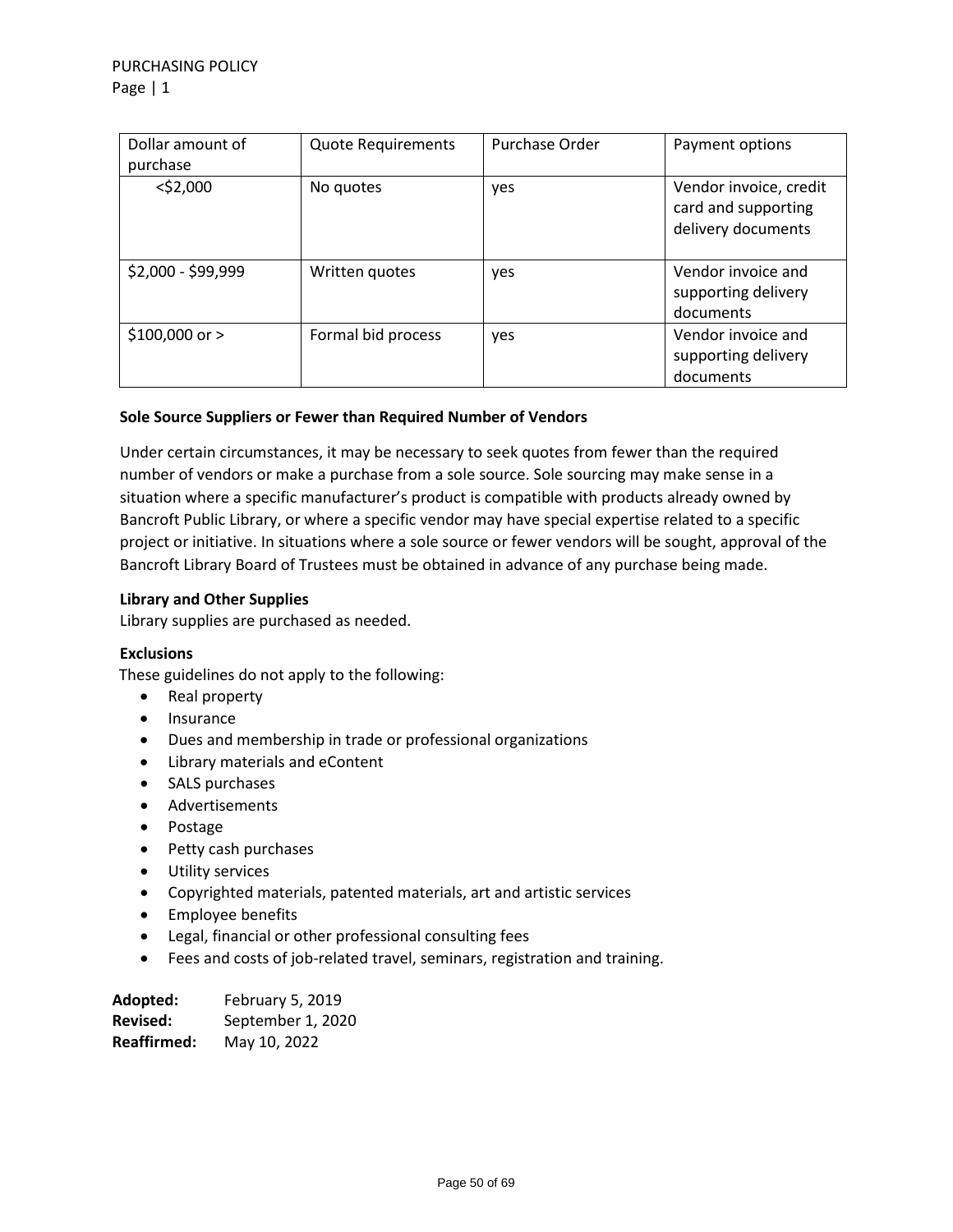# **RECORDS RETENTION POLICY**

<span id="page-51-0"></span>The records of the Bancroft Public Library will be retained and disposed of in accordance with the schedules published in the Records Retention and Disposition Schedule LGS-1 by the University of the State of New York and the State Education Department. [Click here](http://www.archives.nysed.gov/records/local-government-record-schedule/lgs-1-title-page) for the complete Retention and Disposition Schedule for New York Local Government Records (LGS-1). The Records Retention and Disposition Schedule LGS-1 for Library/Library System is shown below.

The Secretary of the Board of Trustees shall serve as the Records Management Officer for the Library in order to insure compliance with the Records Retention and Disposition Schedule LGS-1.

The Secretary shall also serve as the Records Access Officer for the Library in order to ensure compliance with the Freedom of Information Law. [See By-Laws Article II – Officers, Secretary.]

| $\vert 1$    | Incorporation, chartering and registration records: RETENTION: permanent.                                                                                                                                                                  |
|--------------|--------------------------------------------------------------------------------------------------------------------------------------------------------------------------------------------------------------------------------------------|
| 2            | Accession records: RETENTION: 1 year after accessioning procedure becomes obsolete.                                                                                                                                                        |
|              | Notes: Some libraries accession manuscripts, rare books and special collection, but not<br>their general library holdings. In these cases, the accession records need to be retained<br>only for the kinds of materials still accessioned. |
| 3            | Informational copies of records prepared by and received from public library system,                                                                                                                                                       |
|              | including but not limited to directories, minutes, budgets and reports: RETENTION: 0 after<br>superseded or obsolete.                                                                                                                      |
| <sup>4</sup> | Borrowing or loaning records: RETENTION: 0 after no longer needed.                                                                                                                                                                         |
| 5            | <b>Catalog of holdings:</b>                                                                                                                                                                                                                |
|              | a. Manuscript or published catalog: RETENTION: permanent.                                                                                                                                                                                  |
|              | b. Continuously updated catalog RETENTION: 0 after superseded or obsolete.                                                                                                                                                                 |
| 16           | Individual title purchase requisition, which has been filled or found to be unfillable:<br><b>RETENTION: 1 year.</b>                                                                                                                       |
| 17           | Records documenting selection of books and other library materials: RETENTION: 0 after<br>no longer needed.                                                                                                                                |
| 8            | Library material censorship and complaint records of final decisions: including evaluations<br>by staff, patrons' complaints and record of final decision: RETENTION: 6 years after last<br>entry.                                         |
|              | Notes: Appraise these records for historical significance prior to disposition. Some library<br>censorship records deal with serious constitutional issues and may have value for future<br>research.                                      |

# **Records Retention and Disposition Schedule LGS-1 Library Records**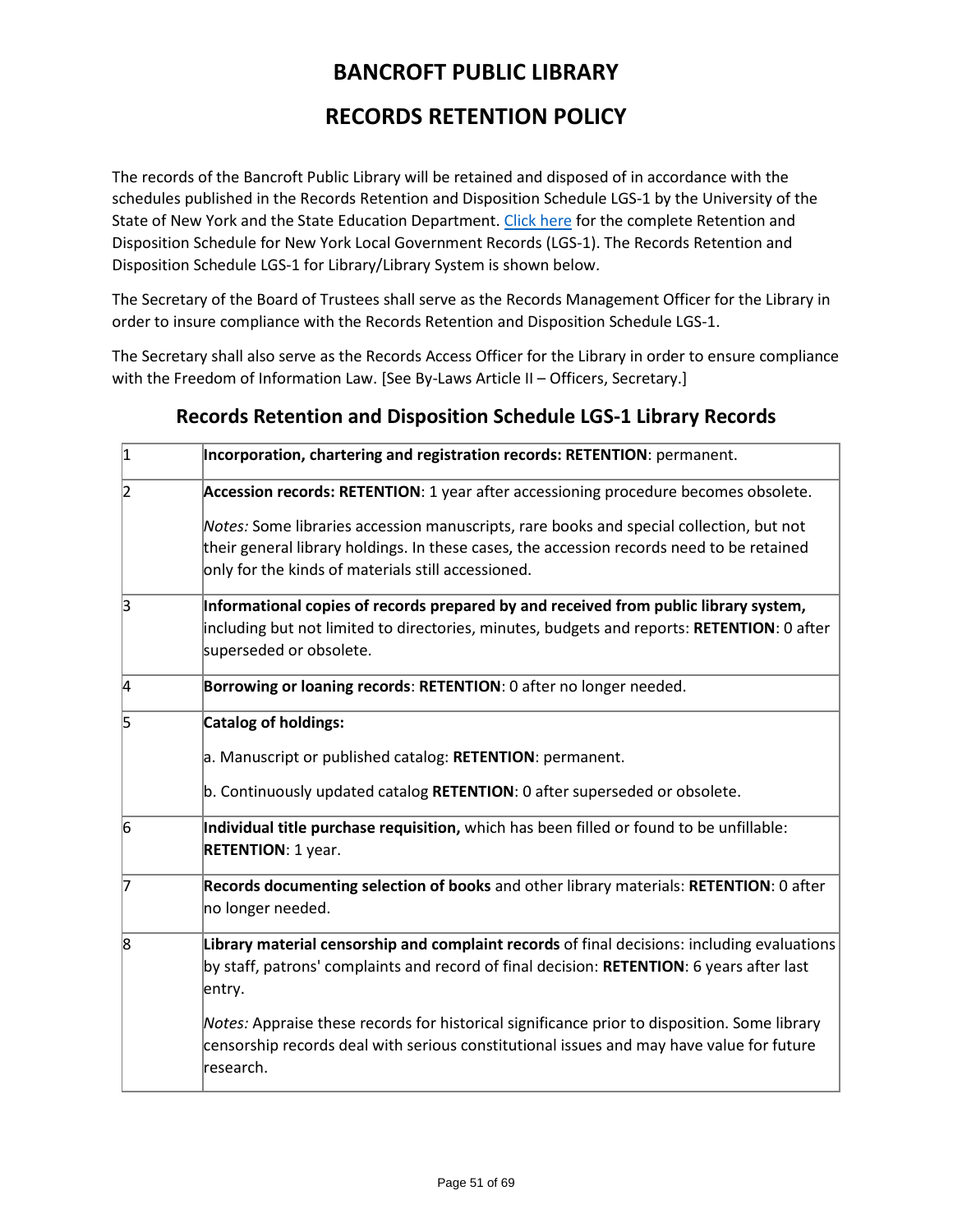<u>and the state</u>

| Patron's registration for use of rare, valuable or restricted non-circulating materials:<br><b>RETENTION: 6 years.</b>                                                                                                                                                                                                                                                                    |
|-------------------------------------------------------------------------------------------------------------------------------------------------------------------------------------------------------------------------------------------------------------------------------------------------------------------------------------------------------------------------------------------|
| Directory of public library system and member libraries, prepared by public library system<br>(member library's copy): RETENTION: 0 after superseded or obsolete.                                                                                                                                                                                                                         |
| <b>RETENTION: 0 after superseded or obsolete</b>                                                                                                                                                                                                                                                                                                                                          |
| Interlibrary loan records, including requests to borrow or copy materials from other                                                                                                                                                                                                                                                                                                      |
| libraries, receipts for materials, copy logs, accounting records, and circulation records.                                                                                                                                                                                                                                                                                                |
| a: When no copies of original materials are requested: RETENTION: 0 after no longer<br>needed.                                                                                                                                                                                                                                                                                            |
| b: When copies of original materials are requested: RETENTION: 5 years after order is<br>completed.                                                                                                                                                                                                                                                                                       |
| Library card application records: RETENTION: 3 years after card expires or is inactive.                                                                                                                                                                                                                                                                                                   |
| Program and exhibit file: documenting planning and implementation of programs, services<br>and exhibits sponsored or co-sponsored by the library, including but not limited to<br>photographs, sketches, worksheets, publicity, brochures, exhibit catalogs, inventory lists,<br>loan agreements, correspondence, attendance sheets or registration forms, and parental<br>consent forms: |
| a: Parental consent records: RETENTION: 6 years, or 3 years after child attains age 18,<br>whichever is longer                                                                                                                                                                                                                                                                            |
| Notes: Photo release records are covered under item no. 68 in General Administration<br>section.                                                                                                                                                                                                                                                                                          |
| b: Attendance sheets and registration forms, when no fee is charged: RETENTION: 0 after<br>no longer needed                                                                                                                                                                                                                                                                               |
| c: All other records: RETENTION: 6 years after exhibit closed or program ended                                                                                                                                                                                                                                                                                                            |
| Notes: Appraise these records for historical significance or value for collections<br>documentation prior to disposition. Some of these records may have continuing value for<br>historical or other research and should be retained permanently. Contact the State<br>Archives for additional advice.                                                                                    |
|                                                                                                                                                                                                                                                                                                                                                                                           |

| Adopted:        | July 7, 2020     |
|-----------------|------------------|
| <b>Revised:</b> | December 1, 2020 |
| Reaffirmed:     | May 19, 2022     |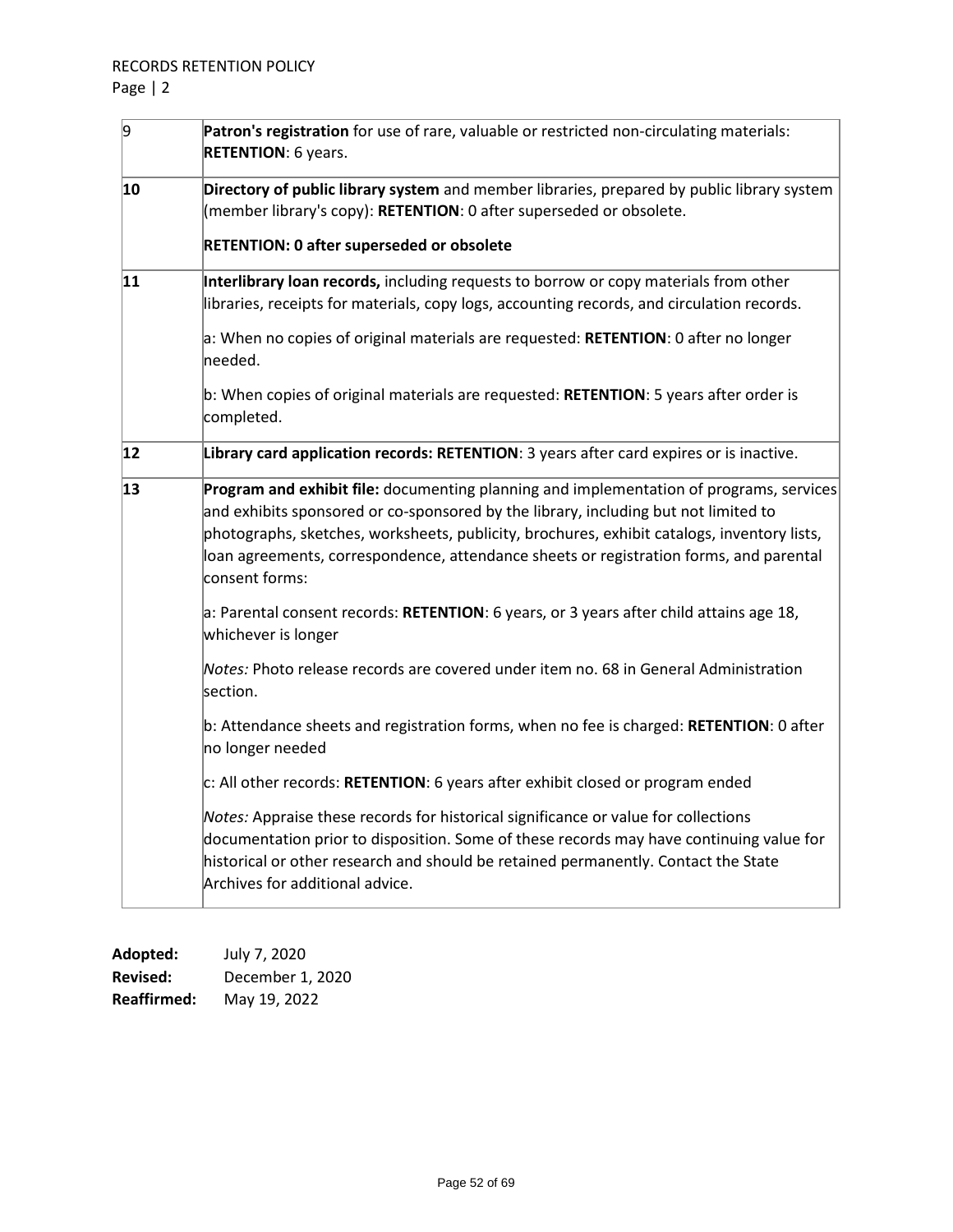# **RESPONSIBILITIES OF THE BOARD OF TRUSTEES**

# **ETHICS STATEMENT**

<span id="page-53-0"></span>The Board of Trustees of Bancroft Public Library is composed of people who are particularly knowledgeable of Library operations and opportunities and interested in the Library's future. Their main objective is to see that, with means and in a pleasant atmosphere, the Library satisfies the needs of the community for educational, informational, and recreational materials. The Board will be selfperpetuating, with terms of five years, eligible for re-appointment. Choice of new members should be offered to the Town Board for approval.

Within this framework, the Library Board will accept the following as its responsibilities:

- 1. Act as interpreter to the Town Supervisor and the Town Board concerning Library development.
- 2. Act as consultant to the Library Director in planning for general growth of the Library, with community needs in mind, and be responsible for the major changes in the physical arrangement of the Library.
- 3. Co-operate with the Friends of the Library and be available to them for suggestions of special Library needs.
- 4. Serve as a resource for special projects, such as art displays, book discussions, group meetings, etc.

The particular responsibilities of trustees are few in number but broad in scope. They are:

- 1. To create and develop the mission of the Library.
- 2. To select, hire, and regularly evaluate a qualified Library Director.
- 3. To secure adequate funding for the Library's service program.
- 4. To exercise fiduciary responsibility for the use of public and private funds and disposition of surplus property.
- 5. To adopt policies and rules regarding Library governance and use.
- 6. To regularly plan and evaluate the Library's service program.
- 7. To maintain a facility that meets the Library's and community's needs.
- 8. To promote the Library in the local community and in society in general.
- 9. To conduct the business of the Library in an open and ethical manner compliant with all applicable laws and regulations and with respect for institution, staff and the public.

Bancroft Public Library Trustees are accountable for the resources of the library as well as to see that the library provides the best possible service to its community.  $1$ 

Every Trustee makes a personal commitment to contribute the time and energy to faithfully carry out his/her duties and responsibilities effectively and with absolute truth, honor and integrity.

• Trustees shall respect the opinions of their colleagues and not be critical or disrespectful when they disagree or oppose a viewpoint different than their own.

l

<span id="page-53-1"></span><sup>&</sup>lt;sup>1</sup> American Library Association, Association of Library Trustees Code of Ethics.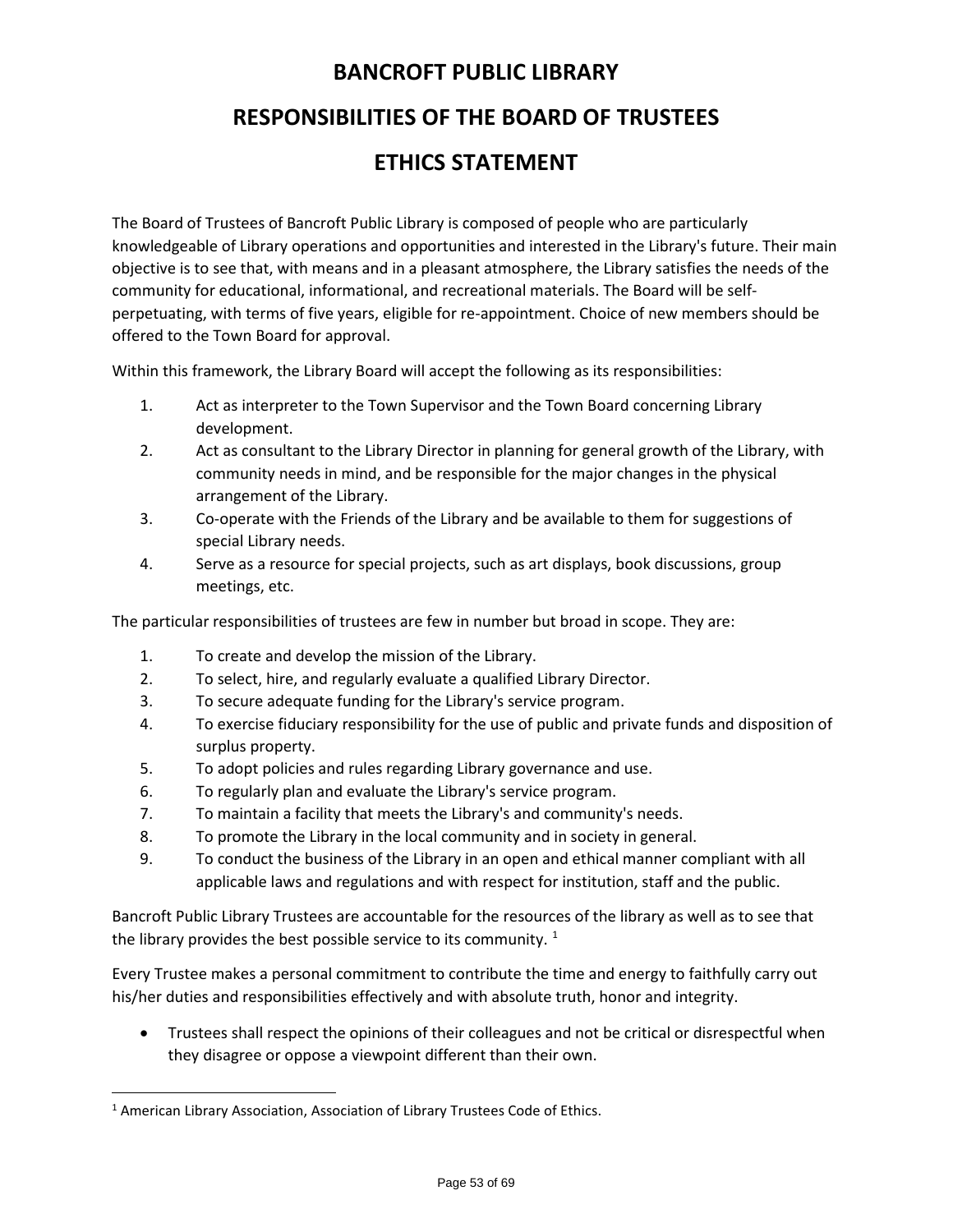# **RESPONSIBILITIES OF THE BOARD OF TRUSTEES**

# **ETHICS STATEMENT**

- Trustees shall comply with all the laws, rules and regulations that apply to them and to their Library.
- Trustees, in fulfilling their responsibilities, shall not be swayed by partisan interests, public pressure or fear of criticism.
- Trustees shall not engage in discrimination of any kind and shall uphold Library patrons' rights to privacy in the use of Library resources.
- Trustees must distinguish clearly in their actions and statements between their personal philosophies and attitudes and those of the Library, acknowledging and supporting the formal position of the Board even if they disagree.
- Trustees must respect the confidential nature of Library business and not disclose such information to anyone. Trustees must also be aware of and in compliance with Freedom of Information laws
- Trustees must avoid situations in which personal interests might be served or financial benefits gained as a result of their position or access to privileged Library information, for either themselves or others.
- A Trustee shall immediately disqualify him/herself whenever the appearance of or a conflict of interest exists.
- Trustees shall not use their position to gain unwarranted privileges or advantages for themselves or others from the Library or from those who do business with the Library.
- Trustees shall not interfere with the management responsibilities of the Library Director or the supervision of Library staff.
- Trustees shall support the efforts of Librarians in resisting censorship of Library materials by groups or individuals.

**Adopted:** July 11, 2017 **Revised:** July 7, 2020 and May 10, 2022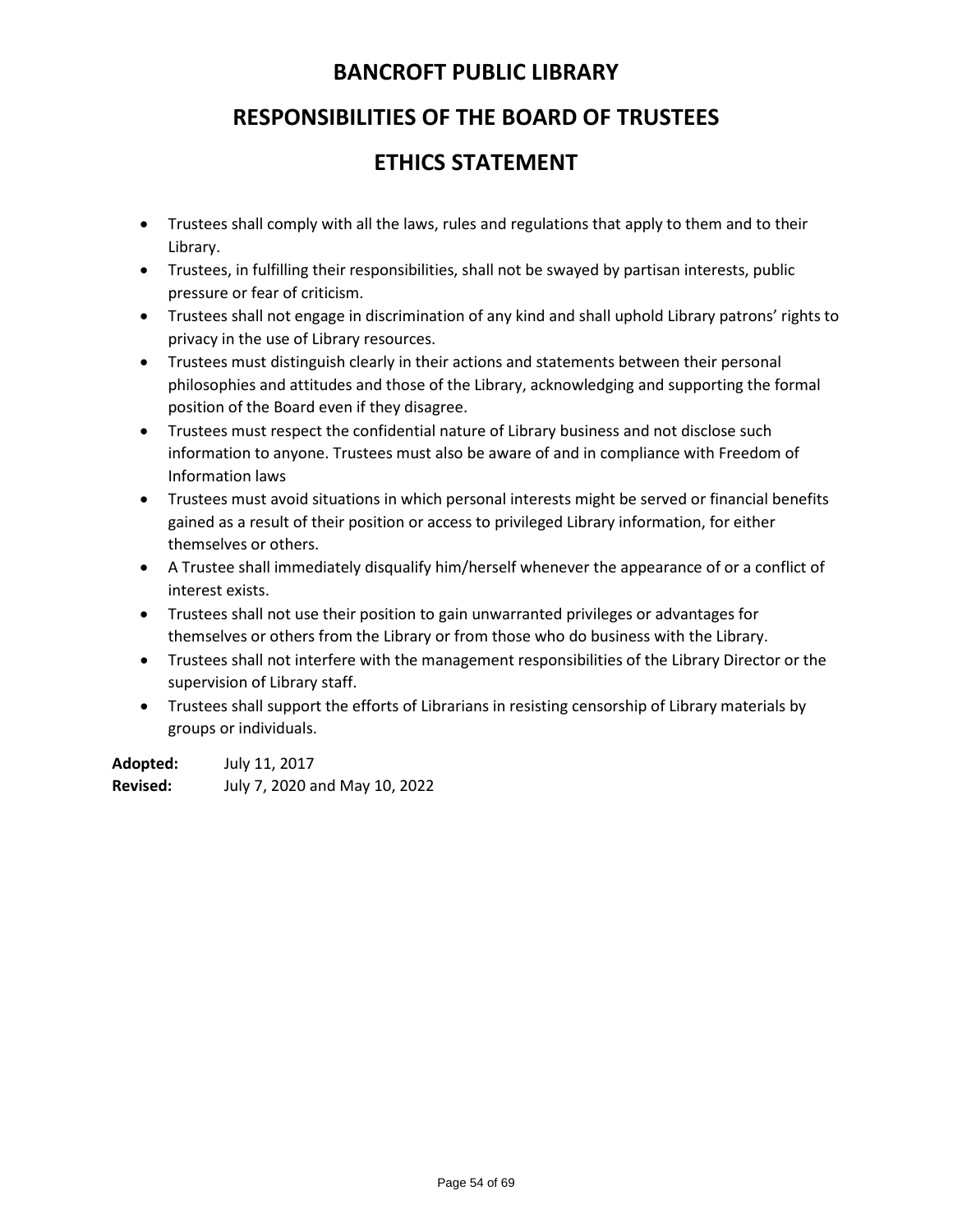# **RESPONSIBILITIES OF THE DIRECTOR**

<span id="page-55-0"></span>The Board of Trustees of Bancroft Public Library shall appoint a Library Director who shall be the executive officer responsible for enforcing the policies of the Board and shall have charge of the administration of the library under the direction and review of the Board. The Director shall be responsible for the care of the Library and equipment; for the employment and direction of the staff; for the efficiency of the Library's service to the public; and for the operation of the Library under the financial conditions contained in the annual budget.

The Director shall render and submit to the Board reports and recommendations of such policies and procedures, which in the opinion of the Director will improve the efficiency and quality of library service. The Director shall attend all Board meetings, except the portion of the meetings at which the Director's appointment or salary is to be discussed or decided.

All employee records are to be securely stored with the Town of Salem as per the Town of Salem employee record handling policy and all new employee applications and personnel records will be given to the Town of Salem to be securely stored in conjunction with said Town's employee record handling policy.

**Adopted:** July 11, 2017 **Revised:** May 10, 2022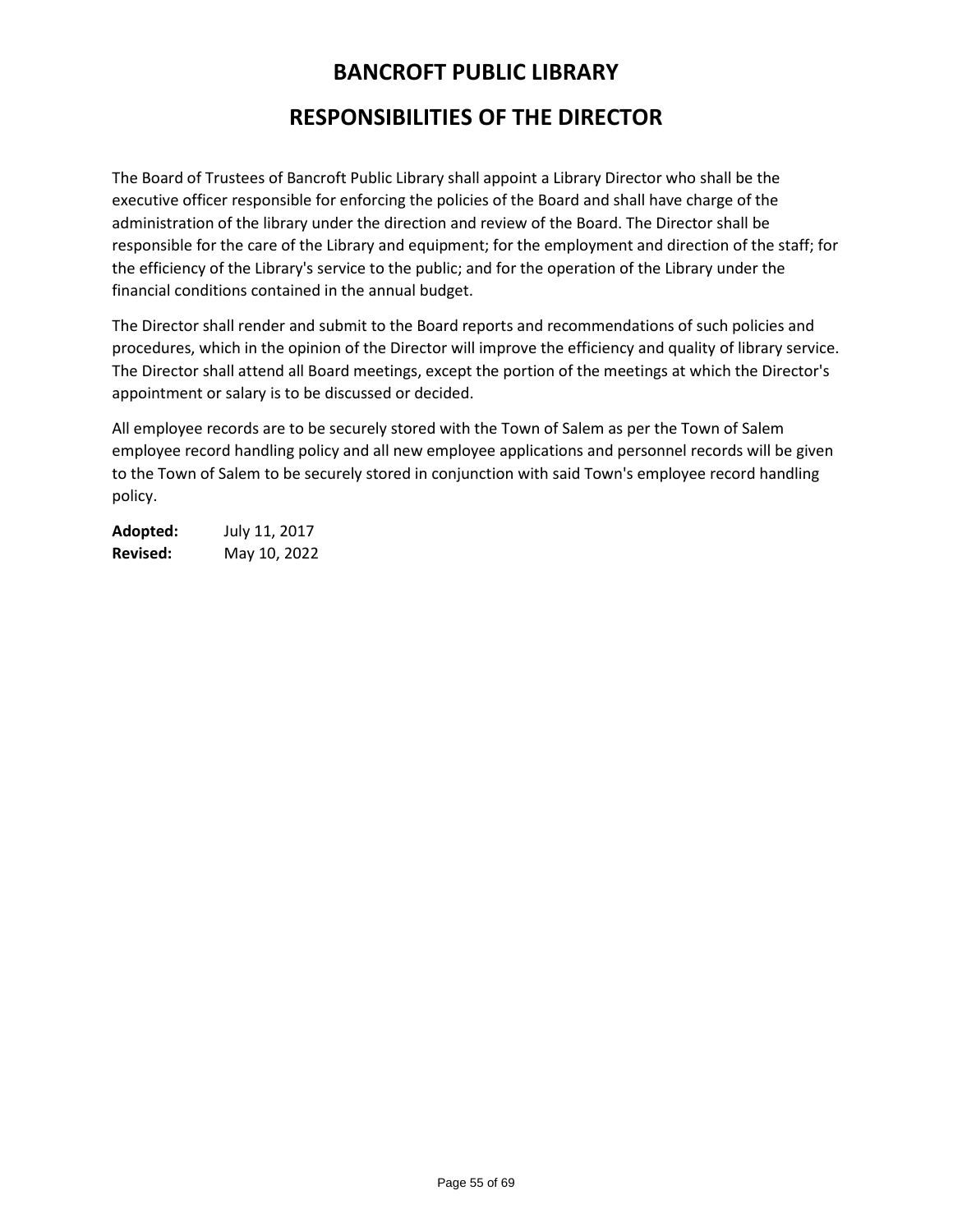# **SOCIAL MEDIA POLICY**

#### <span id="page-56-0"></span>**PURPOSE:**

Social media provides a valuable and timely way for the Bancroft Public Library to disseminate information. Social media provides a forum for library staff and patrons to share opinions and information about Library-related topics and issues such as program promotion, volunteer opportunities and reference help. Social media is not the mechanism used by the Library to document or address Library user problems and concerns, or influence Library policy, procedures, or programs. In order to promote the building of partnerships with local organizations, the Library staff might occasionally share news from other organizations which they feel meet the needs and interests of the Library's social network.

#### **USAGE RULES:**

The Bancroft Public Library welcomes community comments, posts, and messages. While recognizing and respecting differences in opinion, all such interactions will be regularly monitored and reviewed for content and relevancy. The Bancroft Public Library reserves the right to modify or edit any posting or comment for space or content, while retaining the intent of the original post. All postings which contain any of the following will be removed and the poster barred from posting any subsequent messages on any Bancroft Public Library social media forum:

- Obscene comments or hate speech
- Personal attacks, insults, or threatening language
- Private or personal information, including phone numbers and addresses, or requests for personal information
- Potentially libelous statements
- Falsification of identity
- Copyrighted or trademarked material without proper attribution
- Plagiarized material
- Posts in violation of laws or library policies
- Comments, links, or information unrelated to the purpose of the forum
- Spam, or other commercial, political, or proselytizing messages.

Users are expected to abide by the terms and conditions set by third party social media platforms as well as follow appropriate Federal and State Law.

The Library asks that individual user complaints be addressed directly to the Library Director [\(slm](mailto:slm-director@sals.edu)[director@sals.edu\)](mailto:slm-director@sals.edu) so they can be addressed quickly and specifically. The Library is not responsible for or liable for, any content posted by any participant in a Library social media forum and does not endorse any content outside of pages created by Library staff.

**Adopted:** July 7, 2020 **Reaffirmed:** May 10, 2022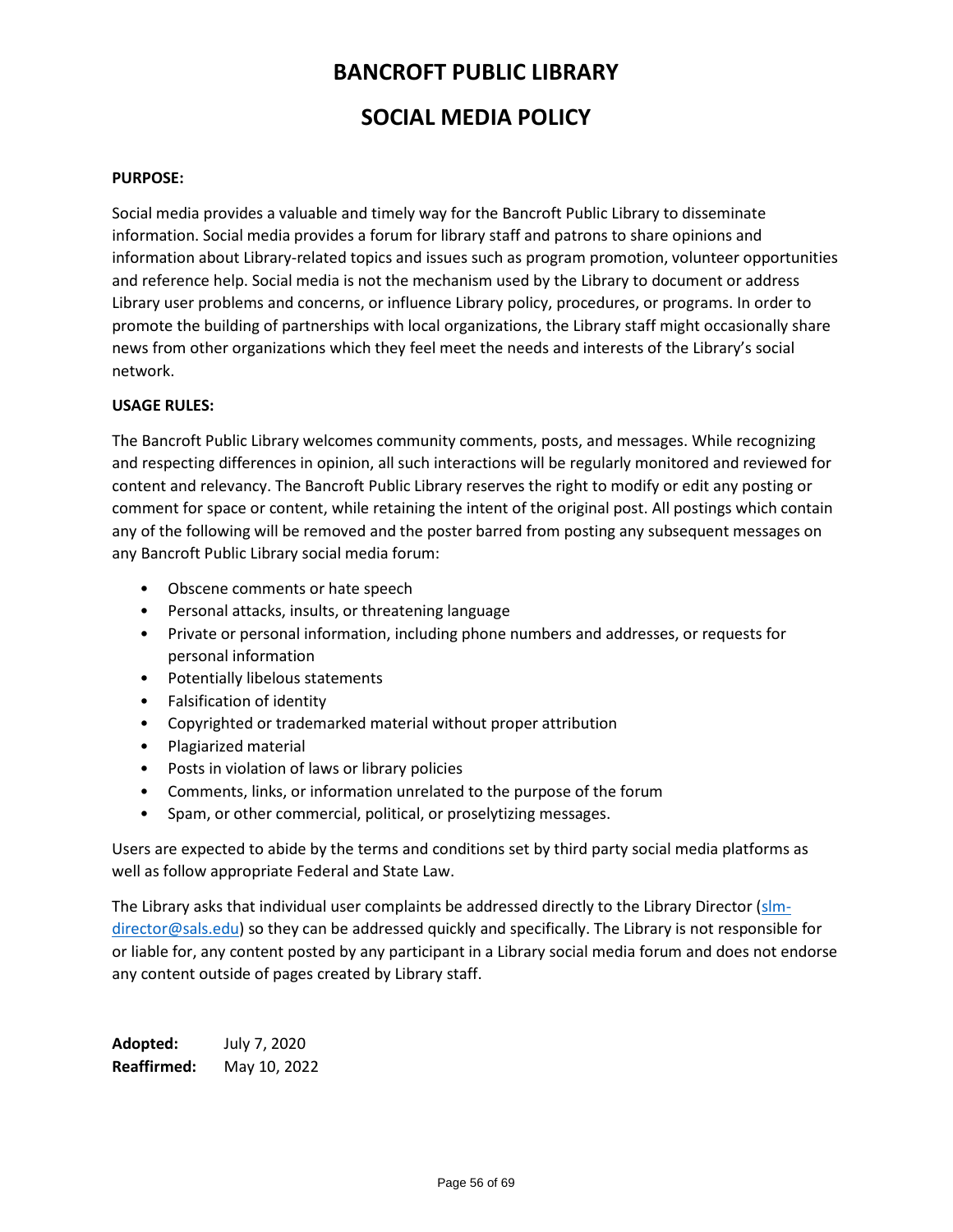# **TOBACCO-FREE GROUNDS POLICY**

#### <span id="page-57-0"></span>**PURPOSE:**

Research shows a large percentage of the community supports making public spaces tobacco free, especially locations that serve a wide variety of ages. In keeping with this community directive, the Trustees of the Salem Bancroft Public Library and Salem Town Board as successor to the Bancroft Trust are implementing a tobacco-free grounds policy for their property at 181 S. Main Street, Salem, New York. The grounds covered by this policy include not only the interior of the Bancroft Public Library, Reading Room, Proudfit Hall/Community Room/Town Justice Court, Court Clerk and Library offices, and former Fire Department bays, but also all areas exterior to and within one-hundred (100) feet of entrances, exits and outdoor areas.

#### **POLICY:**

The use of tobacco products is prohibited on the entirety of the property at 181 S. Main Street, Salem, NY. Tobacco products include cigarettes, e-cigarettes/vapes, cigars, smokeless tobacco, and any future iterations of these products which the Trustees deem included, at their discretion.

This Policy is in accord with NYS Public Health Law Section 1399-O.

| Adopted:           | Bancroft Public Library Trustees on May 7, 2019                              |
|--------------------|------------------------------------------------------------------------------|
| <b>Reaffirmed:</b> | Bancroft Public Library Trustees on May 10, 2022                             |
| Approved:          | Salem Town Board as successor trustees to the Bancroft Trust on May 8, 2019. |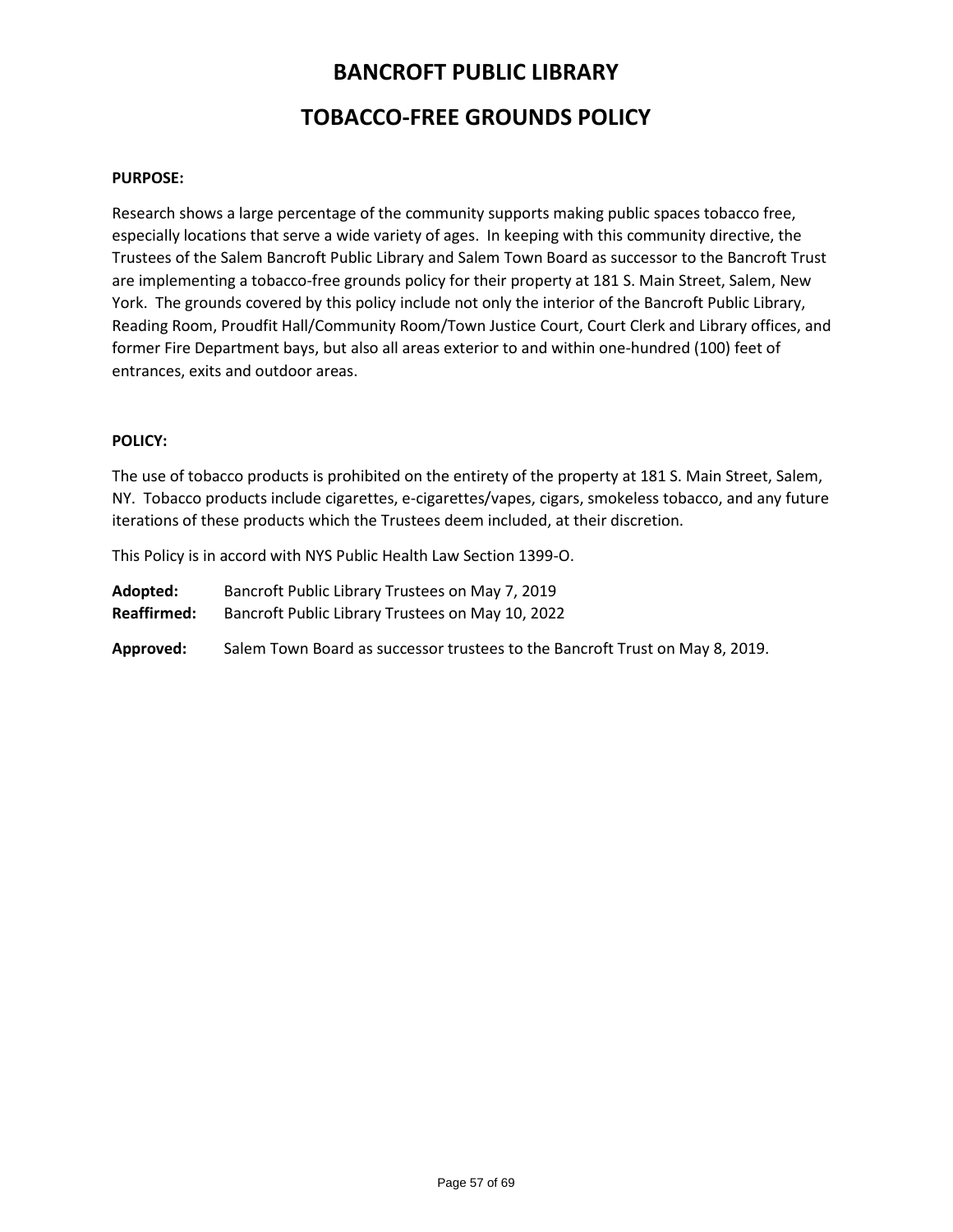# **VOLUNTEER POLICY**

<span id="page-58-0"></span>The Bancroft Public Library Board of Trustees recognizes that volunteers are a valuable resource for the Library. Their energy and talents help the Library meet its commitment to providing quality service to the public. Volunteers enhance, rather than replace, adequate staffing. Their services aid the Library in making the best use of its fiscal resources and help connect the Library to other community groups and organizations. Volunteers can also be valuable advocates for the Library in the community. The Library and its volunteers must work together to ensure a successful relationship. Library staff will continually work to recognize the contributions of Library volunteers and seek to expand the Library volunteer group as needed.

Bancroft Public Library volunteers must be at least 14 years of age. Each volunteer must complete an application which will be kept on file in the Library. At the Library Director's discretion, volunteers may be interviewed to better determine their interests and levels of experience. The Library Director will determine and coordinate volunteer assignments.

Volunteers are bound by rules contained in the Bancroft Public Library's policies and guidelines, especially as they relate to patron privacy and confidentiality.

Volunteers working in the Library have liability coverage for property damage and/or bodily injury to others which results from the performance of their volunteer duties, and to themselves, if the Library is negligent.

Bancroft Public Library volunteers are recognized by the public as representatives of the library and shall be guided by the same work and behavior codes as employees. They work with the status of "at-will" employees. They work under the "at-will" guidelines contained in the Bancroft Public Library Employee Handbook.

The Library accepts Court-ordered community service volunteers at the discretion of the Library Director. These volunteers must be interviewed by the Library Director prior to being accepted for service.

Junior volunteers under the age of 14 required to perform service for school-based programs are accepted on a short-term basis. Parents of junior volunteers must sign consent forms for their children to perform service hours at the Library.

**Adopted:** July 7, 2020 **Reaffirmed:** May 10, 2022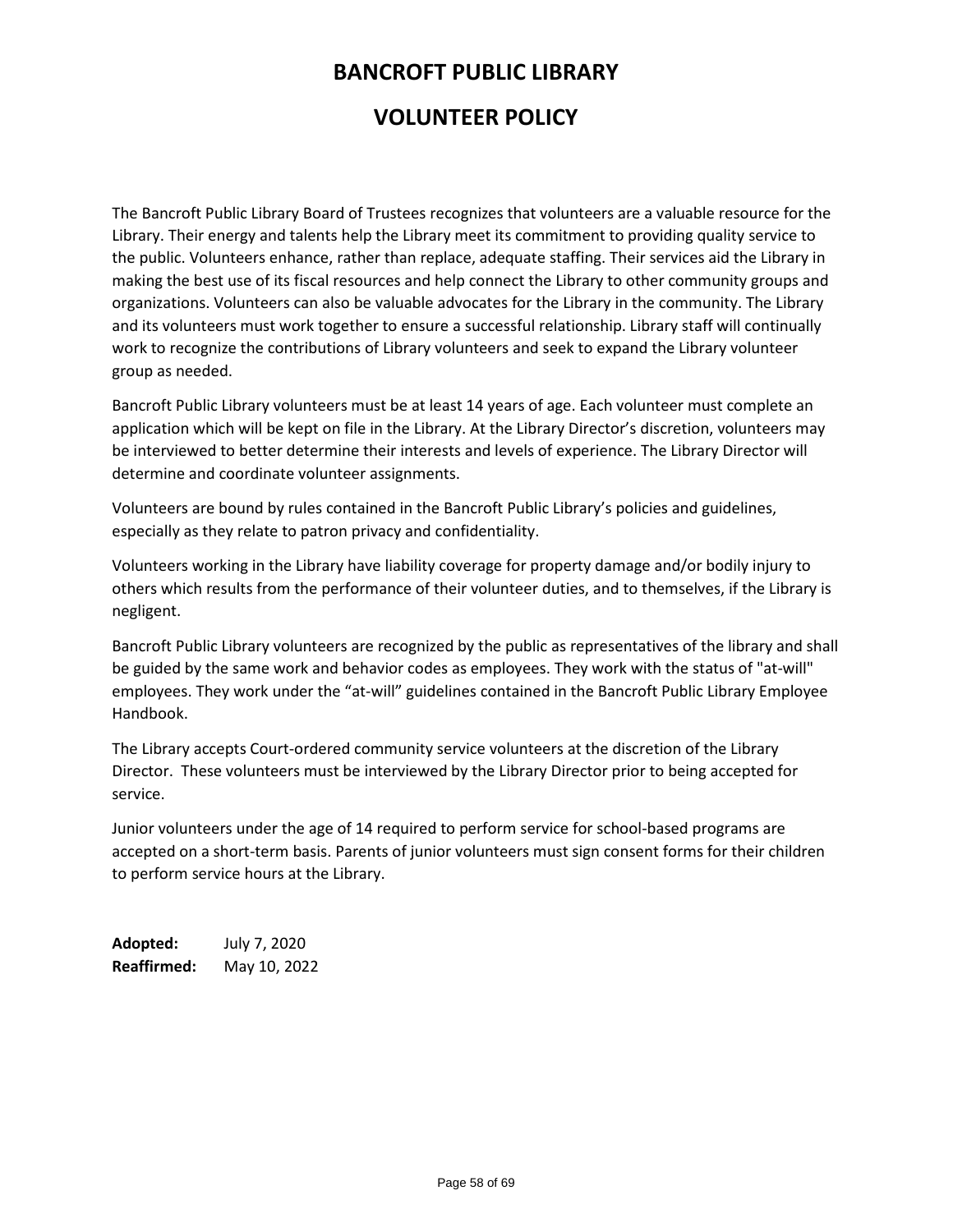<span id="page-59-0"></span>

# **BANCROFT PUBLIC LIBRARY COMMUNITY-BASED FIVE-YEAR STRATEGIC PLAN FOR 2022 – 2027**

# **BOARD OF TRUSTEES:**

Edward A, Donoghue, President Rachael Armstrong Rebecca Brown, Secretary **Kim Erbe, Vice President** Alesa Wilson

#### **LIBRARY STAFF:**

Marcy Armstrong Melissa Curtis

Lori Stokem, Director **Karen Hickland, Deputy Director** 

#### **STRATEGIC PLANNING COMMITTEE:**

Lori Stokem, Chair **Alesa Wilson, Trustee** Mark Cooney **Mark Cooney Katie Lapishka** Rachael Armstrong, Trustee Ethan Hickland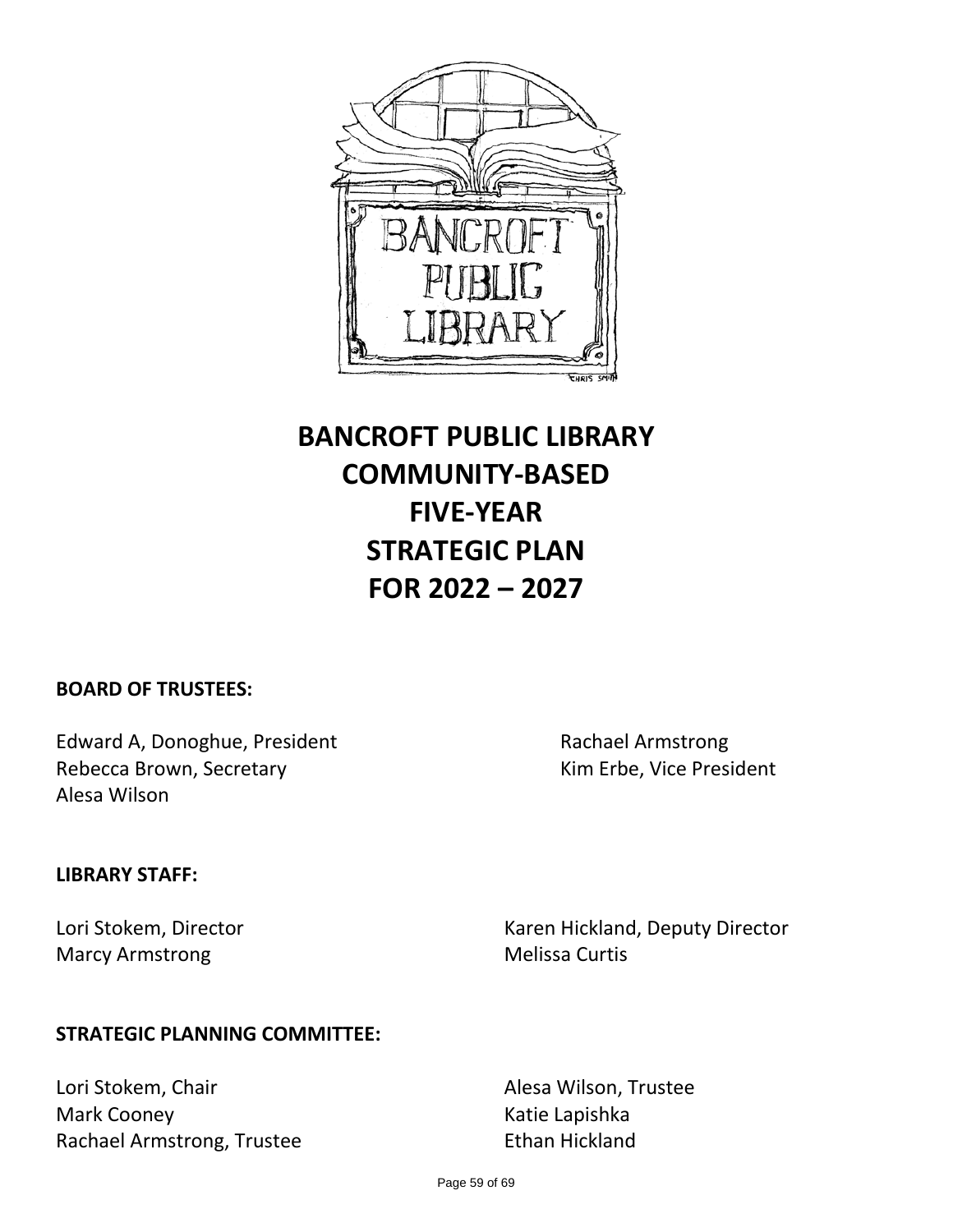| <b>Table of Contents</b> |                      |                                                                                                            |                                                              |  |
|--------------------------|----------------------|------------------------------------------------------------------------------------------------------------|--------------------------------------------------------------|--|
| <b>Executive Summary</b> |                      |                                                                                                            | 2 & 3                                                        |  |
|                          | 1.1                  | 1. Introduction<br><b>Planning Summary</b>                                                                 | 4<br>4                                                       |  |
|                          | 2. Demographics.     |                                                                                                            |                                                              |  |
|                          | 3. Mission Statement |                                                                                                            |                                                              |  |
|                          | 4. Goals<br>4.1      | Goal 1 – Access to Materials<br>Objective 1<br>Objective 2<br>Objective 3<br>Objective 4                   | 6<br>6<br>6<br>6<br>6<br>6                                   |  |
|                          | 4.2                  | Goal 2 - Technology<br>Objective 1<br>Objective 2.<br>Objective 3<br>Objective 4                           | 7<br>$\overline{7}$<br>7<br>$\overline{7}$<br>$\overline{7}$ |  |
|                          | 4.3                  | Goal 3 – Library's Role in Salem Community/Collaboration<br>Objective 1<br>Objective 2.<br>Objective 3.    | 7<br>8<br>8<br>8                                             |  |
|                          | 4.4                  | Goal 4 - Programs & Activities.<br>Objective 1<br>Objective 2<br>Objective 3<br>Objective 4<br>Objective 5 | 8<br>9<br>9<br>9<br>9<br>9                                   |  |
|                          | 4.5                  | Goal 5 - Maintenance/Physical Building<br>Objective 1<br>Objective 2.                                      | 10<br>10<br>10                                               |  |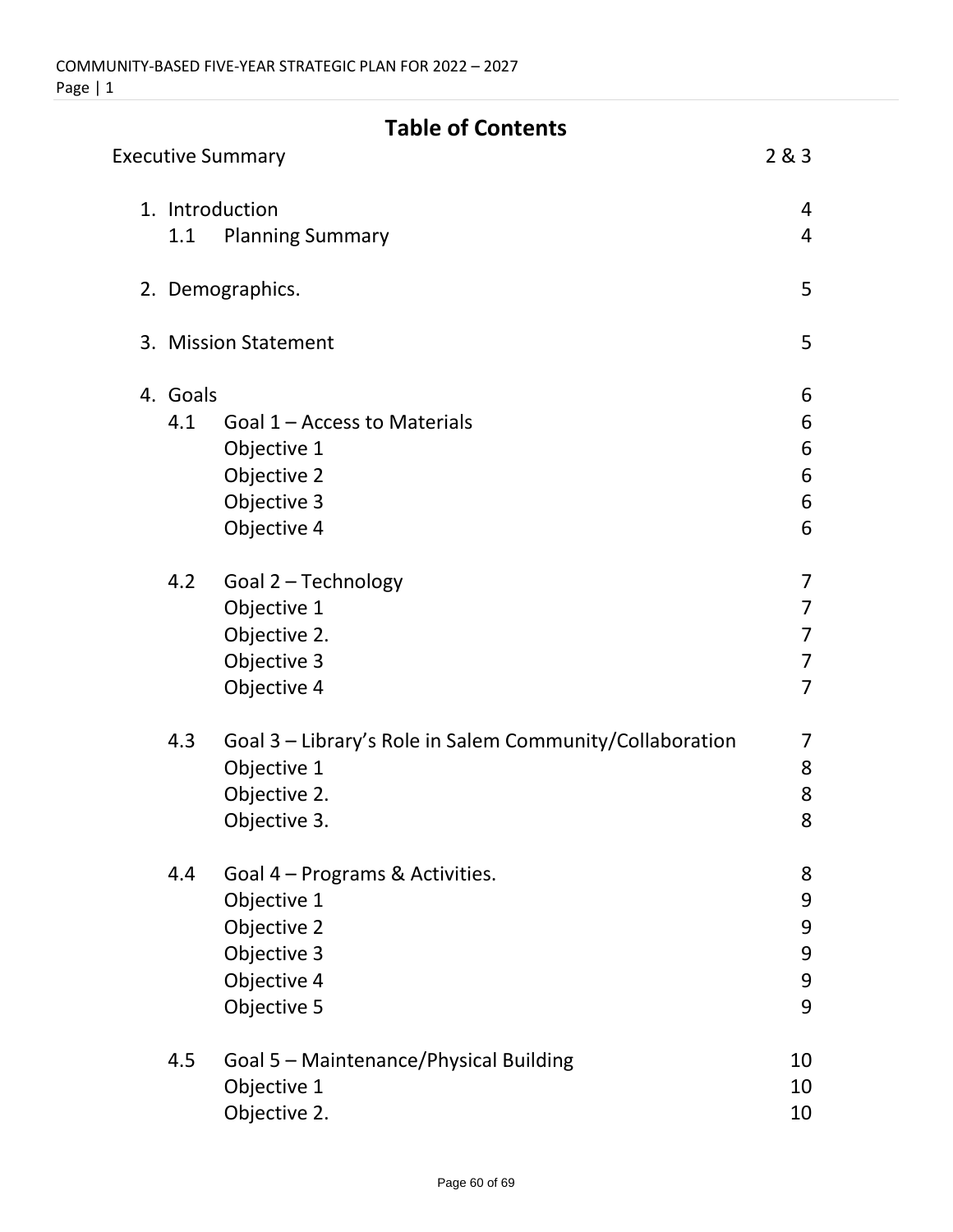# **EXECUTIVE SUMMARY**

<span id="page-61-0"></span>The Bancroft Public Library has developed a Five-Year Strategic Plan to meet the minimum standards required by the Board of Regents of the State of New York, and to assist the librarians and the Board of Trustees with operating in a cost-effective manner while meeting the needs of the Salem community. The Strategic Plan will be the cornerstone for designing, programming, selecting materials, choosing new services and making many other types of decisions.

The Library's long-range plan was last updated in 2018.

The Bancroft Public Library was granted a provisional charter as a town public library for the Town of Salem on October 27, 2015. An absolute charter was granted February 8, 2021. Prior to this time, the Bancroft Public Library was chartered as a village public library for the Village of Salem. This change is a result of the dissolution of the village at the end of March 2016. Bancroft Public Library first opened its doors in December of 1891.

The Introduction explains how we collected information to develop this plan. This is followed by Demographics which show the various groups we serve. The Mission Statement is included so the reader can see the alignment of the statements and follow the flow of thinking and perspective that has been used in writing this plan.

The heart of this Strategic Plan are the five goals which have been targeted as important for the library to focus on. Each goal was carefully chosen taking into consideration the needs of the Salem community as communicated to us by members of the community.

- **Goal One:** Bancroft Public Library will provide access to materials (print, audiovisual, and digital) and programs to meet community needs and interests as communicated to us through our community inquiry process, and to uphold the principles of freedom and the public's right to know, reflecting all points of view for people of all ages.
- **Goal Two:** Because the Bancroft Public Library is an important resource for technology as well as books, videos, and other materials, the library will provide technology support and equipment to meet the needs of the community.
- **Goal Three:** The library will continue to play a visible role in the Salem community, work to increase public awareness of library offerings and enhance the role of the library in our community. It will strive to be a place where people come for community interaction and information. The library will communicate and collaborate with Salem businesses, organizations, and community members to better serve the needs of our community.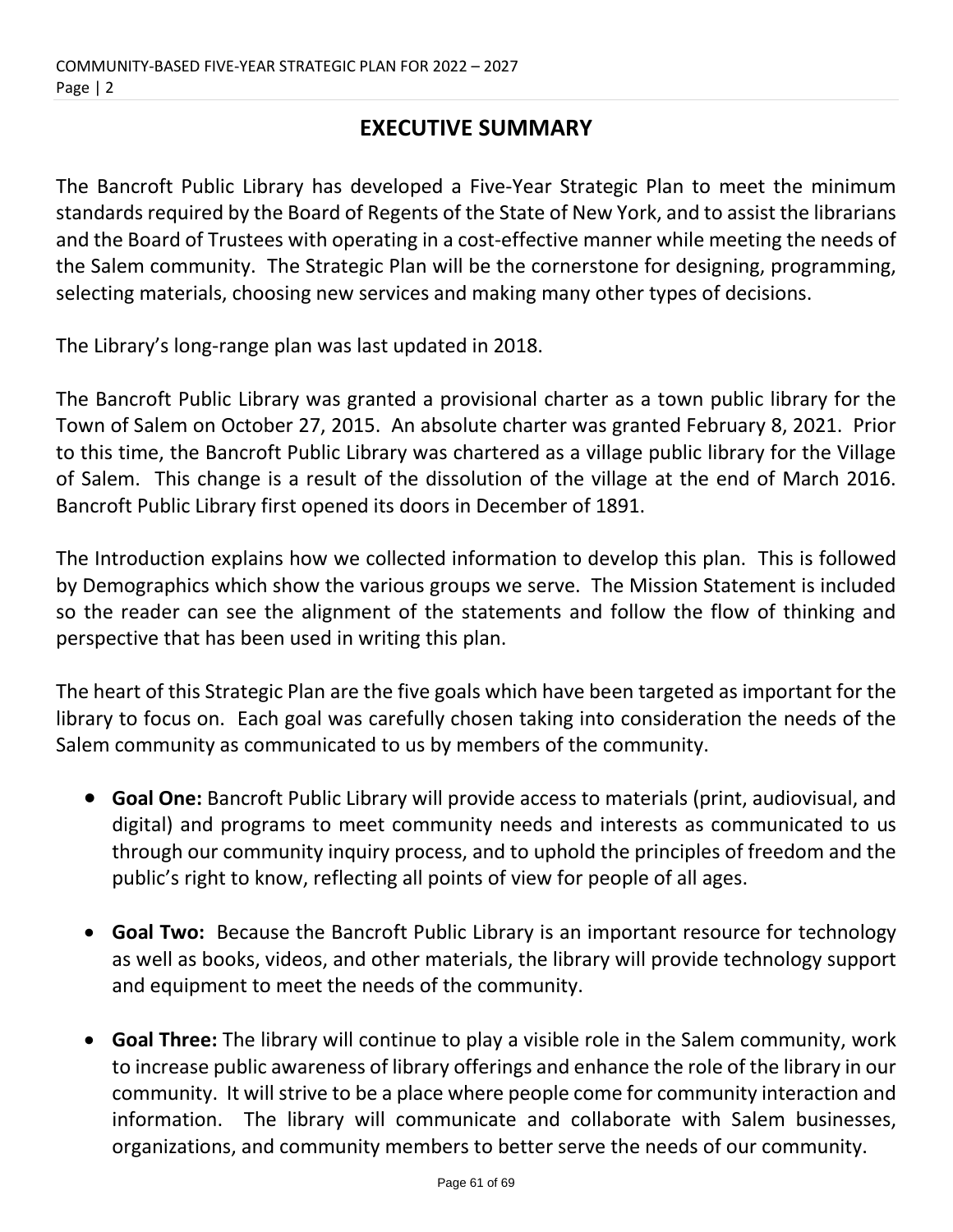- **Goal Four:** The Bancroft Public Library will develop programs and activities that meet the needs and interests of our community. Programs and activities will be developed keeping in mind the feedback the library receives from the Salem community.
- **Goal Five:** The Bancroft Library, together with the Bancroft Trust, will maintain and improve the physical building and courtyard to better serve the public.

By adopting this plan, the Board of the Bancroft Public Library is making a commitment to follow this plan.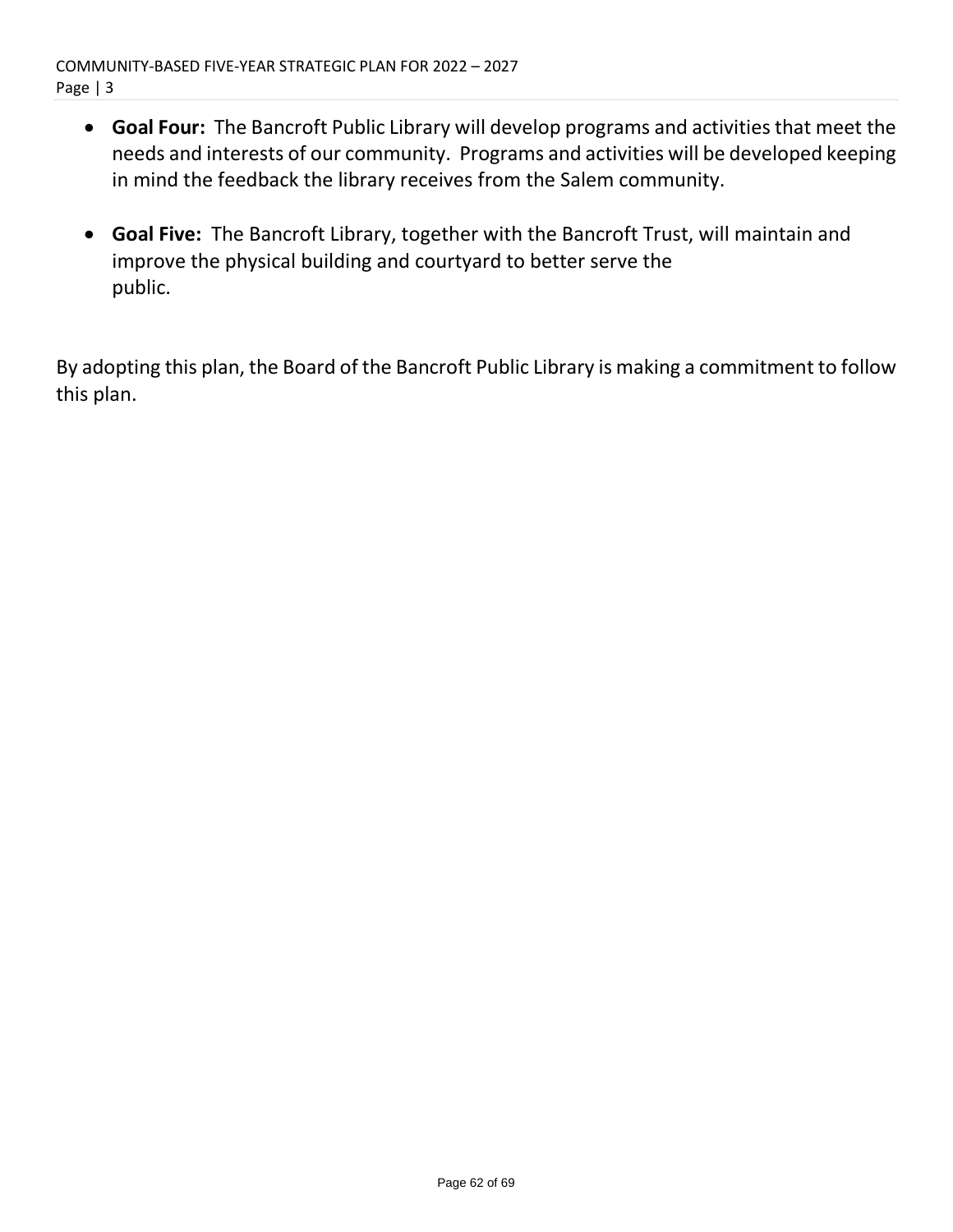## <span id="page-63-0"></span>**1. INTRODUCTION**

#### **1.1 PLANNING SUMMARY**

Starting in March, 2021 the Library Director (LD) began attending virtual workshops offered by Erica Freudenberger of the Southern Adirondack Library System (SALS) which provided guidance on how to develop a community based strategic plan. Our first step was to form a planning committee consisting of the library director, board trustees, and community members. Our top priority was to identify the needs and desires of the people in the Salem community.

The trustees were asked to participate in a Strengths, Opportunities, Aspirations, Results (SOAR) Exercise. The SOAR Exercise comes from Appreciative Inquiry, a philosophy that focuses on assets, not deficits. In strategic planning, we used this framework to identify our strengths and opportunities as we look to the future and identify what results we want to create.

Committee members were asked to participate in an Ask Exercise. They each interviewed three to five people and asked them what their aspirations are for their community, not what they want to see from the library. In this exercise no questions were asked about the library, however, the information collected was reviewed and discussed by the committee. We then, in turn, used it to determine how the library can better serve the Salem community.

The Library Director met with the director of the Historic Salem Courthouse to discuss what she feels people in Salem are wanting/needing in our community. Many things were discussed and ideas were generated to add to the information our committee had already gathered.

At our next meeting, we developed our goals and discussed what we would need to achieve each of them. A draft of the plan was put together. Just prior to our September 2021 meeting a draft of the plan was sent to Erica Freudenberger for her review. At our meeting we reviewed a draft copy of the plan. Erica's suggestions were taken into consideration and revisions were made to the plan. The committee met again in October 2021, approved the plan and sent it on to the Library Board.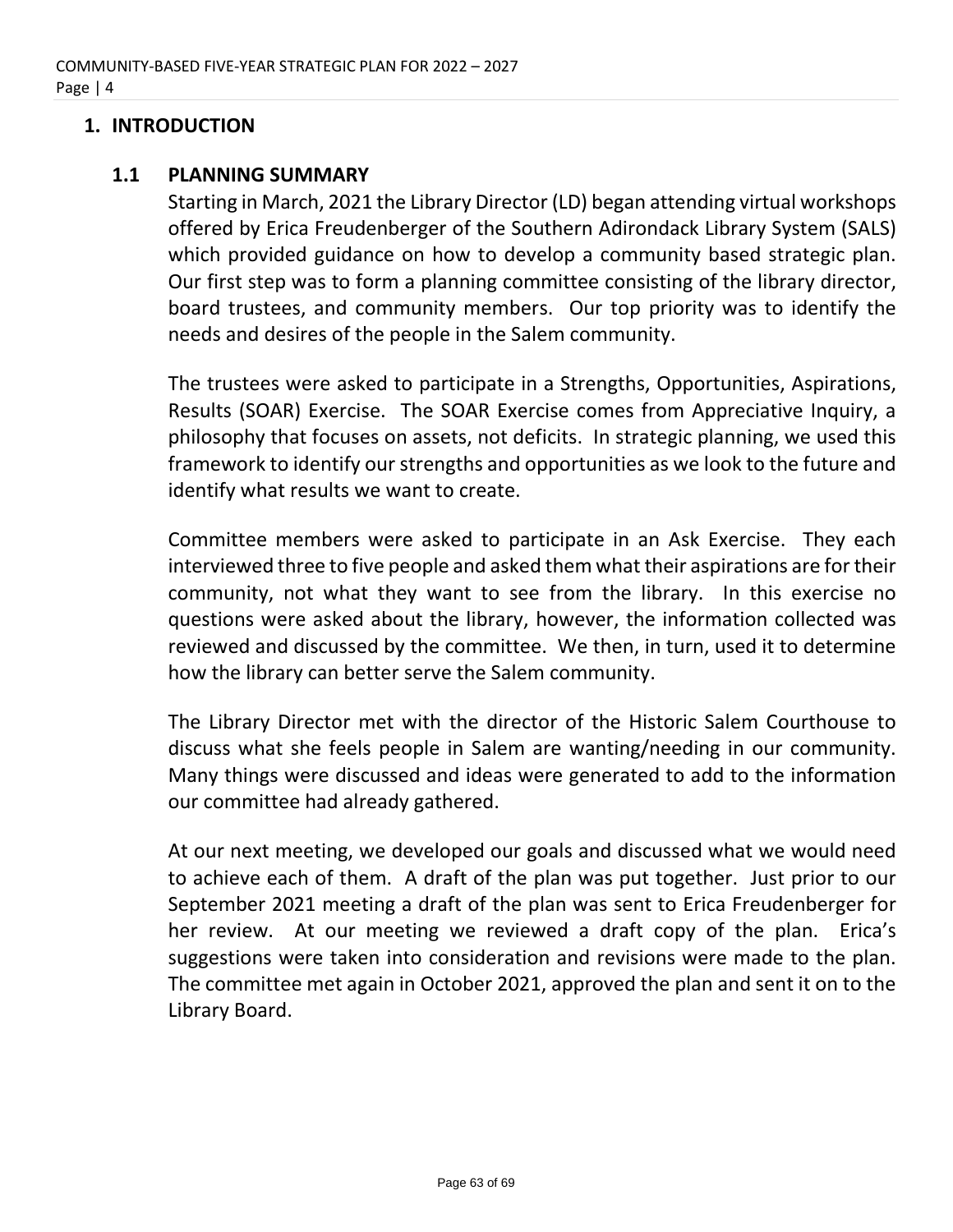### <span id="page-64-0"></span>**2. DEMOGRAPHICS**

It is important to understand the members of our community, so we can obtain materials and develop programs that are applicable to them. The Bancroft Public Library is chartered to serve the Town of Salem, which has a population of 2,612 (2020 U. S. Census). In addition, there are a number of under-served communities in the area with limited access to local public libraries (Hebron, Jackson, East Greenwich). The library is currently open 35 hours each week, with four part-time staff members.

The library's budget for the most current fiscal year (2021) is \$74,997 which represents an increase of 1% from the adopted budget of the 2020 fiscal year. The library is funded by the Town of Salem and the Salem Central School District. Charitable donations to the library vary from year to year, but are an important part of our budget.

In 2020, circulation was 11,453 total transactions, including electronic materials, and the library gained 43 new patrons. Throughout 2020, the library's public computers had a total of 670 log-ins, and the Wi-Fi system had 3,697 sessions. In 2020, the library offered 16 adult programs, at which there were 139 attendees; 49 children's programs, at which there were 795 attendees; and 10 multi-age programs, at which there were 89 attendees. (The statistics for 2020 are different from years past due to the COVID 19 pandemic. During parts of 2020 the library was closed to the public, had no in-house programs, had limited browsing and computer use).

#### **3. MISSION STATEMENT**

The Bancroft Public Library exists to assemble, preserve, and provide free access to printed, electronic and other materials that will meet the day-to-day educational, informational, cultural, and recreational interests and needs of the community, in compliance with local, state, and federal laws. Its mission is to uphold the principals of intellectual freedom and the public's right to know by providing access to information reflecting all points of view for people of all ages. In addition to books and other materials of contemporary interest and permanent value, Bancroft Public Library provides and encourages the use of its facility, collection, and services to meet a wide variety of community needs.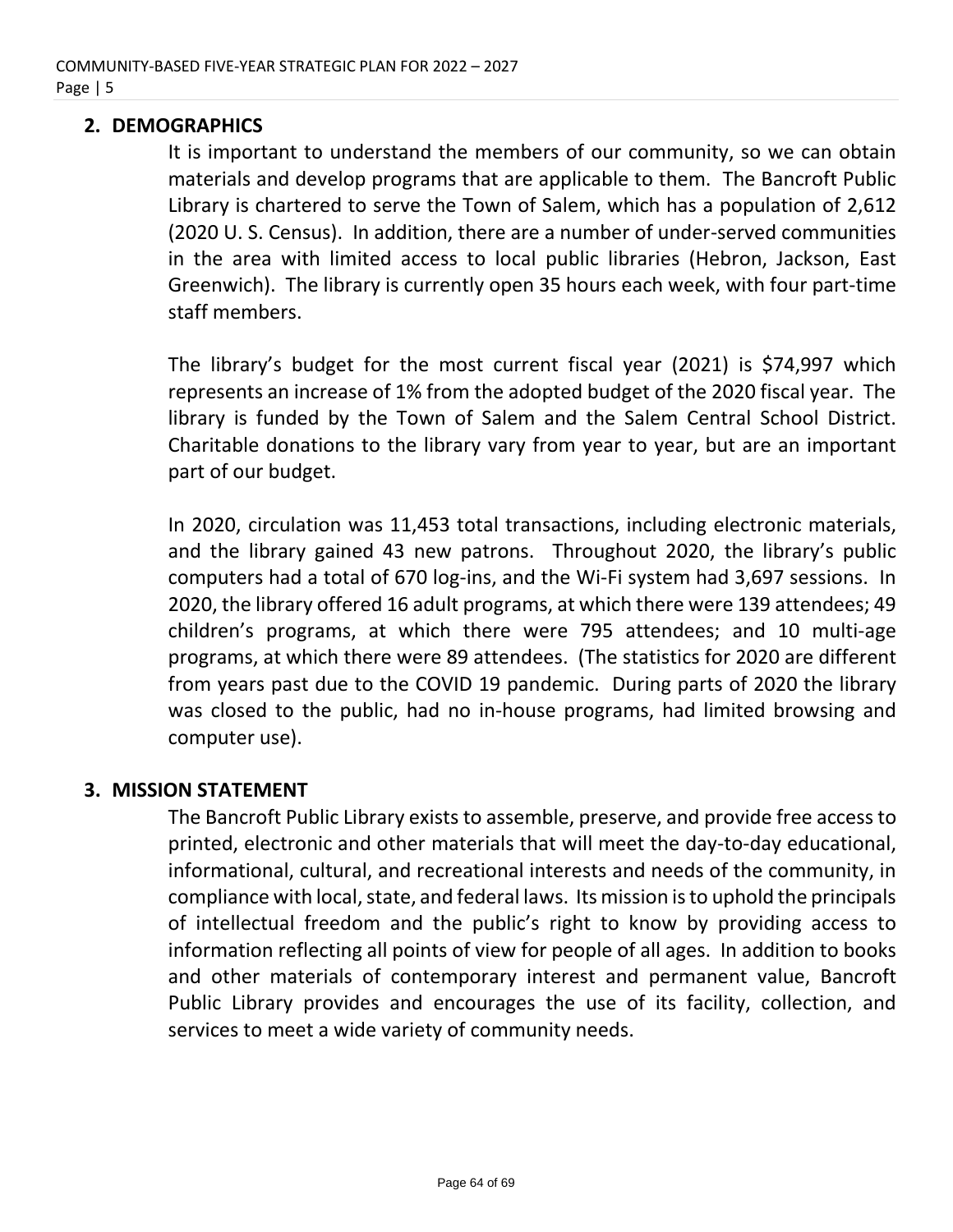# <span id="page-65-0"></span>4. **GOALS**

**4.1 Goal 1: Bancroft Public Library will provide access to materials (print, audiovisual, and digital) and programs to meet community needs and interests as communicated to us through our community inquiry process, and to uphold the principles of freedom and the public's right to know, reflecting all points of view for people of all ages.**

**Objective 1:** The Library Director, Deputy Director, and staff will evaluate and shape the library's collection to meet the changing needs of the community. They will increase the circulation of materials through the development of our collection of books, e-books, DVDs, games, etc.

**Objective 2:** The library will continue to provide access to library resources and programs to homeschool families and will work to increase awareness of what the library has to offer.

**Objective 3:** The Library shall grow its collection of Spanish language materials to better serve the growing population of Spanish speaking members of the Salem community.

**Objective 4:** The Library will provide access to materials and programs that encourage adult literacy and Spanish/English services.

#### **Measurement/Evaluation:**

- Use circulation reports from SALS to record statistics to measure changes monthly.
- Inclusion of home school families in the library's programming and circulation.
- Implementation of an adult literacy program (English and Spanish)

- Budget an appropriate dollar amount to add new items to the collection
- Tri-County Literacy Center, tutors to work with adults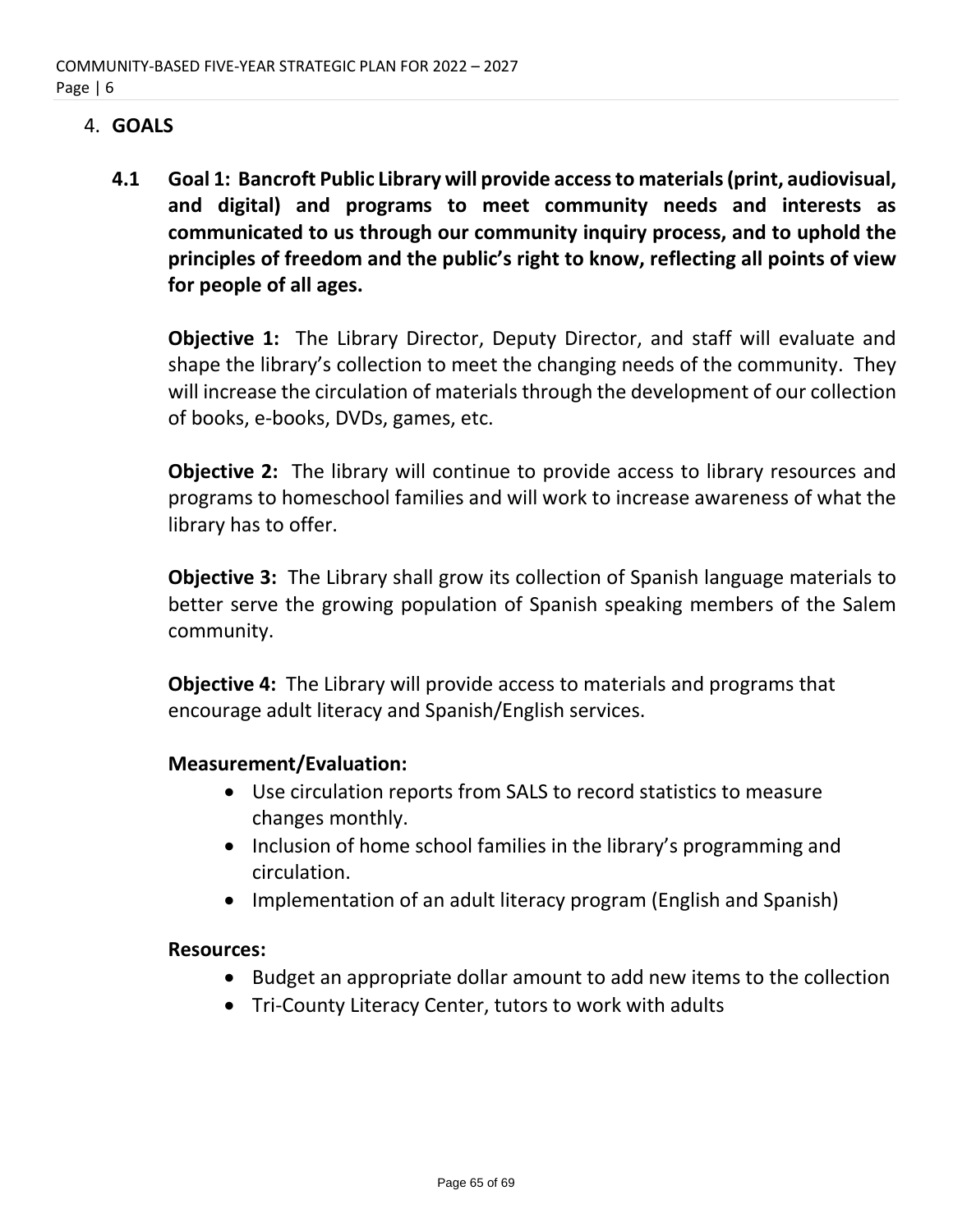# <span id="page-66-0"></span>**4.2 Goal 2: Because the Bancroft Public Library is an important resource for technology as well as books, videos, and other materials, the library will provide technology support and equipment to meet the needs of the community.**

**Objective 1**:The library will maintain an appropriate number of public computers to meet the needs of the library's patrons. The library will maintain the associated color printer, as well as a wireless color printer/copier/scanner/fax machine. This equipment will be replaced as needed to keep it up to date.

**Objective 2:** The library will continue to offer access to free internet services for its patrons.

**Objective 3:** The library staff will monitor technology trends to prepare for the needs of their patrons, and will work to satisfy those needs.

**Objective 4:** The library staff will help with patron's technology questions. Staff will offer assistance when time permits along with providing programs on a regular basis to provide technology instruction and information. The library will continue to provide tech assistance one night a week from a local volunteer.

# **Measurement/Evaluation:**

- Annual Report
- The effectiveness of each step can be measured by looking at usage of computers along with attendance of programs providing technology assistance.

- Training staff, patrons
- Budgeting/funding for the purchase of emerging technologies
- Volunteers help with technology, teach patrons how to use technology
- **4.3 Goal 3: The library will continue to play a visible role in the Salem community, work to increase public awareness of library offerings and enhance the role of the library in our community. It will strive to become a place where people come for community interaction and information. The library will communicate and collaborate with Salem businesses, organizations, and community members to better serve the needs of our community.**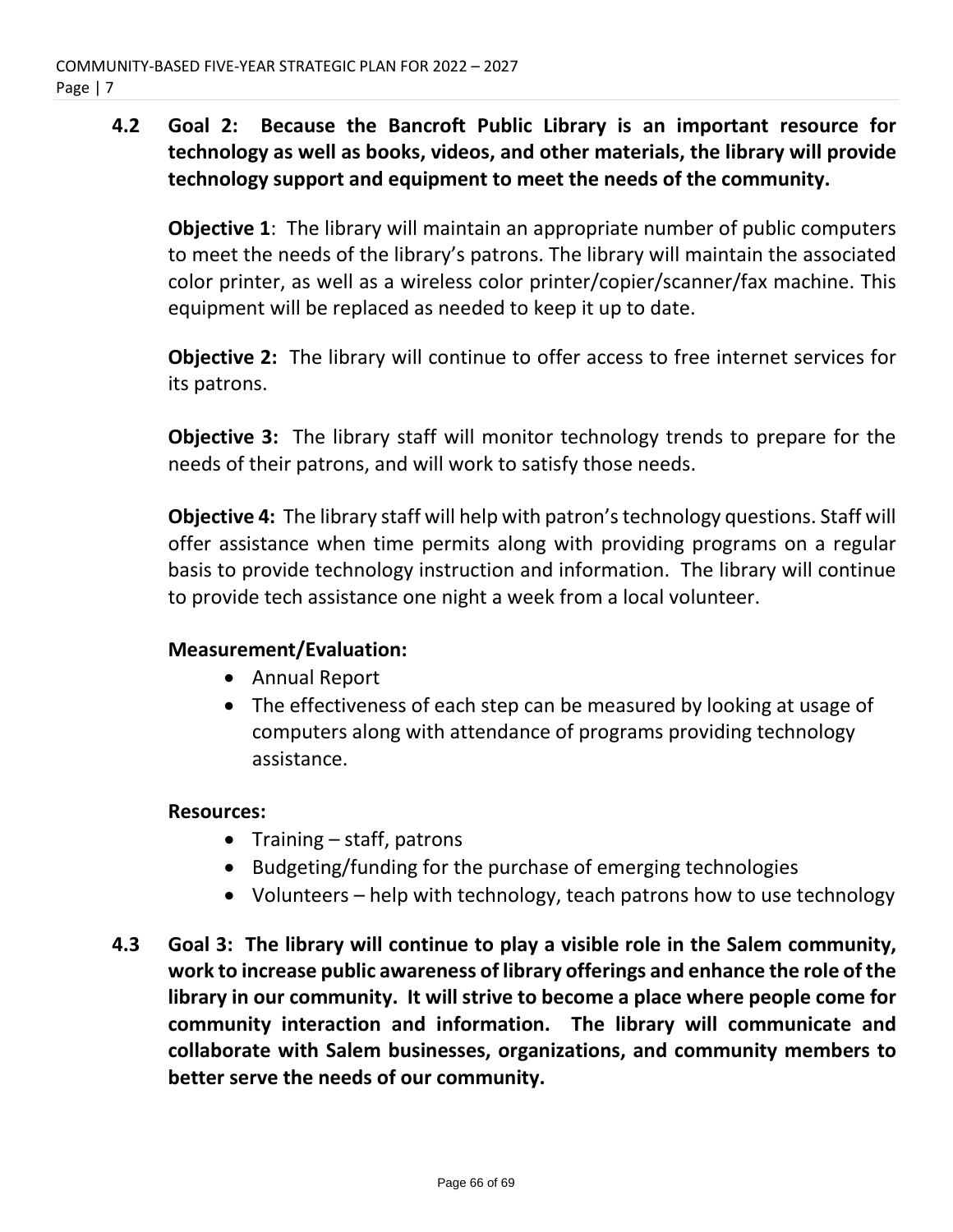<span id="page-67-0"></span>**Objective 1:** The library will keep the community informed of programs and events through the use of the library website, our Facebook page, the library newsletter, the library windows, fliers and our local newspapers. In addition, the library will expand its social media presence, such as Instagram, to reach out to our younger patrons.

**Objective 2:** The Library Director will meet/communicate with local businesses, organizations, school employees, and government officials to identify and discuss the current needs of our community. Whenever possible, the library will collaborate with said groups in order to bring more programs and opportunities to the people that live in our community. The library will also collaborate with other area libraries, when possible, to increase our ability to offer more programs through the library.

**Objective 3:** The Library will serve the Salem community by continuing to offer free, fresh, produce and fruit through the Farm-2-Library program. This program is offered through SALS and the food is provided by the Comfort Food Community (CFC).

## **Measurement/Evaluation:**

- Keep count of number of participants in programs offered at the library.
- Accurately report program attendance in the Annual Report.
- Keep track of the number of people taking items from the Farm-2- Library refrigerator.

- Plan appropriate number of low-cost or no-cost programs
- Use of volunteers for library programs
- Time needed for creating newsletters, articles, etc.
- Donations to pay for fruit provided by the CFC
- **4.4 Goal 4: The Bancroft Public Library will develop programs and activities that meet the needs and interests of our community. Programs and activities will be developed keeping in mind the feedback the library received from the Salem community.**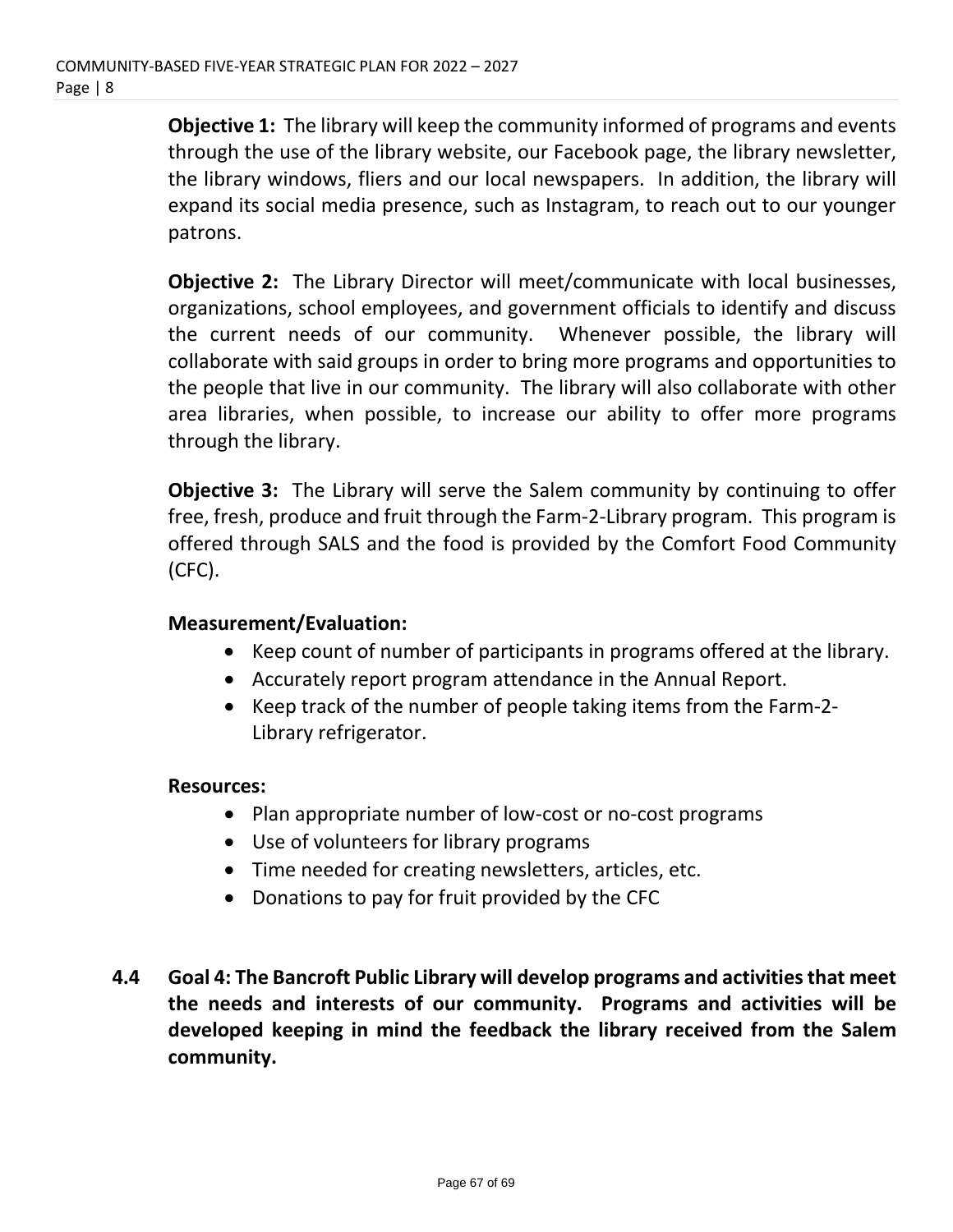<span id="page-68-0"></span>**Objective 1:** The library will continue current library programs such as Chess Club, Book Club, Mahjong, and Scrabble Club. As some program/services have been suspended due to COVID, the library will work to reinstate some of the programs that were in place in the past keeping in mind we will also be putting new programs in place that meet the current needs and interests of the community.

**Objective 2:** The library will develop regular programming/activities for the senior citizens in our community. These programs may include but are not limited to exercise classes, book deliveries, tech help, insurance help, etc.

**Objective 3:** To meet the needs of the children/teens in the Salem community, the library will plan programs geared to their interests.

**Objective 4:** The library will explore ways to welcome new residents to the area and provide them with information and resources about the library, Salem, and the surrounding area. Welcome bags will be put together and given to new residents.

**Objective 5:** When planning programs, the library will take into consideration the need expressed by new people in our community to have a place where they can meet, interact, and get to know other people that live in the area. The library will work with other organizations in Salem, such as the Historic Salem Courthouse, Salem Central School, Salem Rotary Club, Salem Area Chamber of Commerce and Fort Salem Theater, to find activities that will give new residents the opportunity to meet people and become part of the Salem community.

#### **Measurement/Evaluation:**

- Program development and/or resource purchases reflecting community needs.
- Data attendance at programs

- Budget costs for programs, Friends of the Library
- Volunteers
- Items for Welcome Bags
- Other Salem businesses and organizations
- Time for staff/volunteers to develop library programs